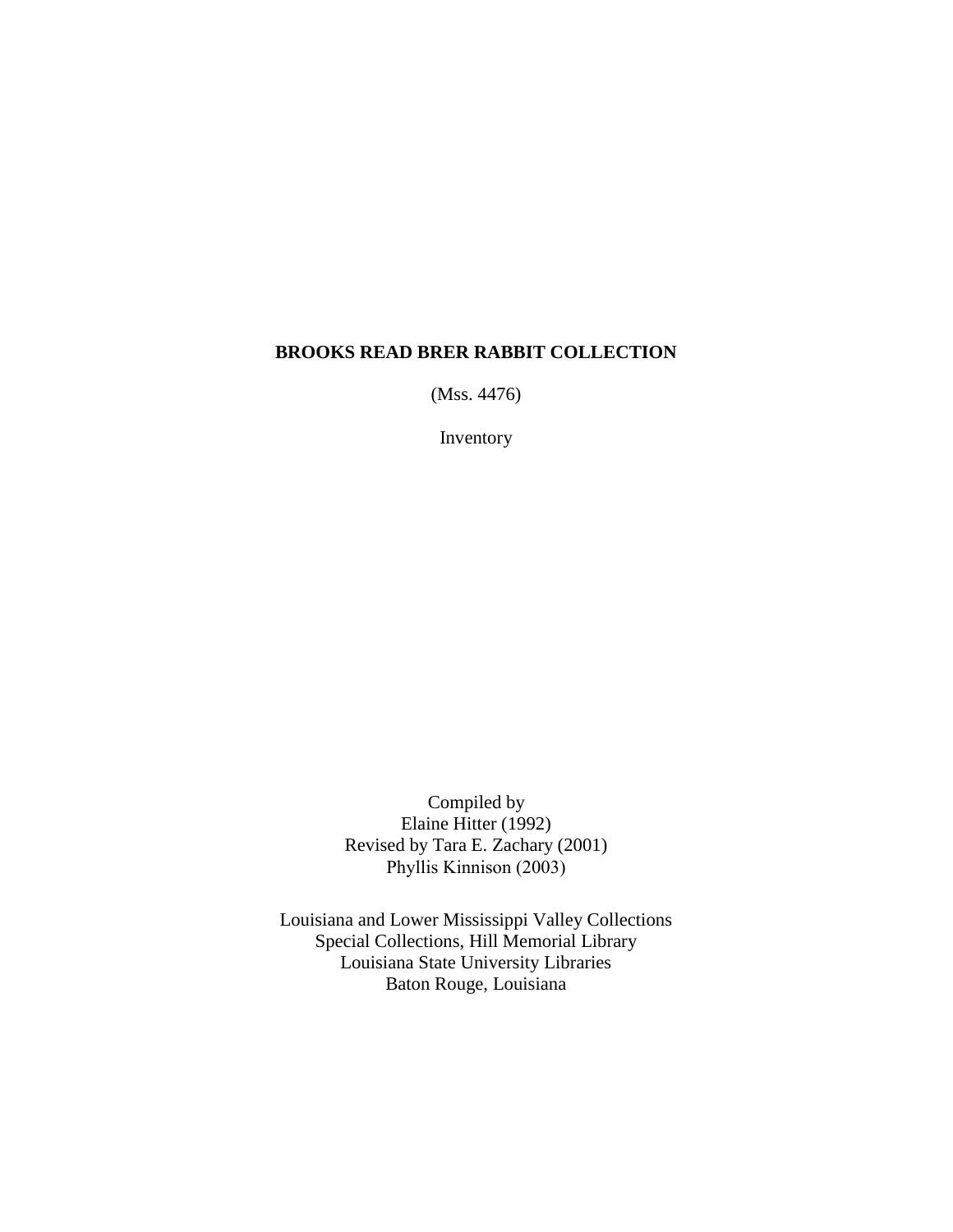#### **CONTENTS OF INVENTORY**

| EPISODE LIST, WITH SCRIPT # AND LOCATION OF USE COPY  14 |  |
|----------------------------------------------------------|--|
|                                                          |  |
|                                                          |  |

**Use of manuscript materials**. If you wish to examine items in the manuscript group, please fill out a call slip specifying the materials you wish to see. Consult the Container List for location information needed on the call slip.

**Photocopying.** Should you wish to request photocopies, please consult a staff member **before** removing or flagging items to be copied and to receive a "Photoduplication" Request Form." The existing order and arrangement of unbound materials must be maintained.

**Publication.** Readers assume full responsibility for compliance with laws regarding copyright, literary property rights, and libel.

**Permission to examine archival and manuscript materials does not constitute permission to publish. Any publication of such materials beyond the limits of fair use requires specific prior written permission. Requests for permission to publish should be addressed in writing to the Head, LLMVC, Special Collections, LSU Libraries, Baton Rouge, LA, 70803-3300. When permission to publish is granted, two copies of the publication will be requested for the LLMVC.**

Proper acknowledgment of LLMVC materials must be made in any resulting writing or publications. The correct form of citation for this manuscript group is given on the summary page. Copies of scholarly publications based on research in the Louisiana and Lower Mississippi Valley Collections are welcomed.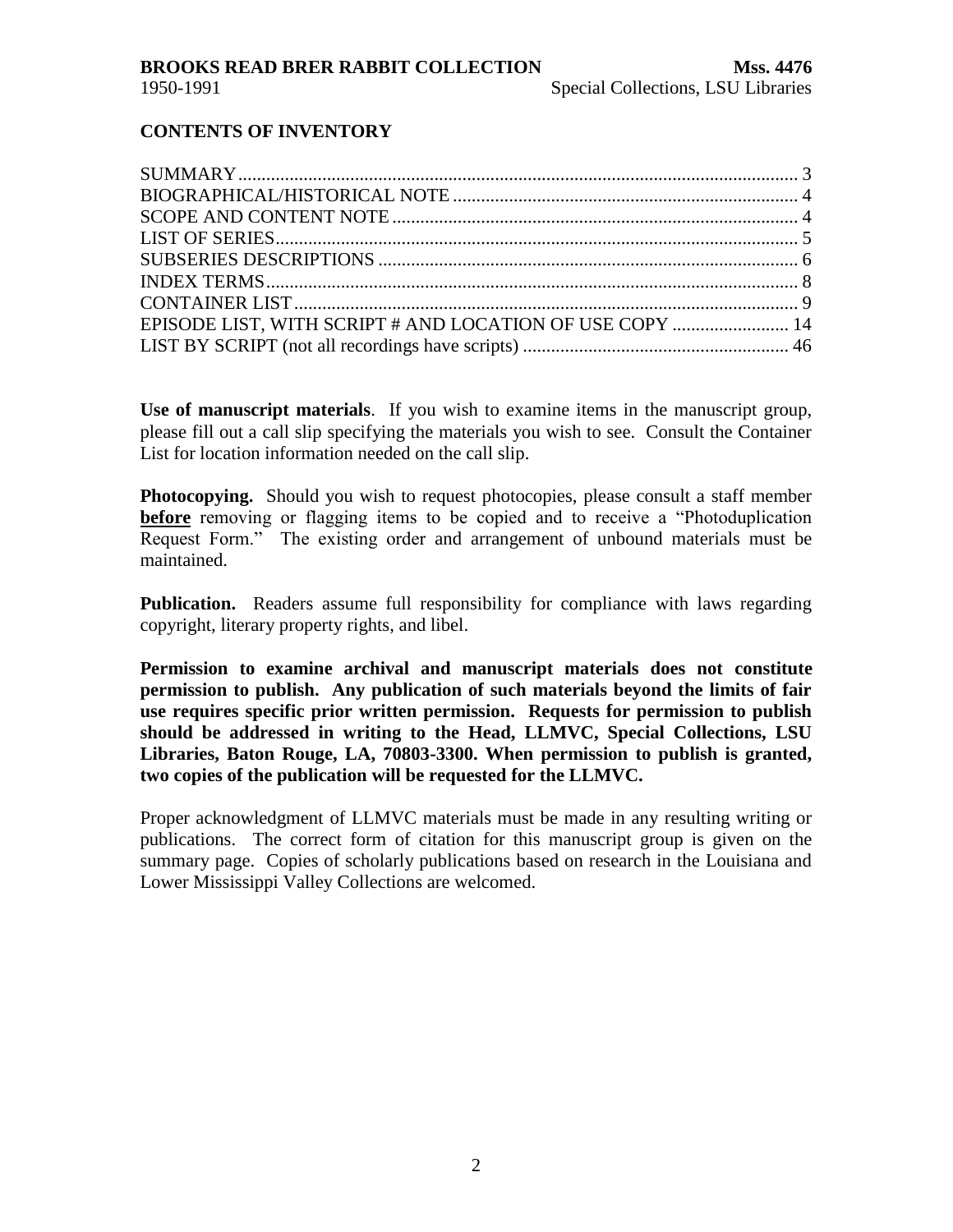#### <span id="page-2-0"></span>**BROOKS READ BRER RABBIT COLLECTION Mss. 4476**

#### **SUMMARY**

| Size.                    | 29 linear feet                                                                                                                                                                                                                                                                                                                                                                                                 |
|--------------------------|----------------------------------------------------------------------------------------------------------------------------------------------------------------------------------------------------------------------------------------------------------------------------------------------------------------------------------------------------------------------------------------------------------------|
| Geographic<br>locations. | Louisiana.                                                                                                                                                                                                                                                                                                                                                                                                     |
| <b>Inclusive dates.</b>  | 1950-1991, undated                                                                                                                                                                                                                                                                                                                                                                                             |
| <b>Bulk dates.</b>       | 1950-1959                                                                                                                                                                                                                                                                                                                                                                                                      |
| Languages.               | English                                                                                                                                                                                                                                                                                                                                                                                                        |
| Summary.                 | Reel to reel audio recordings, scripts, phonographs, correspondence, and<br>subject files of Brooks Read, Baton Rouge storyteller, journalist, and<br>political observer. Materials relate to Read <sup>1</sup> s recorded productions of his<br>original Brer Rabbit stories, as well as a few select Uncle Remus stories<br>of Joel Chandler Harris.                                                         |
| <b>Access.</b>           | Patrons may only access audio cassette use copies, not reel to reel tape.                                                                                                                                                                                                                                                                                                                                      |
| Copyright.               | Physical rights are retained by the LSU Libraries. Copyright of the<br>original materials is retained by descendants of the creators of the<br>materials in accordance with U.S. copyright law. Entire scripts or<br>recordings may be reproduced, but any publication or broadcast of<br>materials in the collection must be approved by the designated family<br>representative during the term of copyright |
| <b>Citation.</b>         | Brooks Read Brer Rabbit Collection, Mss. 4476, Louisiana and Lower<br>Mississippi Valley Collections, LSU Libraries, Baton Rouge, Louisiana.                                                                                                                                                                                                                                                                   |
| <b>Stack location.</b>   | Range 91:                                                                                                                                                                                                                                                                                                                                                                                                      |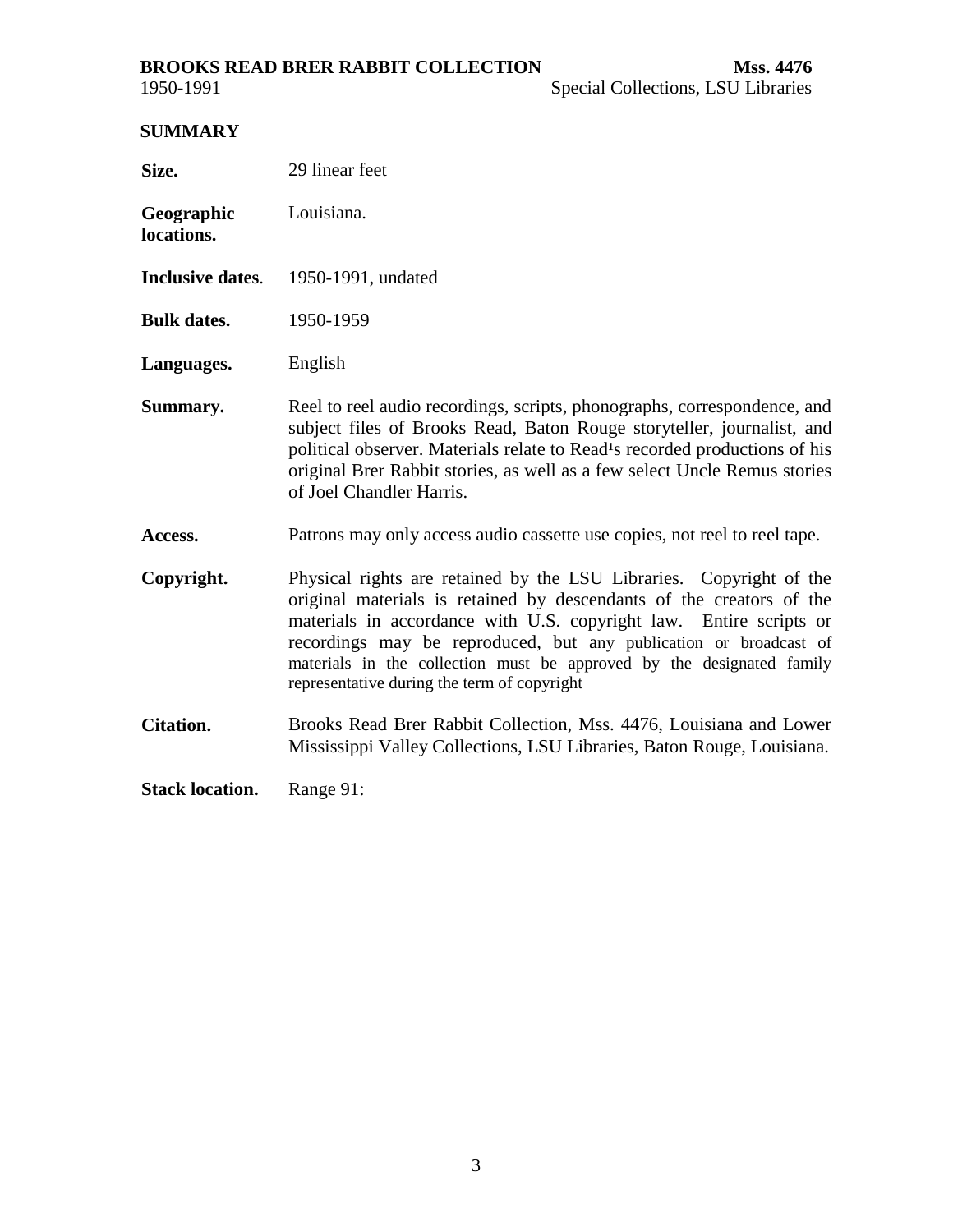#### <span id="page-3-0"></span>**BIOGRAPHICAL/HISTORICAL NOTE**

Radio and television journalist, political observer, actor, and storyteller Brooks Read was born in Baton Rouge, La., in 1926. He began broadcasting on Baton Rouge radio station WJBO at the age of nine reading Uncle Remus stories on air. He continued announcing at WJBO and entered Louisiana State University in 1941, where he participated in theatrical productions. Read then attended Northwestern University (Evanston, Ill.) on scholarship from the National Broadcasting Company, and later Columbia University. Read managed several Louisiana radio stations, and from 1955-1964 he worked for Baton Rouge television station WBRZ as "Your Esso Reporter." Also during the 1950s, Read produced a recording of Joel Chandler Harris's *Tar Baby*, and then began creating and recording original stories, using some of the same characters known from folklore that Harris used, like Brer Rabbit and Brer Fox, but also featuring characters he created. These recordings, known as the Uncle Remus Radio Programs, were marketed to and broadcast by radio stations nationwide. He produced and sold several Uncle Remus stories on record albums known as the Brer Rabbit Albums.

In the mid-1960s, Read established an advertising and public relations firm while also serving as capitol correspondent for New Orleans television station WWL. He served as Gov. John J. McKeithen's press secretary, 1969-1970, and also participated in numerous Louisiana Democratic party committees, 1974-1991.

Read married Maureen Hushar in 1949, and they had three daughters. He died in 1991.

#### **SCOPE AND CONTENT NOTE**

The collection is primarily comprised of reel to reel audio tape and scripts of Read's recordings of both original Brer Rabbit stories and stories he wrote based on the characters. User copies on audio cassette have been made of the reel to reel recordings. Subject files include correspondence, contracts, marketing materials, artwork, and newspaper articles related to his recordings. The subseries are Articles and Newspaper Clippings; Brer Rabbit Albums; Liberty Broadcasting System; Radio Stations; Storytelling; Uncle Remus Radio Programs; and Webber Correspondence, July 18, 1952- July 28, 1959. Phonographic records in 33, 45, and 78 formats are of background music and sound effects used in the shows.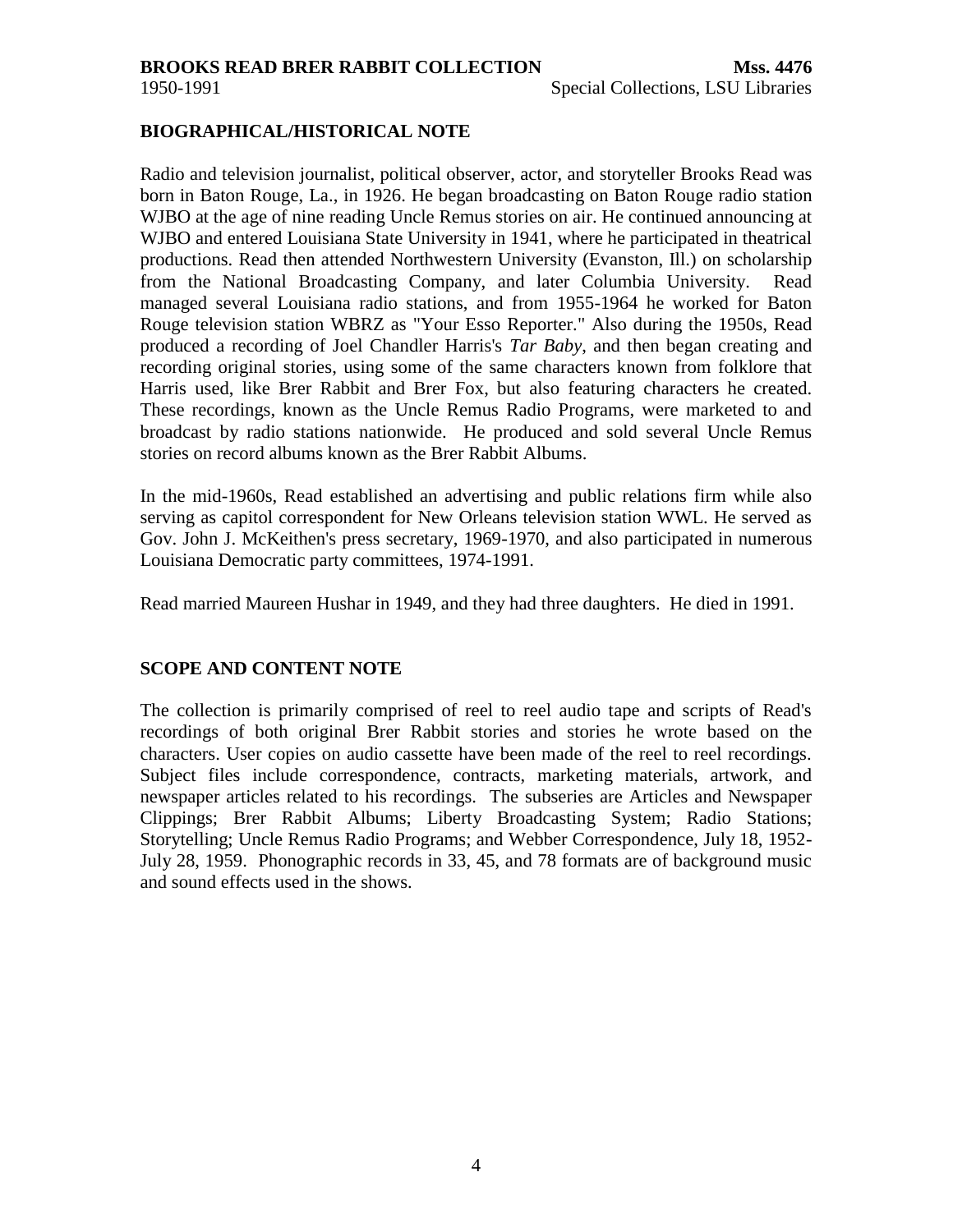#### <span id="page-4-0"></span>**LIST OF SERIES**

**I. Reel to reel Recordings,** ca. 1950-1959, undated (Boxes 1-20) and **user cassette tapes**, ca. 1950-1959, undated (Boxes 25-37)

**Summary:** A collection of 495 reel to reel audio tapes (5," 8" and 17" format) containing Read's recordings of the Harris originals and stories written by Read based on the characters.

**II. Scripts,** 1951-1952, undated (Boxes 21-22) **Summary:** The scripts that Read read from while recording his renditions of the Uncle Remus stories.

**III. Subject files**, 1952-1991, undated (Boxes 23-24)

- **Subseries,** A. Articles and Newspaper Clippings
	- B. Brer Rabbit Albums
	- C. Liberty Broadcasting System
	- D. Radio Stations
	- E. Storytelling
	- F. Uncle Remus Radio Programs
	- G. Webber Correspondence, July 18, 1952-July 28, 1959

#### **IV. Phonographic records**, undated (Boxes 38-39)

**Summary:** Phonographic records in 33, 45, and 78 formats include background music and sound effects used in the shows.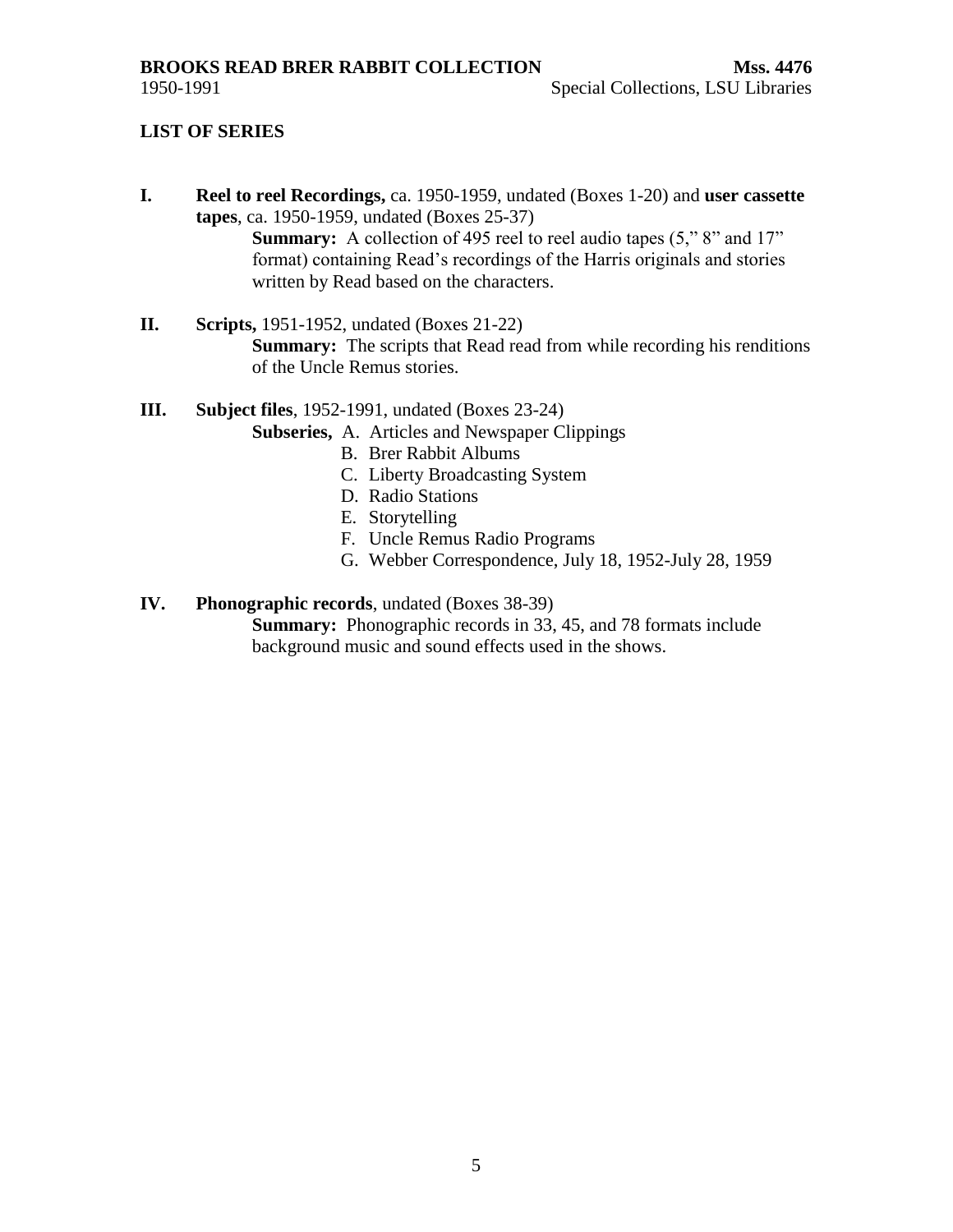#### <span id="page-5-0"></span>**SUBSERIES DESCRIPTIONS**

#### **A. Articles and Newspaper Clippings**

Articles and newspaper clippings, largely from local newspapers, describing Brooks Read's radio career and announcing his storytelling events. One magazine article is about Joel Chandler Harris.

#### **B. Brer Rabbit Albums**

Correspondence concerning the making of the Brer Rabbit albums and their distribution. Advertisements, publicity articles, order forms, and original artwork.

#### **C. Liberty Broadcasting System**

Correspondence and memorandums concerning the broadcasting of the Uncle Remus stories on Liberty Broadcasting System (LBS) affiliate stations. Also, correspondence and documents dealing with the LBS bankruptcy. Other papers contain lists of radio stations; a schedule of programs; production, traffic and program reports; F. C. C. decisions for 1952 and a report to affiliates.

#### **D. Radio Stations**

Correspondence with radio stations that aired the Uncle Remus stories. Other documents include bills for monthly use of Uncle Remus tapes, file folders with reel numbers and dates listed on them, commercial scripts for sponsors, contracts, testimony letters and check stubs.

#### **E. Storytelling**

Various documents concerning Brooks Read's storytelling appearances, contracts with the New Orleans Jazz and Heritage Festival, photos of Brooks Read in Uncle Remus costume and booklets and catalogs dealing with making puppets. Story ideas include cartoon clippings and a list of folktales with some of their sources.

#### **F. Uncle Remus Radio Programs**

Documents about the Uncle Remus radio program include promotional fillers, commercial scripts, opening and closing formats, scripts for public service announcements, scripts of songs, an advertisement flyer, a print relief, sales material, schedules, testimony letters, a resume flyer, a clipping from *Variety* (December 12, 1951) and various correspondence. Also included are an inventory of titles and reel numbers, the Uncle Remus Club plan and scripts, a television pilot script produced by Hushar Productions, Inc., and a 1974 draft of a proposal to William Morris Agency.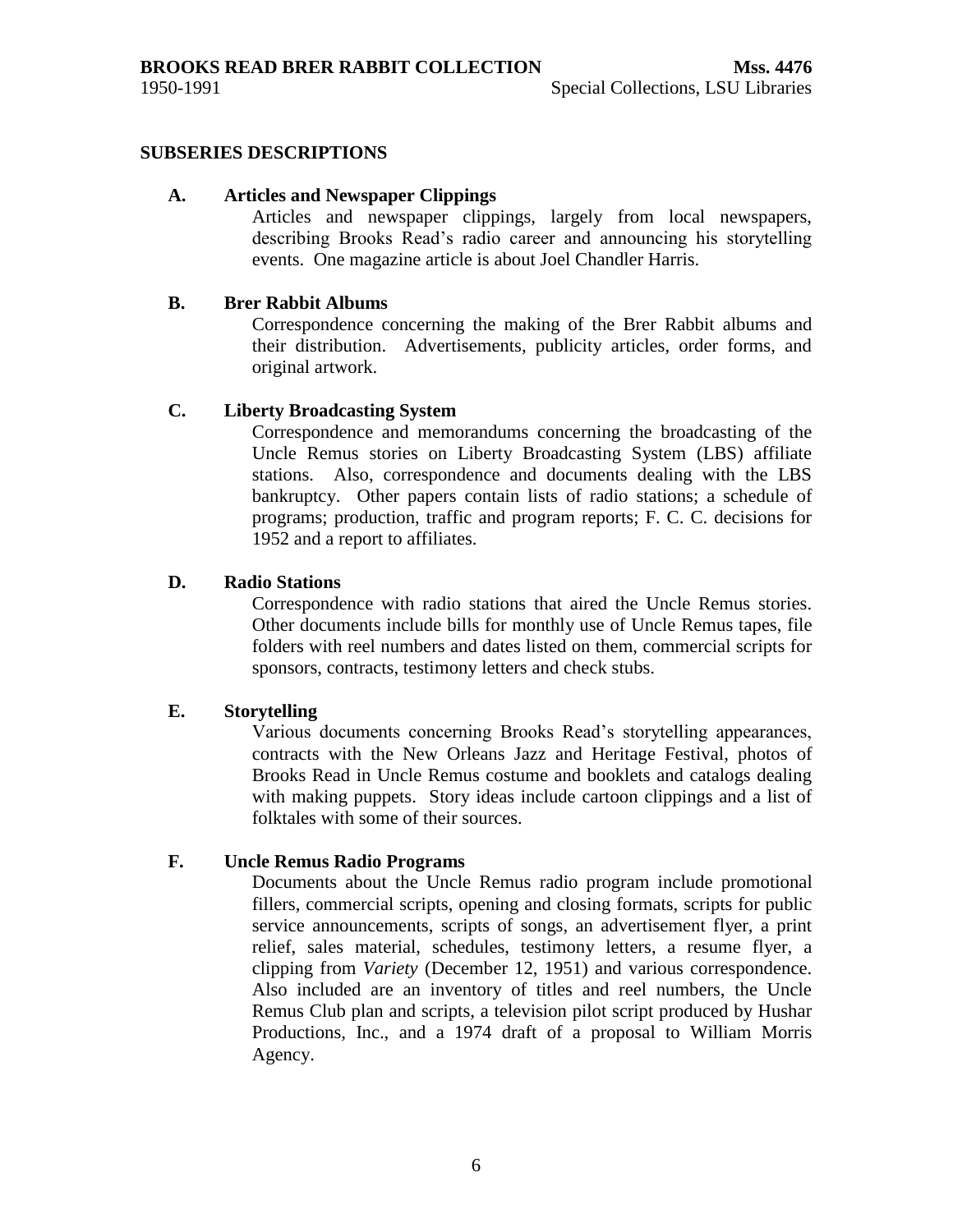#### **BROOKS READ BRER RABBIT COLLECTION Mss. 4476**

#### **G. Webber Correspondence**

Inclusive dates: July 18, 1952 – July 28, 1959. Correspondence in the form of letters, telegrams and notes of telephone calls. Contents cover the transcription rights of the Uncle Remus show, regular business information and litigation between Read and George Webber. Documents include a contract between Read and Webber, Air Express receipts for shipping tapes, envelopes with a record of checks received on them, Western Union money orders, non-sufficient funds notifications, a flyer for a rival storyteller (Jimmy Scribner) and a Dunn and Bradstreet Report on Webber Radio Programs.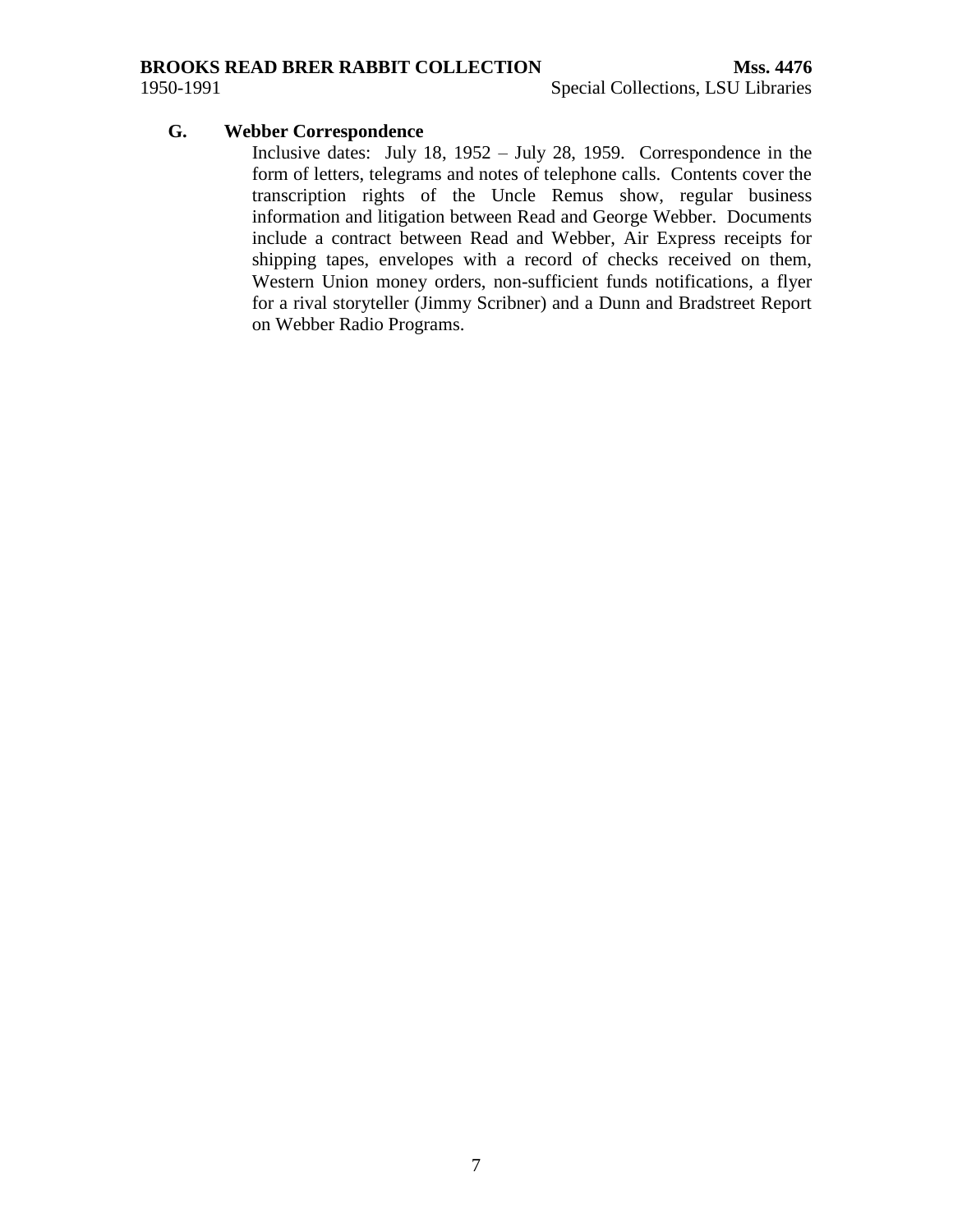<span id="page-7-0"></span>

#### **INDEX TERMS**

African Americans--Folklore. Animals--Folklore. Correspondence. Journalists--Louisiana. Harris, Joel Chandler, 1848-1908. Scripts. Sound recordings. Storytellers--Louisiana. Storytelling.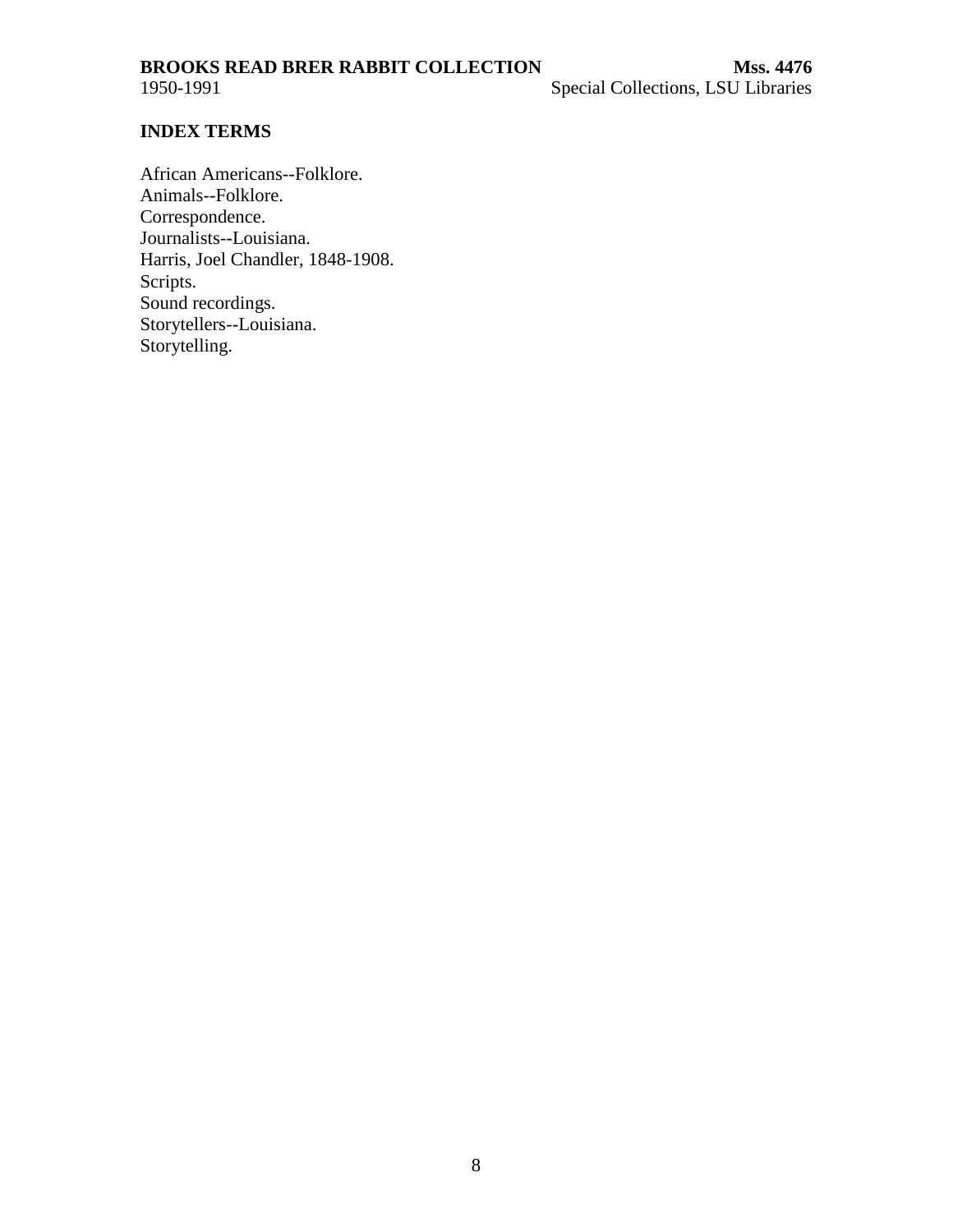<span id="page-8-0"></span>

#### **CONTAINER LIST**

Each story is designated by a number referred to on the actual reels as the reel number. The first list below, **Stories/Reels**, provides a box listing for all the story/reel numbers. Some titles are included in the Stories/Reels list for reels without numbers in boxes 18, 19 and 20. Box 20 also contains one video, "Brer Rabbit Master," which is the master for the proposed television program, and one film, "Uncle Remus Afternoon Show."

The second list, **Scripts**, gives script titles and numbers. Most of the script numbers do not correspond to the story/reel numbers. Those numbers that do are designated with an \* before the script number. Of the numbers that do not correspond directly, some story/reel numbers are known to match certain scripts. These are denoted by (Reel #\_\_\_ ) following the script title. There are several script titles that can be found under more than one script number; these are noted in parentheses after the script titles.

The final two lists are **Subject Files** and **Phonographic records**.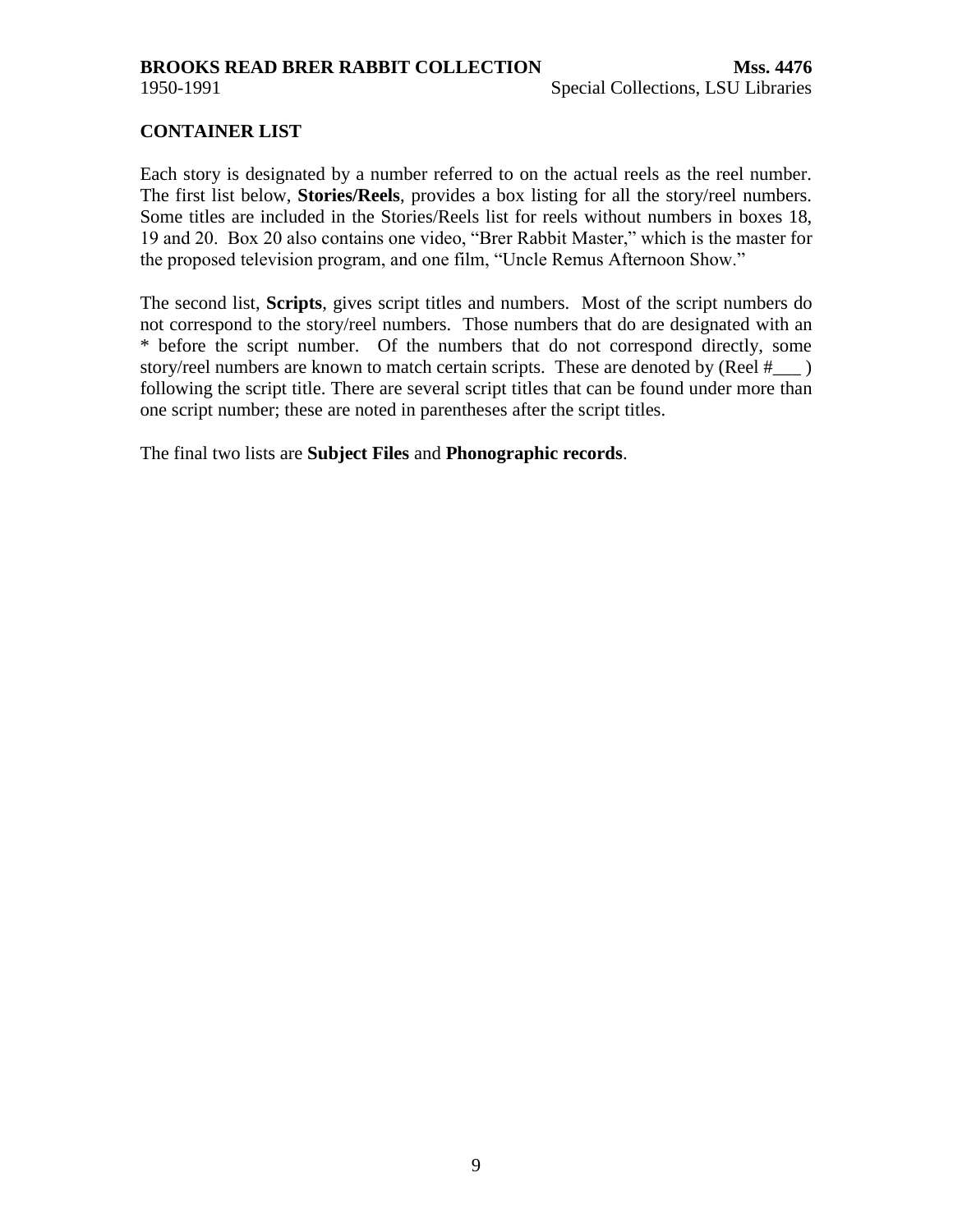| <b>Stack</b><br>location | $\mathbf{Box}$ | <b>Folders</b>                                                                                                                                                                  | <b>Description</b>                                                                                                                                                                                                                                                                       |
|--------------------------|----------------|---------------------------------------------------------------------------------------------------------------------------------------------------------------------------------|------------------------------------------------------------------------------------------------------------------------------------------------------------------------------------------------------------------------------------------------------------------------------------------|
| 91:48-57                 | $1 - 20$       | n/a                                                                                                                                                                             | <b>I. Reel to Reel Recordings</b><br>Episodes 1-495 and miscellaneous recordings (see episode)<br>list for episode titles and location of originals)<br>*do not page—page user copies                                                                                                    |
| 91:60                    | $25 - 37$      |                                                                                                                                                                                 | User copies on audio cassette (see episode list for episode)<br>titles and location of user copies)                                                                                                                                                                                      |
| 91:58                    | 21             | $\mathbf{1}$<br>$\mathbf{2}$<br>3                                                                                                                                               | II. Scripts [photocopies] (see episode list or script list for<br>corresponding episode number)<br>$#1 - 25$<br>#26-48<br>#49-69                                                                                                                                                         |
| 91:58                    | 22             | $\overline{4}$<br>5<br>6<br>7<br>8<br>9<br>10<br>11<br>12<br>13<br>14<br>$\mathbf{1}$<br>$\overline{2}$<br>3<br>$\overline{4}$<br>5<br>6<br>7<br>8<br>9<br>10<br>11<br>12<br>13 | #70-82<br>#83A-90<br>#91-104<br>#105-117<br>#118-128<br>#129-140<br>#141-153<br>#154-165<br>#166-179<br>#180-191<br>#192-203<br>#204-217<br>#218-232<br>#233-250<br>#251-267<br>#268-290<br>#291-307<br>#308-336<br>#337-353<br>#354-379<br>#380-399<br>#400-420<br>#421-442<br>#443-462 |
| 91:59                    | 23             | 14<br>1<br>$\overline{2}$<br>3                                                                                                                                                  | #463-485<br><b>III.</b> Subject Files<br>Articles and Newspaper Clippings<br>Articles and Newspaper Clippings - Brer Rabbit Fest-For-<br>All 'Performers'<br>Articles and Newspaper Clippings - Copy of "Saturday                                                                        |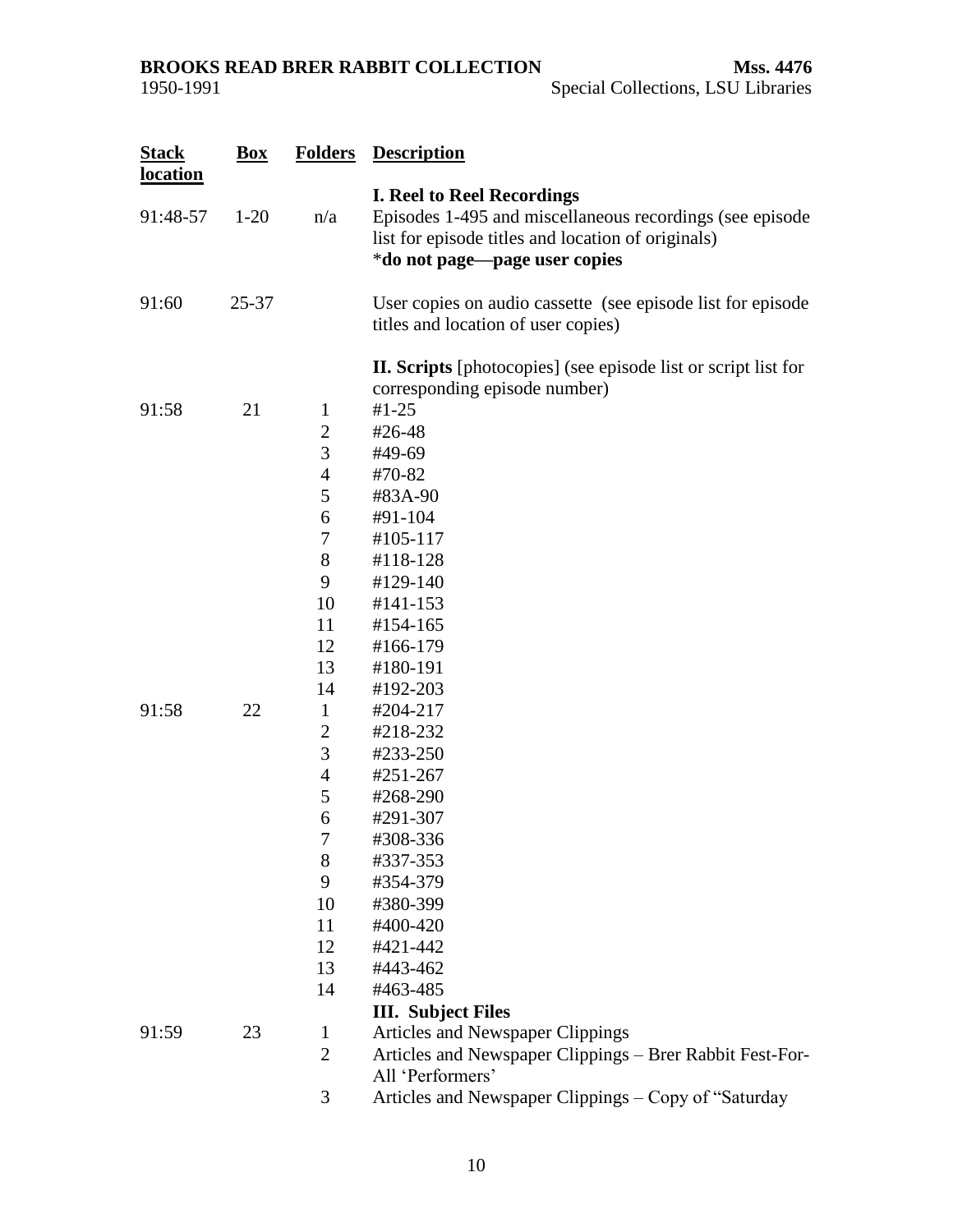Review" featuring a story about Uncle Remus

- 4 Articles and Newspaper Clippings Gris Gris<br>5 Articles and Newspaper Clippings St. Franci
- Articles and Newspaper Clippings St. Francisville
- Brer Rabbit Cajun Cupboard
- Brer Rabbit Dickinson Records
- Brer Rabbit Miscellaneous
- Brer Rabbit Order forms
- Brer Rabbit Original artwork by Brooks Read
- Liberty Broadcasting System
- Liberty Broadcasting System Mullinax, Wells and Ball, Liberty Broadcasting System Bankruptcy (Charles Morris)(Miss Purcell)
- Liberty Broadcasting System Stations (including inquires for tape or e. t.)
- Radio Stations KRSN, Los Alamos, New Mexico, PO Box 749 or Community Center Plaza
- Radio Stations KTCS, Fort Smith, Arkansas, PO Box 217 (Bill Harper)
- Radio Stations KTJS, Hobart, Oklahoma
- Radio Stations KWDM, Promos for Brer Rabbit Program
- Radio Stations Miscellaneous Contracts, **Correspondence**
- Radio Stations WELO, Tupelo, Mississippi
- Radio Stations WKEY, PO Box 710, Covington, Virginia
- Radio Stations WMAZ, Bankers Bldg., Macon, Georgia
- Radio Stations WMCH, Church Hill, Tennessee
- Radio Stations WMEV, Marion, Virginia, (February 26, 1953 – November 14, 1953)
- Radio Stations WMEV (December 9, 1957 July 31, 1959)
- Radio Stations WMEV, Marion, Virginia (August 6, 1958 – April 14, 1962)
- Radio Stations WMEV, Box 470, Marion, Virginia (U. R. shipments) (folder 1 of 2) (August 29, 1959 – May 15, 1961)
- Radio Stations WMEV, Box 470, Marion, Virginia (U. R. shipments) (folder 2 of 2) (June 10, 1961 – June 3, 1964)
- Radio Stations WNRG, Grundy, Virginia
- Radio Stations WTCW, Whitesburg, Kentucky
- Radio Stations WWOD
- Radio Stations WXCR, FM
- Storytelling Appearances
- Storytelling Miscellaneous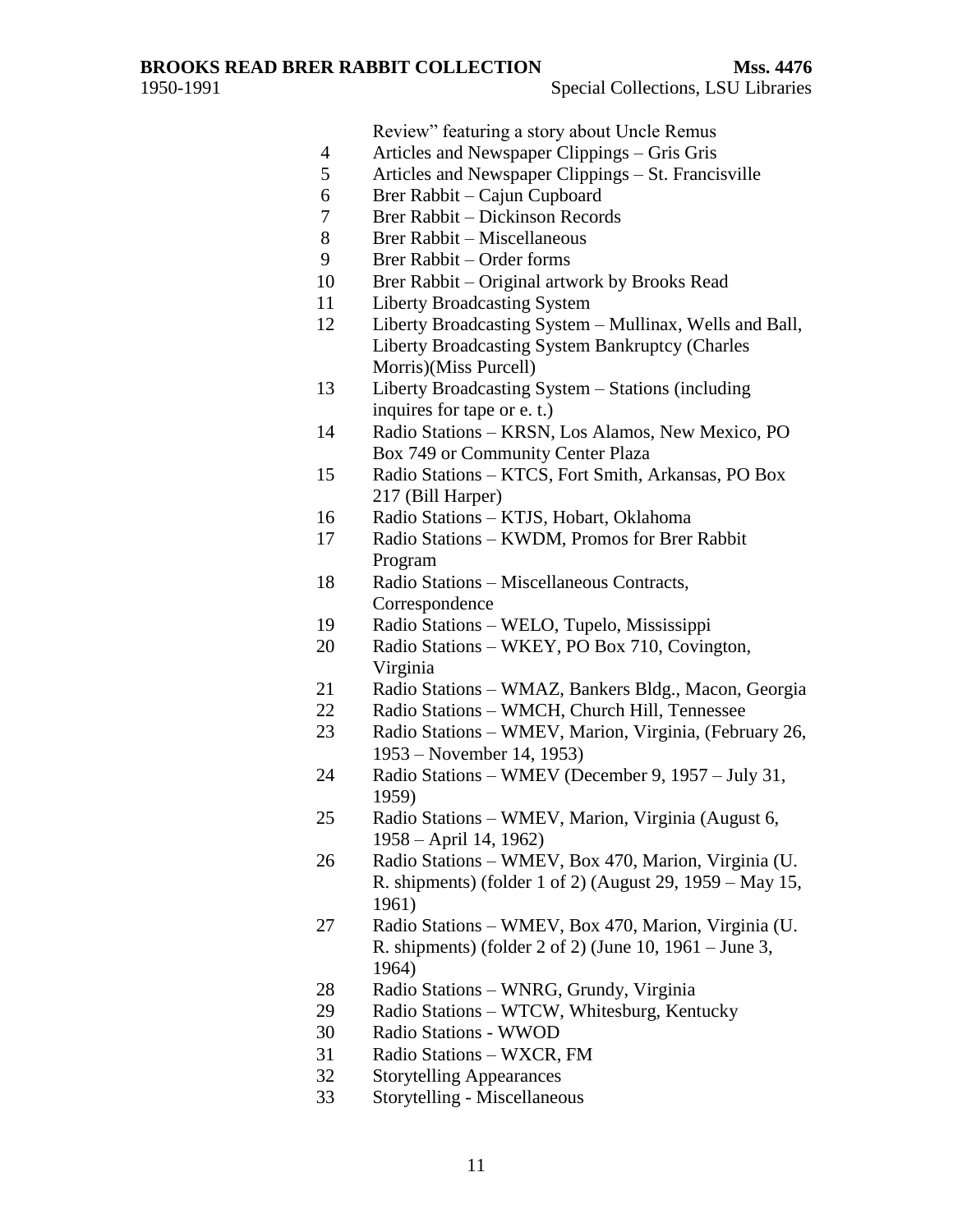#### **BROOKS READ BRER RABBIT COLLECTION Mss. 4476**

- Storytelling New Orleans Jazz and Heritage
- Storytelling Photos of Uncle Remus
- Storytelling Puppets
- Storytelling Story Ideas
- Storytelling Story Parallels
- 91:59 24 1 Uncle Remus (August 6, 1951)
	- Uncle Remus (February 1, 1952 December 1, 1953)
	- Uncle Remus Club Formats
	- Uncle Remus Club Materials
	- Uncle Remus Commercials
	- Uncle Remus ET Intros and Closings Commercials
	- Uncle Remus Formats and PSA's
	- Uncle Remus Fragments
	- Uncle Remus History of Development
	- Uncle Remus Inventory Listing of Reel Numbers and Titles #1-170 and #194-293
	- 11 Uncle Remus Pilot Script, "A Dose of His Own Medicine" and "An Introduction to Our Company and to Brooks Read's Uncle Remus Series"
	- Uncle Remus Possible TV Program and Miscellaneous
	- Uncle Remus Print reliefs
	- Uncle Remus Promos
	- Uncle Remus Publicity
	- Uncle Remus Sales Material, Letters, etc.
	- Uncle Remus Special Introduction for No. 45
	- Uncle Remus Introduction enclosure:
		- (1) Remus Bulletin
		- (2) Remus Testimony letters
	- Uncle Remus The Critters and their songs
	- Webber Correspondence Letters of Recommendation
	- Webber Correspondence (July 18, 1952 November 7, 1952)
	- Webber Correspondence (November 10, 1952 February 28, 1953)
	- Webber Correspondence (3) (folder 1 of 2) (February 24, 1953 – May 10, 1953)
	- Webber Correspondence (3) (folder 2 of 2) (May 12, 1953 – June 22, 1953)
	- Webber Correspondence Additional File (June 5, 1953)
	- Webber Correspondence August 7, 1953 November 30, 1953
	- Webber Correspondence (5) (May 20, 1954 November 4, 1954)
	- Webber Correspondence (6) (folder 1 of 2) (January 4, 1955 – June 23, 1955)
	- Webber Correspondence (6) (folder 2 of 2) (May 1,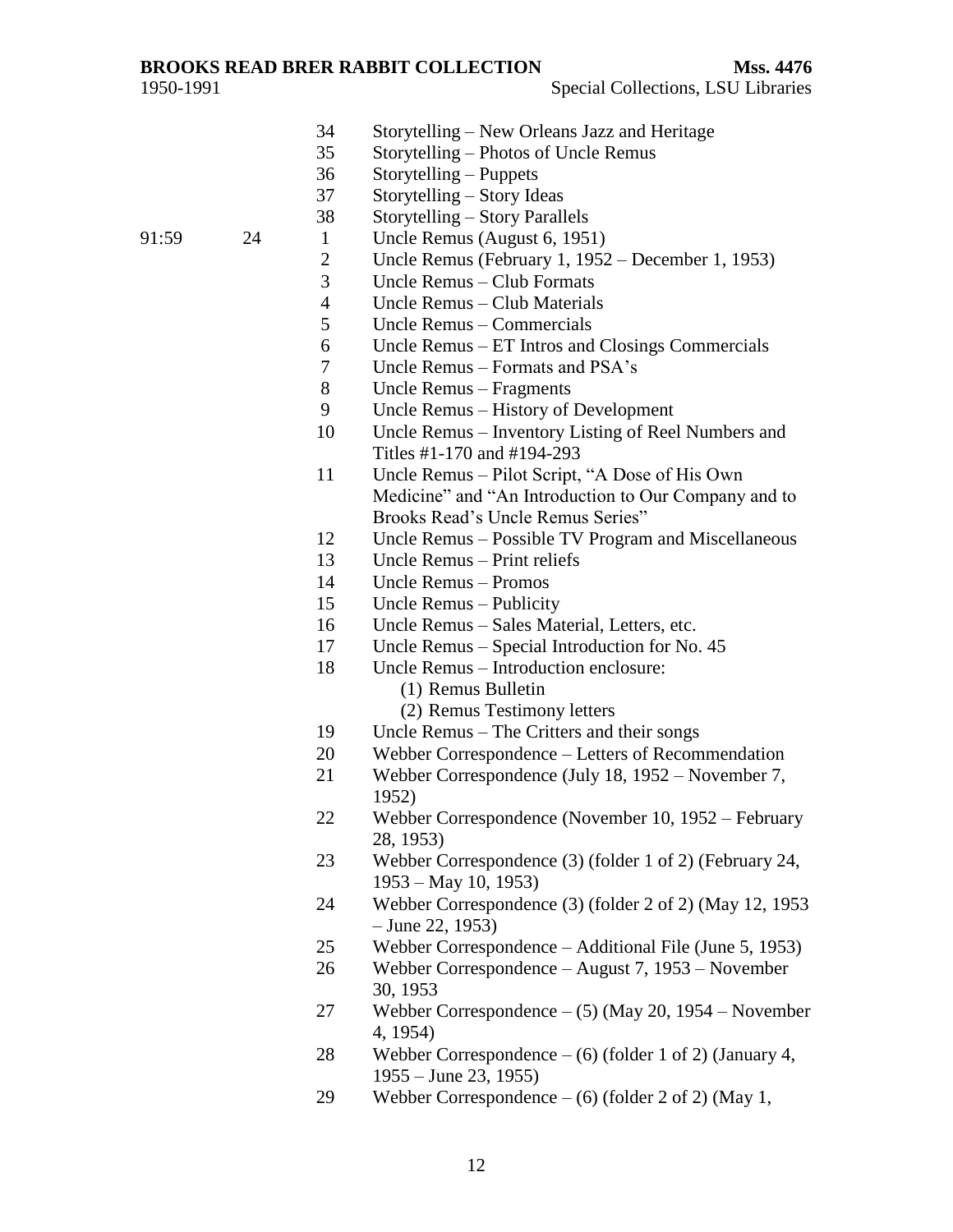| 91:61<br>91:61 | 38<br>39 | 30<br>31<br>32<br>33 | 1955 – August 13, 1955)<br>Webber Correspondence $-$ (7) (folder 1 of 3) (August 19,<br>$1955 - March 4, 1956$<br>Webber Correspondence $-$ (7) (folder 2 of 3) (August 19,<br>1955 – March 4, 1956)<br>Webber Correspondence $-$ (7) (folder 3 of 3) (August 25,<br>$1956 - July 20, 1957$<br>Webber Correspondence – September 26, 1957 – July 28,<br>1959<br><b>IV. Phonographic Records</b><br>The Mood Maker, 33 1/3 RPM<br>The Ken Nording Group, 33 1/3 RPM<br>Mort Crim Commentaries, 33 1/3 RPM<br>A Holiday Happens Only Once, 33 1/3 RPM<br>Paula Records, 45 RPM<br>Robert Hall Productions I, 45 RPM<br>Robert Hall Productions II, 45 RPM<br>Robert Hall Productions III, 45 RPM<br>Major Records, 45 RPM<br><b>Audition Record, 45 RPM</b><br>Starhill Musical Logos, 45 RPM<br>Capitol Records I, 33 1/3 RPM<br>Capitol Records II, 33 1/3 RPM<br>Chappell Recorded Music, C. 830A, generally 78 RPM |
|----------------|----------|----------------------|----------------------------------------------------------------------------------------------------------------------------------------------------------------------------------------------------------------------------------------------------------------------------------------------------------------------------------------------------------------------------------------------------------------------------------------------------------------------------------------------------------------------------------------------------------------------------------------------------------------------------------------------------------------------------------------------------------------------------------------------------------------------------------------------------------------------------------------------------------------------------------------------------------------------|
|                |          |                      | Chappell Recorded Music, C. 831A<br>Chappell Recorded Music, C. 832A<br>Chappell Recorded Music, C. 833A<br>Chappell Recorded Music, C. 834A<br>Chappell Recorded Music, C. 835A<br>Chappell Recorded Music, C. 836A<br>Chappell Recorded Music, C. 837A<br>Chappell Recorded Music, C. 838A<br>Cinemusic, 33 1/3 RPM                                                                                                                                                                                                                                                                                                                                                                                                                                                                                                                                                                                                |
| 91:61          | 40       |                      | Fragile originals from Scripts and Subject Files that have<br>been photocopied—do not page                                                                                                                                                                                                                                                                                                                                                                                                                                                                                                                                                                                                                                                                                                                                                                                                                           |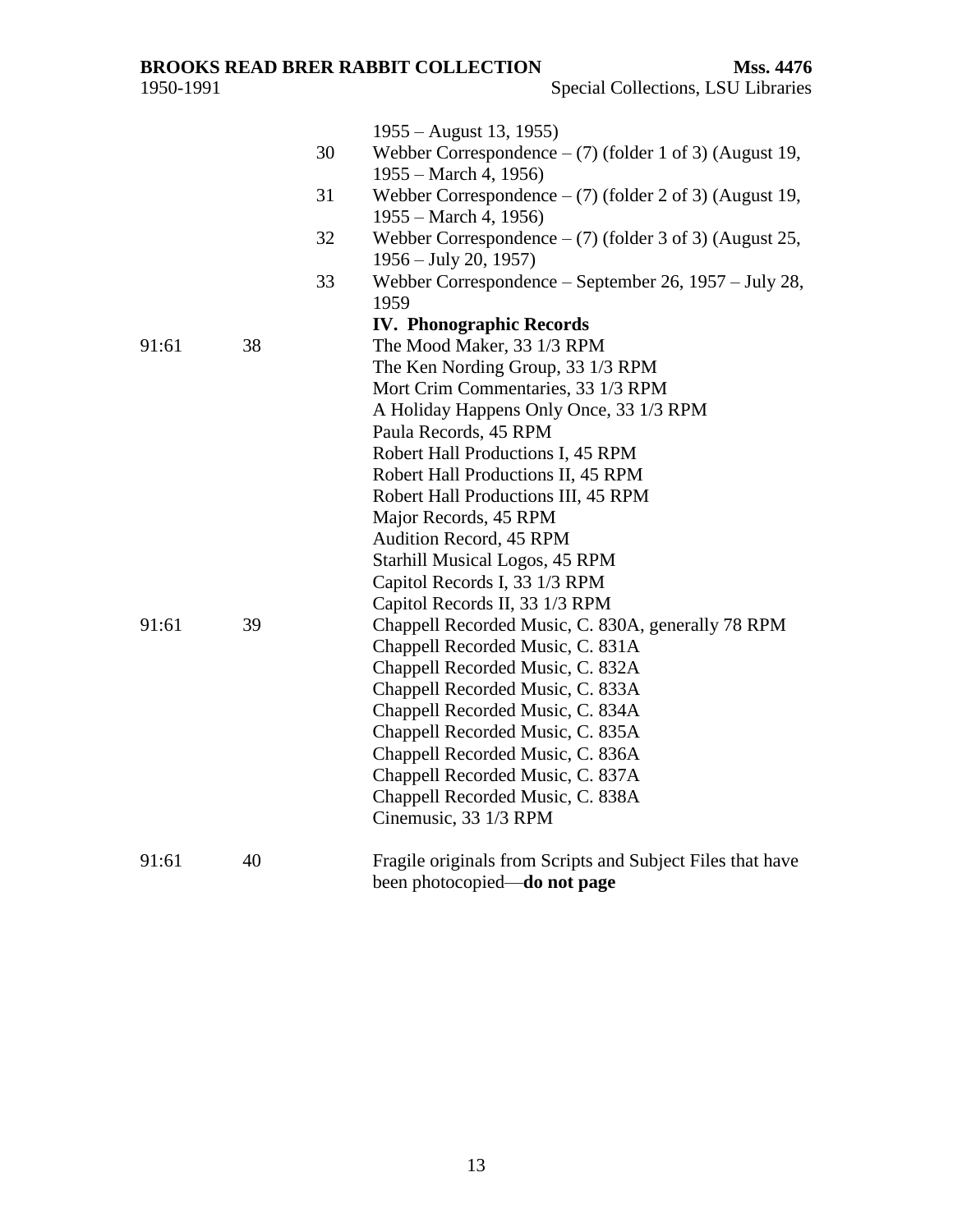#### <span id="page-13-0"></span>**EPISODE LIST, WITH SCRIPT # AND LOCATION OF USE COPY**

|                | Episode # Episode Title         | Script#        |          | Date Side A or B | tape box | r/r box Notes |                                                                                                                                                                                                                                                                                                                                                                                                  |
|----------------|---------------------------------|----------------|----------|------------------|----------|---------------|--------------------------------------------------------------------------------------------------------------------------------------------------------------------------------------------------------------------------------------------------------------------------------------------------------------------------------------------------------------------------------------------------|
| 1              | Tar Baby                        | $\overline{7}$ | 7/23/195 | $\overline{A}$   | 25       |               | Scripts #7(no date) and #85(no<br>date) are scripts of the story. Scripts that<br>are only introductions to a request for a<br>repeat of the story include #26(Aug. 20),<br>#44(Sept. 13), #65(Nov. 9), #104(Dec. 6),<br>#126(Jan. 7, 1951), #151(Feb. 11, 1952),<br>#171(Mar. 10, 1952), #196(Apr. 14, 1952),<br>#217(May 13, 1952). Script #6 (July 23)<br>is only part of the Tar Baby story. |
| $\overline{2}$ | Brer Bear - Tar Baby            | 199            | 3/17/195 | B                | 25       |               | 1 Also titled "Brer Fox Tries the Tar Baby on<br>Brer Bear." Same as Episode #213.                                                                                                                                                                                                                                                                                                               |
| 3              | <b>Farmin' Busness</b>          | 0              |          | A                | 25       |               | 1 No script.                                                                                                                                                                                                                                                                                                                                                                                     |
| 4              | <b>Share Crops</b>              | 212            | 2/20/195 | B                | 25       |               | 1 Script #158(20 Feb 1952) is only the<br>beginning of the story. Script #212(6 May<br>52) includes the entire story.                                                                                                                                                                                                                                                                            |
| 5              | <b>Brer Rabbit Feels Frisky</b> | 181            | 8/3/1951 | A                | 25       |               | Script #56(3 August 51) is only the<br>introduction.<br>Script #181(24 March 52)<br>includes the story.                                                                                                                                                                                                                                                                                          |
| 6              | Money Bushes                    | $\Omega$       |          | B                | 25       |               | 1 No script.                                                                                                                                                                                                                                                                                                                                                                                     |
| $\overline{7}$ | Brer Rabbit in the Lion's Mouth | 201            | 2/13/195 | A                | 25       |               | 1 Script #210 (21 April 52) - title: Brer Rabbit<br>jumps in Brer Lion's Mouth (complete<br>Script #153 (13 Feb 52) - title:<br>story)<br>Brer Rabbit Jumps Down Brer Lion's Throat<br>(introduction only)                                                                                                                                                                                       |
| 8              | A Lion's Tail                   | 202            | 2/14/195 | B                | 25       |               | 1 Sequel to Episode 7. Script #154 (14 Feb<br>52) - title: A Lion Tail (introduction and<br>close of story only) Script #202 (22 April<br>52) - title: A Lion's Tail (complete story)                                                                                                                                                                                                            |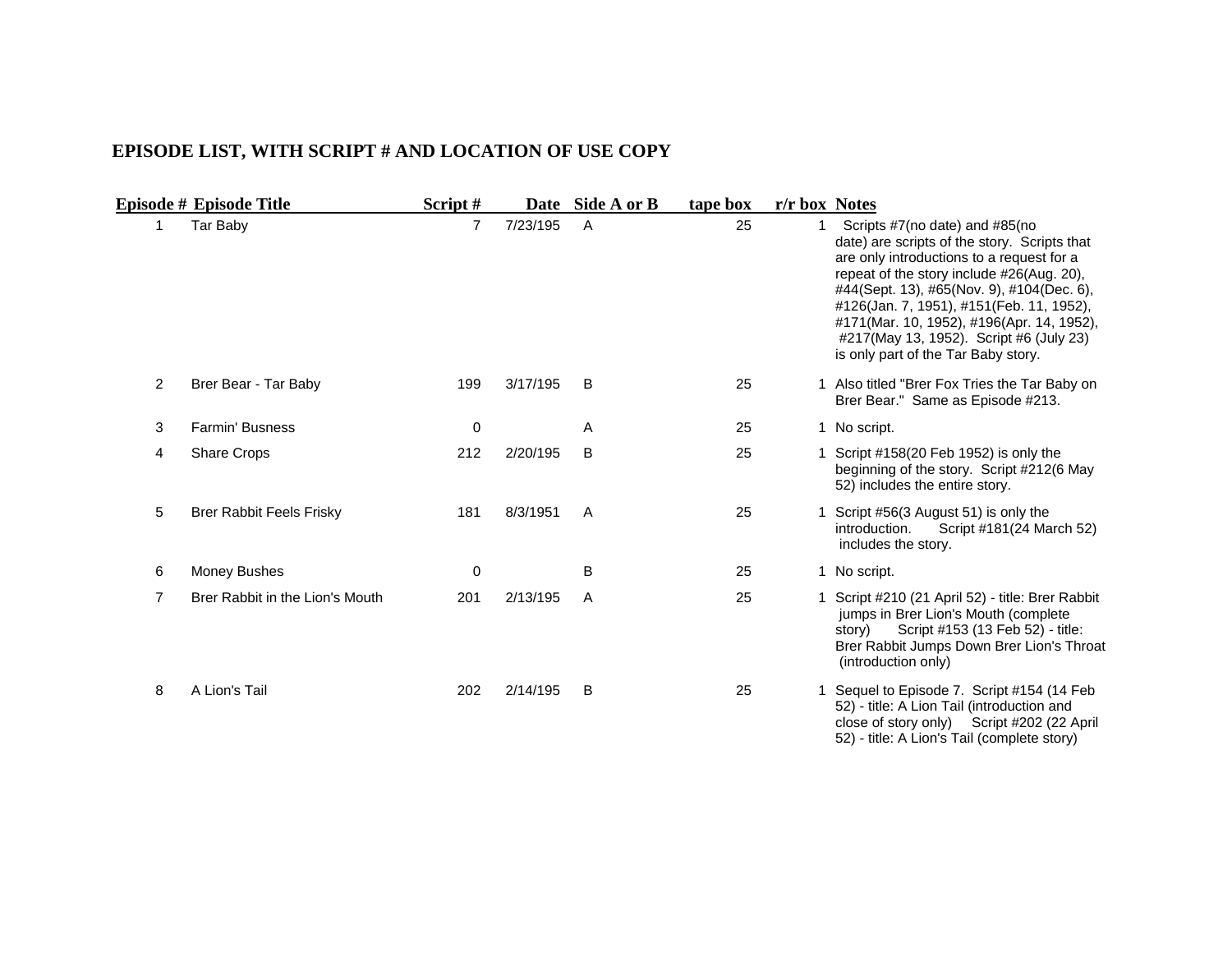|    | Episode # Episode Title              | Script# |          | Date Side A or B | tape box | r/r box Notes |                                                                                                                                                                                                                                       |
|----|--------------------------------------|---------|----------|------------------|----------|---------------|---------------------------------------------------------------------------------------------------------------------------------------------------------------------------------------------------------------------------------------|
| 9  | Brer Wolf Kidnaps the Little         | 149     | 9/28/195 | $\overline{A}$   | 25       |               | 1 Script #55 (28 Sept.) title: Brer Wolf<br>Kidnaps the Little Rabbits - Small piece of<br>paper containing only the introduction.<br>Script #149 (7 February 52) title: Brer<br>Wolf Kidnaps the Rabbit Children -<br>complete story |
| 10 | <b>Brer Tarrypin Turtle Outpulls</b> | 0       |          | B                | 25       |               | 1 No script.                                                                                                                                                                                                                          |
| 11 | Brer Rabbit and the Bullfrog         | 0       |          | A                | 25       | 1             | No script.                                                                                                                                                                                                                            |
| 12 | "Howdy, Mr. House"                   | 168     | 1/4/1951 | B                | 25       |               | 1 Script #125 (4 Jan 51) introduction only.<br>Script #168 (5 Mar 52) complete story.<br>Cue sheet in the reel-to-reel box with the<br>duplicate.                                                                                     |
| 13 | Brer Rabbit, Brer Fox and the        | 173     | 1/8/1952 | $\overline{A}$   | 25       |               | 1 Script #127(8 January 52) only the<br>introduction to the story. Script #173(12<br>March 52), a requested repeat, includes<br>the story.                                                                                            |
| 14 | Brer Rabbit's Gigglin' Spot          | 0       |          | B                | 25       |               | 1 No script.                                                                                                                                                                                                                          |
| 15 | Brer Bear Holds the Bag              | 174     | 11/7/195 | $\overline{A}$   | 25       |               | 1 Scripts #83A(7 Nov 51) and #130(11 Jan<br>52) are introductions to requested<br>repetitions. Script #174(13 March 52) is<br>the complete story.                                                                                     |
| 16 | Brer Fox Tries to Nab Sis            | 0       |          | Α                | 25       |               | 1 No script.                                                                                                                                                                                                                          |
| 17 | Brer Bear Meets the Porkypine        | 207     | 11/19/19 | A                | 25       |               | 1 Scripts #91(19 N0v 51) and #141(28 Jan<br>52) are introductions for requested<br>repetition of the story. Script #207(29<br>April 52) includes the complete story                                                                   |
| 18 | Flyin' High                          | 183     | 1/30/195 | B                | 25       |               | 1 Script #143(30 January 52) introduction<br>only. Script #183(26 March 52) includes<br>the entire story.                                                                                                                             |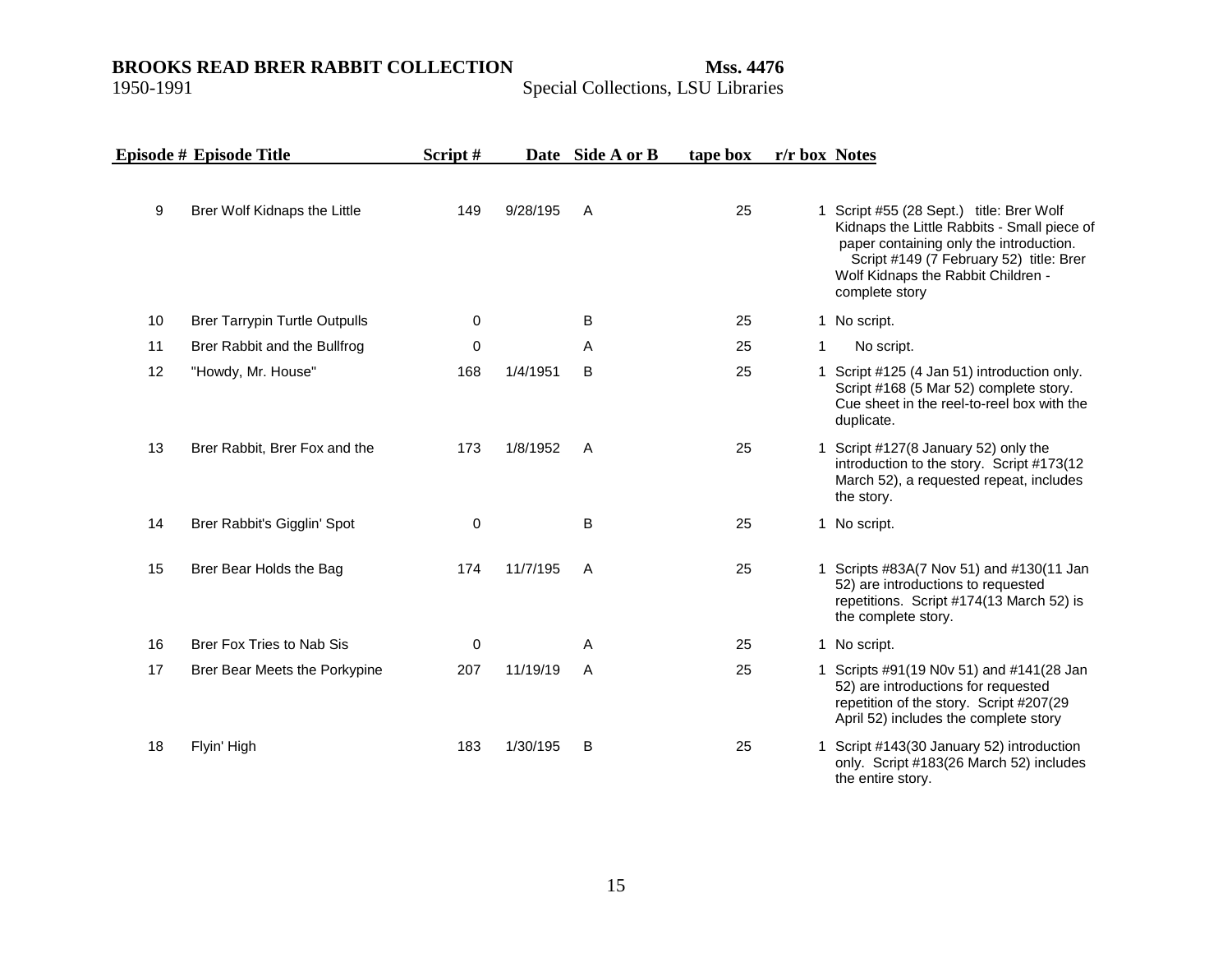### Special Collections, LSU Libraries

|    | Episode # Episode Title       | Script# |          | Date Side A or B | tape box | r/r box Notes |                                                                                                                                                        |
|----|-------------------------------|---------|----------|------------------|----------|---------------|--------------------------------------------------------------------------------------------------------------------------------------------------------|
| 19 | Brer Rabbit Up in the Air     | 184     | 1/31/195 | $\mathsf{A}$     | 25       |               | 1 Script #144(31 January 52) introduction<br>only. Script # 184(27 March 52) includes<br>the entire story. Sequel to episode #18.                      |
| 20 | Brer Billygoat Frightens Brer | 0       | 10/12/59 | B                | 25       | 1.            | No script.                                                                                                                                             |
| 21 | <b>Bucket Full of Honey</b>   | 186     | 11/8/195 | $\mathsf{A}$     | 25       |               | 1 Scripts #84A(8 November 51) and #136(21<br>January 52) are introductions only. Script<br>#186(31March 52) includes the story.                        |
| 22 | <b>Butter Beans</b>           | 203     | 2/18/195 | B                | 25       |               | 1 Script # 156(18 Feb 52) is only the<br>introduction. Script #203(23 April 52)<br>includes the story.                                                 |
| 23 | Brer Fox Goes to a Surprise   | 175     | 9/4/1951 | A                | 25       |               | 1 Scripts #37(4 September 51) and #102(4<br>December 51) are introductions only.<br>Script #175(14 March 52) includes the<br>story.                    |
| 24 | Brer Fox Dances-Brer Frog     | 107     | 12/11/19 | B                | 25       | 1             |                                                                                                                                                        |
| 25 | Brer Rabbit Rescues Brer Wolf | 21      | 8/13/195 | A                | 25       |               | 1 Script #69(October 18) includes the story<br>with some revisions.                                                                                    |
| 26 | Cheese in de Well             | 208     | 2/26/195 | B                | 25       |               | 1 Script #162(26 Feb 52) is only the<br>introduction. Script #208(30 April 52)<br>includes the story. The words are<br>faded a little in a few places. |
| 27 | <b>Brer Wolf Grows Horns</b>  | 197     | 1/24/195 | A                | 25       |               | 1 Script #139(24 January 52) is only the<br>introduction. Script #197(15 April 52)<br>includes the story.                                              |
| 28 | Brer Wolf and the Tin Cans    | 198     | 1/25/195 | B                | 25       |               | 2 Sequel to episode #27. Script #140(25<br>January 52) is only the introduction. The<br>complete story is in script #198(16 April                      |

52).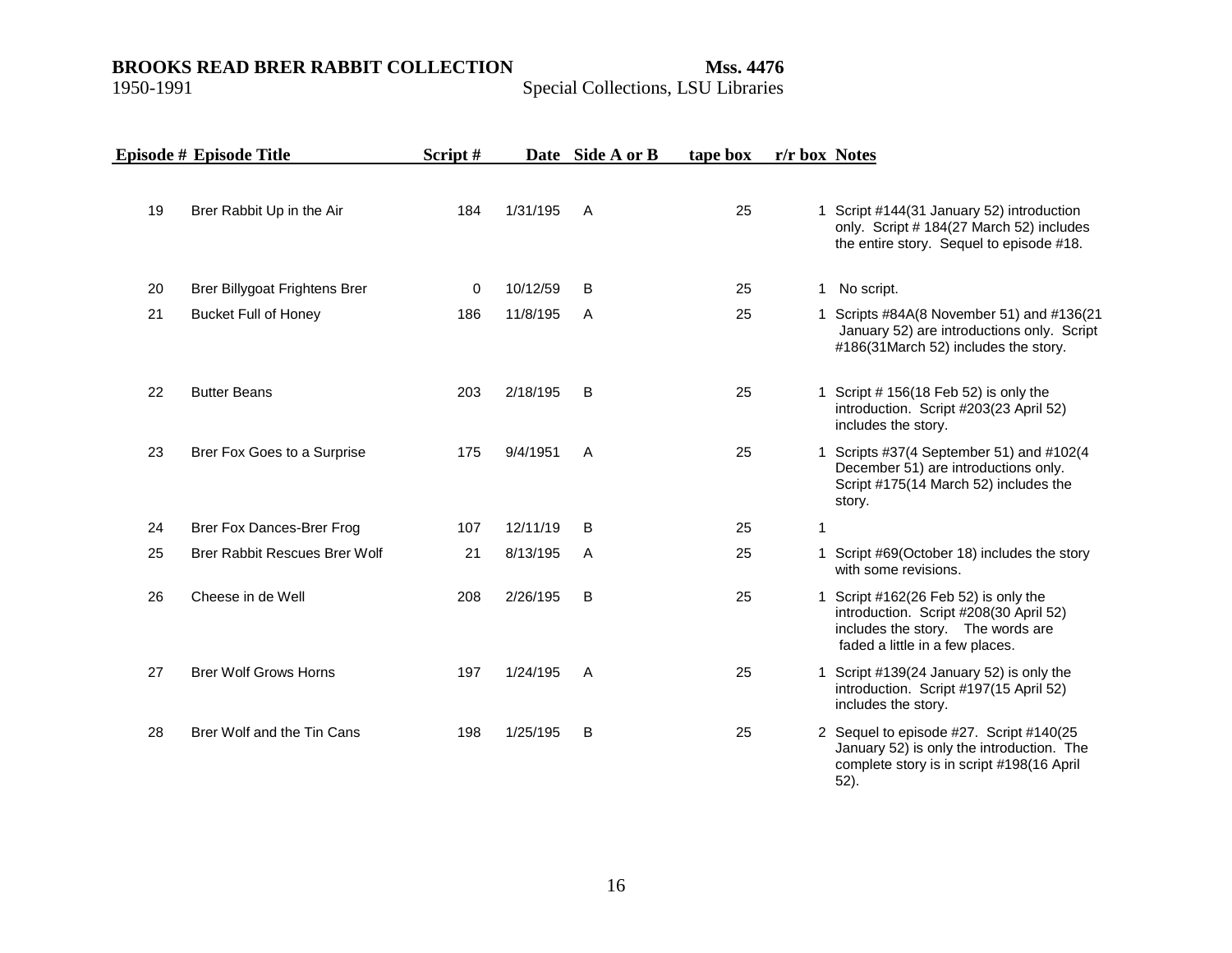|    | Episode # Episode Title         | Script# |          | Date Side A or B | tape box | r/r box Notes  |                                                                                                                                                                                                                                                                  |
|----|---------------------------------|---------|----------|------------------|----------|----------------|------------------------------------------------------------------------------------------------------------------------------------------------------------------------------------------------------------------------------------------------------------------|
| 29 | Brer Fox and the Fudge          | 200     | 12/20/19 | A                | 25       |                | 2 Script #114(20December 51) is only the<br>first two pages. It is set sometime around<br>Christmas. Script #200(18 April 52) is the<br>complete story that has been redone to<br>exclude Christmas. The story on the<br>master tape does not include Christmas. |
| 30 | How Brer Rabbit Lost His Tail   | 163     | 12/14/19 | B                | 25       |                | 2 Script #110(14 December 51) is only the<br>introduction. Script #163(27 February 52)<br>includes the complete story.                                                                                                                                           |
| 31 | Brer Rabbit, Brer Fox, and the  | 87      | 11/13/19 | A                | 25       |                | 2 There is no script of the story. Scripts<br>#87(13 November 51), #146(4 February<br>52), and #191(7 April 52) are only<br>introductions. The story is a Brooks Read<br>original.                                                                               |
| 32 | <b>Brer Fox Comes Clean</b>     | 88      | 11/14/19 | B                | 25       |                | 2 No user copy made. Tape unrecordable<br>because sound was faded out. All scripts<br>(#88, #147, and #192) were only<br>introductions to the story.                                                                                                             |
| 33 | Brer Fox and Brer Bullfrog      | 164     | 12/10/19 | A                | 25       |                | 2 Script #106(10 December 51) is only the<br>introduction. Script #164(28 February 52)<br>includes the story. An original story by<br>Brooks Read.                                                                                                               |
| 34 | Brer Fox in Deep Water Again    | 0       |          | В                | 25       |                | 2 No script. Sequel to Episode #33.                                                                                                                                                                                                                              |
| 35 | Brer Rabbit, Brer Fox, and the  | 179     | 3/20/195 | A                | 25       |                | 2 Original story by Brooks Read.                                                                                                                                                                                                                                 |
| 36 | Tower of Lions (also: Ladder of | 159     | 12/5/195 | B                | 25       |                | 2 Script #103(5 December 51) is only the<br>introduction. Script #159(21 February 52)<br>includes the story.                                                                                                                                                     |
| 37 | Hole in the Road                | 0       |          | Α                | 25       |                | 2 No script.                                                                                                                                                                                                                                                     |
| 38 | Brer Rabbit's Snowman           | 169     | 3/6/1952 | B                | 25       | $\overline{2}$ |                                                                                                                                                                                                                                                                  |
| 39 | <b>More Snow Business</b>       | 170     | 3/7/1952 | A                | 26       |                | 2 Sequel to Episode #38. Original story by<br>Brooks Read.                                                                                                                                                                                                       |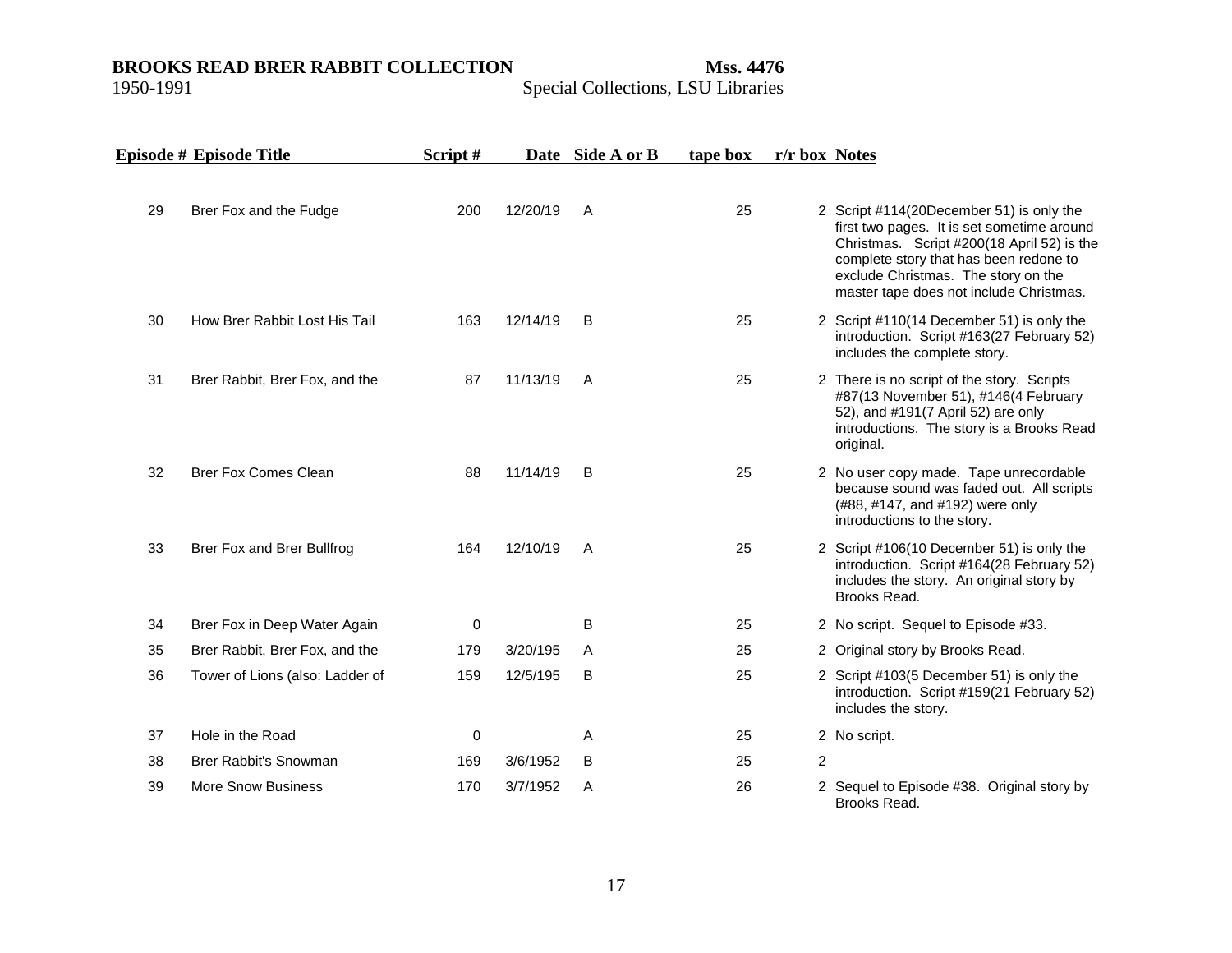## Special Collections, LSU Libraries

|    | Episode # Episode Title        | Script#     |          | Date Side A or B | tape box | r/r box Notes |                                                                                                                                                         |
|----|--------------------------------|-------------|----------|------------------|----------|---------------|---------------------------------------------------------------------------------------------------------------------------------------------------------|
|    |                                |             |          |                  |          |               |                                                                                                                                                         |
| 40 | Brer Rabbit Saves the          | 206         | 4/28/195 | B                | 26       |               | 2 Original story by Brooks Read.                                                                                                                        |
| 41 | Brer Bear Takes a Nap          | 219         | 5/15/195 | A                | 26       |               | 2 Original story by Brooks Read. Periodic<br>sound distortion throughout the story<br>transferred from the master. (See also:<br>Episodes #210 and 212) |
| 42 | Brer Rabbit Up the Chimney     | $\mathbf 0$ |          | B                | 26       |               | 2 No script. Periodic sound distortion<br>transferred from the master. See also:<br>Episode #215.                                                       |
| 43 | No reel-to-reel tape.          | 0           |          |                  |          |               |                                                                                                                                                         |
| 44 | Apple Sauce                    | 0           |          | A                | 26       |               | 2 No script.                                                                                                                                            |
| 45 | Brer Rabbit's Thanksgiving     | 94          | 11/22/19 | B                | 26       |               | 2 Original story by Brooks Read. Many<br>splices.                                                                                                       |
| 46 | The Singing Contest            | 218         | 5/14/195 | Α                | 26       |               | 2 Original story by Brooks Read.                                                                                                                        |
| 47 | Brer Ground-Hog, Alias Brer    | 209         | 5/1/1952 | B                | 26       |               | 2 Original story by Brooks Read.                                                                                                                        |
| 48 | More Adventures With Brer      | 210         | 5/2/1952 | A                | 26       |               | 2 Sequel to Episode #47. Original story by<br>Brooks Read.                                                                                              |
| 49 | Brer Rabbit Rides Again        | 0           |          | B                | 26       |               | 2 No script.                                                                                                                                            |
| 50 | Brer Rabbit to the Rescue      | 0           |          | Α                | 26       |               | 2 No script. A few places with sound<br>distortions.                                                                                                    |
| 51 | Rabbit in Wolf's Clothing      | 0           |          | B                | 26       |               | 2 No script.                                                                                                                                            |
| 52 | <b>Brer Rabbit and Brer</b>    | 0           |          | Α                | 26       |               | 2 No script.                                                                                                                                            |
| 53 | <b>Brer Fox's Mudboat</b>      | 0           |          | B                | 26       |               | 2 No script.                                                                                                                                            |
| 54 | Brer Rabbit, Brer Fox, and the | 166         | 12/3/195 | Α                | 26       |               | 2 Scripts #4(no date) and #101(3 December<br>51) are only the introduction. Script<br>#166(3 March 52) includes the story.                              |
| 55 | Snooper-Snitcher               | 182         | 3/25/195 | B                | 26       |               | 3 Original story by Brooks Read.<br>Some words have faded out                                                                                           |

at the beginning of the story.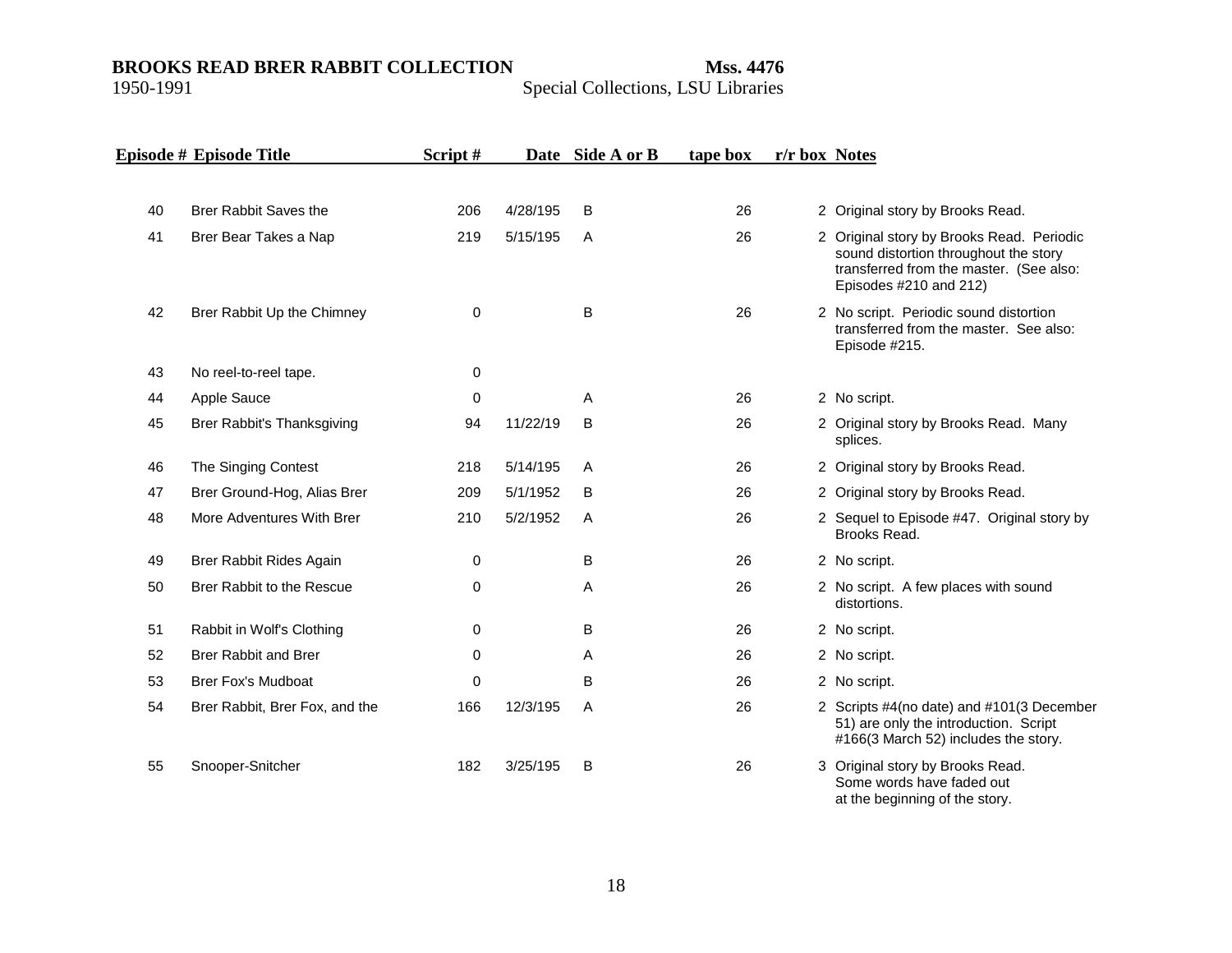|    | Episode # Episode Title               | Script# |          | Date Side A or B | tape box | r/r box Notes |                                                                                                                                                                                                                                       |
|----|---------------------------------------|---------|----------|------------------|----------|---------------|---------------------------------------------------------------------------------------------------------------------------------------------------------------------------------------------------------------------------------------|
| 56 | How Brer Rabbitt Out-Tricked          | 190     | 7/27/195 | A                | 26       |               | 3 Scripts #10 (27 July 1951), #73 (24<br>October 1951), and #145 (1 February<br>1952) are introductions only. Script #190<br>(4 April 1952) includes the entire story. A<br>few words are faded out at the beginning<br>of the story. |
| 57 | Down in the Peanut Patch              | 0       |          | B                | 26       |               | 3 No script.                                                                                                                                                                                                                          |
| 58 | <b>Brer Rabbit Gets Brer Fox's</b>    | 123     | 9/6/1951 | A                | 26       |               | 3 Script #39(6 September 51) is only the<br>introduction. Scripts #123(2 January 52)<br>and #189(3 April 52) include the story.                                                                                                       |
| 59 | Brer Rabbit and the Alligator         | 0       |          | B                | 26       |               | 3 No script. Copyright 1952. Some sound<br>distortion near the end of the story.                                                                                                                                                      |
| 60 | Brer Fox's Rabbit Trap                | 180     | 3/21/195 | A                | 26       |               | 3 Original story by Brooks Read.                                                                                                                                                                                                      |
| 61 | <b>Brer Tarrypin's Escape</b>         | 177     | 3/18/195 | В                | 26       |               | 3 Original story by Brooks Read - based on a<br>folktale plot. . (See<br>also: Episode #211.)                                                                                                                                         |
| 62 | <b>Brer Rabbit's Christmas</b>        | 115     | 12/21/19 | A                | 26       |               | 3 Original story by Brooks Read.                                                                                                                                                                                                      |
| 63 | <b>Christmas Eve With Brer Rabbit</b> | 116     | 12/24/19 | B                | 26       |               | 3 Original story by Brooks Read.                                                                                                                                                                                                      |
| 64 | Christmas Mungst de Critters          | 117     | 12/25/19 | A                | 26       |               | 3 Original story by Brooks Read.                                                                                                                                                                                                      |
| 65 | <b>Brer Rabbit's New Year's</b>       | 121     | 12/31/19 | B                | 26       |               | 3 Original story by Brooks Read.                                                                                                                                                                                                      |
| 66 | <b>Brer Rabbit Takes the Cake</b>     | 66      |          | A                | 26       |               | 3 No date listed.                                                                                                                                                                                                                     |
| 67 | <b>Brer Tarrypin Races Brer</b>       | 67      |          | B                | 26       |               | 3 No date listed.                                                                                                                                                                                                                     |
| 68 | Brer Tarrypin Turtle Does It          | 0       |          | Α                | 26       |               | 3 No script. Sequel to Episode #67.                                                                                                                                                                                                   |
| 69 | Brer Fox and the Soap                 | 0       |          | B                | 26       |               | 3 No script.                                                                                                                                                                                                                          |
| 70 | <b>Bubble Trouble</b>                 | 70      |          | Α                | 26       |               | 3 Sequel to Episode #69. No date listed.                                                                                                                                                                                              |
| 71 | <b>Brer Fox Goes Fishing</b>          | 71      |          | B                | 26       |               | 3 No date listed.                                                                                                                                                                                                                     |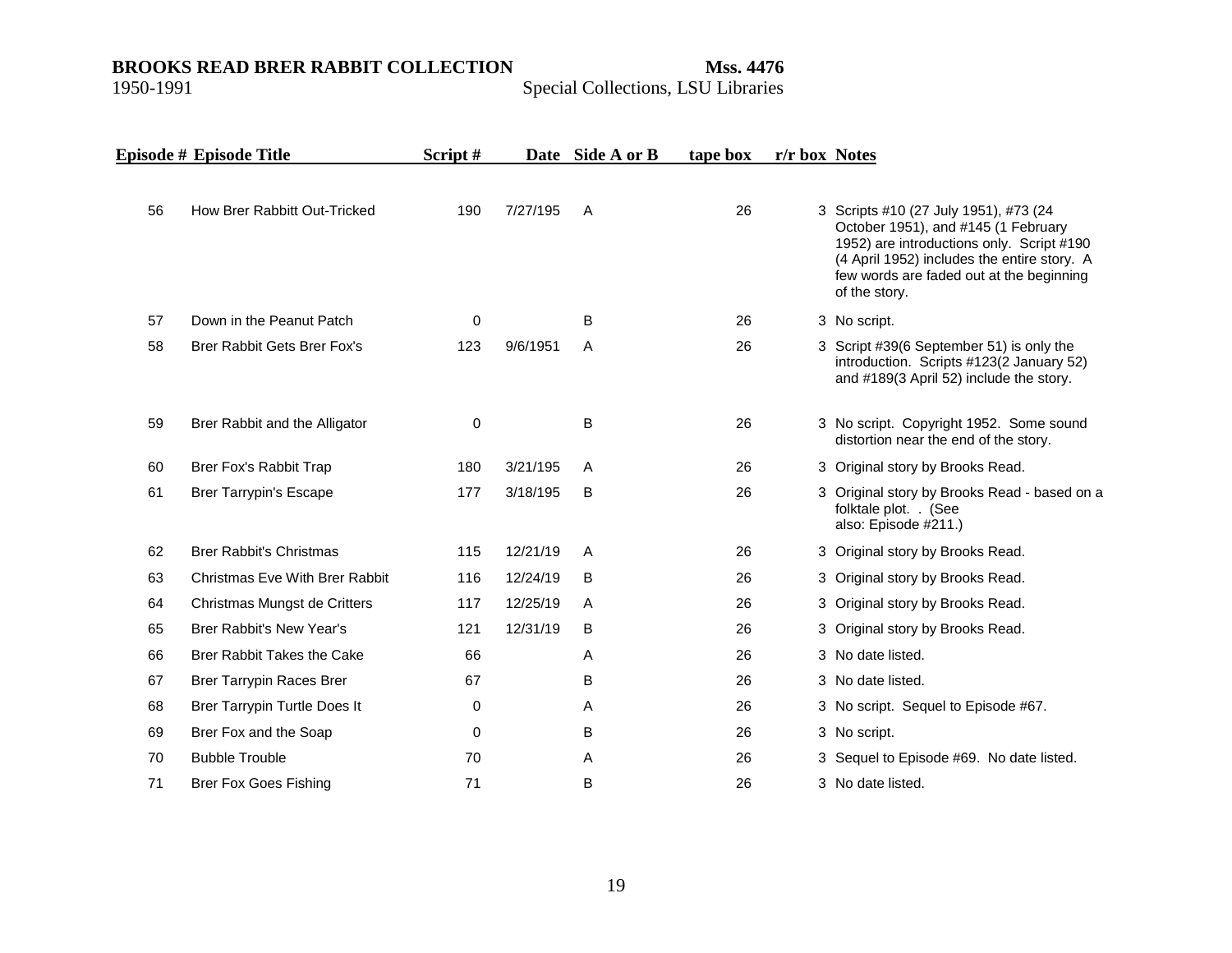|    | Episode # Episode Title               | Script# |          | Date Side A or B | tape box | r/r box Notes |                                                                                                                                                    |
|----|---------------------------------------|---------|----------|------------------|----------|---------------|----------------------------------------------------------------------------------------------------------------------------------------------------|
|    |                                       |         |          |                  |          |               |                                                                                                                                                    |
| 72 | Brer Rabbit, Brer Wolf, and the       | 72      |          | A                | 26       |               | 3 No date listed.                                                                                                                                  |
| 73 | How Come Turtle Has a Shell           | 0       |          | В                | 26       |               | 3 No script.                                                                                                                                       |
| 74 | Brer Rabbit Up a Tree                 | 74      |          | A                | 26       |               | 3 No date listed.                                                                                                                                  |
| 75 | Back At the "Holler" Tree             | 75      |          | В                | 26       |               | 3 No date listed. Sequel to Episode #74.                                                                                                           |
| 76 | Why Brer Rabbit's Ears Are So         | 76      |          | A                | 26       |               | 3 No date listed.                                                                                                                                  |
| 77 | Brer Bear and Brer Possum             | 0       |          | В                | 26       |               | 3 No script. Copyright 1953.                                                                                                                       |
| 78 | Playin' Possum                        | 78      |          | Α                | 26       |               | 3 No date listed. Sequel to Episode #77.<br>Copyright 1953.                                                                                        |
| 79 | <b>Brer Rabbit Catches Brer Fox's</b> | 0       |          | B                | 26       |               | 3 No script.                                                                                                                                       |
| 80 | <b>Brer Fox Tries Brer Rabbit's</b>   | 194     | 10/25/19 | A                | 27       |               | 3 Script #74(25 October 51) is only the<br>introduction. Script #194(10 April 52)<br>includes the story. Sequel to Episode #79.<br>Copyright 1952. |
| 81 | <b>Brer Rabbit Gets His Milk</b>      | 0       |          | B                | 27       |               | 3 No script. Copyright 1952.                                                                                                                       |
| 82 | Brer Fox, the Little Bird and         | 0       |          | Α                | 27       |               | 3 No script.                                                                                                                                       |
| 83 | Brer Rabbit, Brer Fox, and de         | 111     | 12/17/19 | B                | 27       |               | 4 Copyright 1952.                                                                                                                                  |
| 84 | Groundhog Day                         | 84      |          | A                | 27       |               | 4 No date listed. Has two sequels - "Me and<br>My Shadow" and "More 'Shadow' Play."<br>Original story by Brooks Read. Copyright<br>1953.           |
| 85 | Me and My Shadow                      | 85      |          | В                | 27       |               | 4 Sequel to Episode #84. No date listed.<br>Original story by Brooks Read.                                                                         |
| 86 | More "Shadow" Play                    | 86      |          | A                | 27       |               | 4 Sequel to Episode #85. No date listed.<br>Original story by Brooks Read. Copyright<br>1953.                                                      |
| 87 | Brer Rabbit and the                   | 87      |          | В                | 27       |               | 4 No date listed. Original story by Brooks<br>Read. Copyright 1953.                                                                                |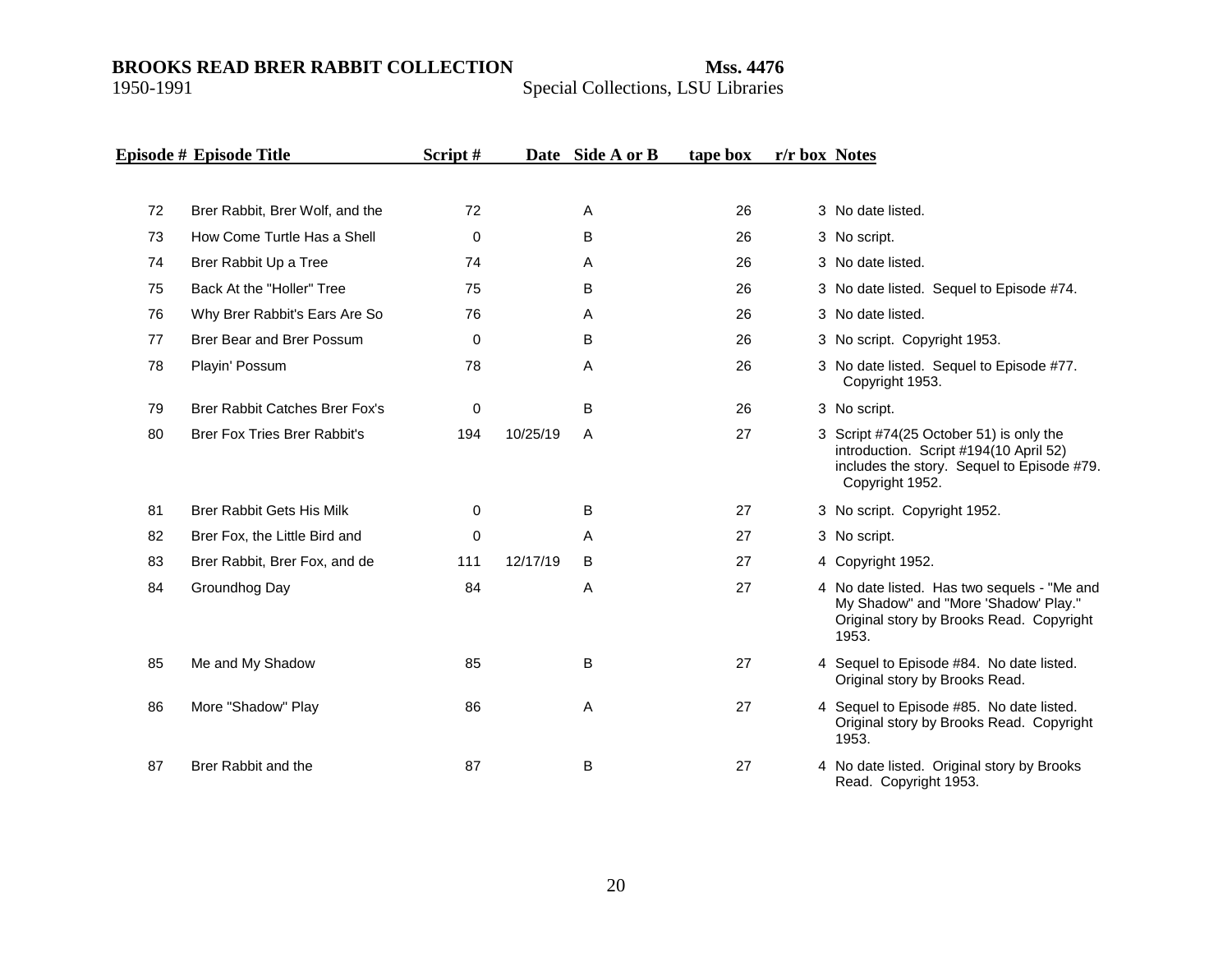|     | Episode # Episode Title              | Script# |          | Date Side A or B | tape box | r/r box Notes |                                                                                                                                                                                       |
|-----|--------------------------------------|---------|----------|------------------|----------|---------------|---------------------------------------------------------------------------------------------------------------------------------------------------------------------------------------|
| 88  | Another Watermelon                   | 88      |          | A                | 27       |               | 4 No date listed. Sequel to Episode #87.<br>Original Brooks Read story. Copyright<br>1953.                                                                                            |
| 89  | <b>Brer Rabbit Saves the Bunnies</b> | 0       |          | B                | 27       |               | 4 No script. Copyright 1953.<br>Some words missing at the beginning of<br>the story. On the same master reel with<br>Episode #90.                                                     |
| 90  | Valentine's Day                      | 90      |          | Α                | 27       |               | 4 No date listed. Copyright 1953. On the<br>same master reel with Episode #89.                                                                                                        |
| 91  | Fox in the Box                       | 91      |          | B                | 27       |               | 4 No date listed. Sequel to Episode #90.<br>Copyright 1953. On master reel with<br>Episode #92.                                                                                       |
| 92  | Mardi Gras                           | 92      |          | Α                | 27       |               | 4 No date listed. On the same master reel<br>with Episode #91. Copyright 1953.                                                                                                        |
| 93  | Brer Rabbit and the Meat             | 142     | 7/20/195 | A                | 27       |               | 4 Scripts #5(20 July 51) and #51(24<br>September 51) are only introductions.<br>Script #142(29 January 52) includes the<br>story. Copyright 1953. On master reel<br>with Episode #94. |
| 94  | Brer Rabbit, the Weatherman          | 0       |          | B                | 27       |               | 4 No script. Copyright 1953. On master reel<br>with Episode #93.                                                                                                                      |
| 95  | I Cannot Tell A Lie                  | 95      | 2/20/195 | Α                | 27       |               | 4 Copyright 1953.                                                                                                                                                                     |
| 96  | Put Yourself In My Shoes             | 96      |          | В                | 27       |               | 4 Title on script: "Put Myself in Your Shoes<br>(Brer Fox, Brer Houn'dog, an' the Shoes)."<br>No date listed. Copyright 1953.                                                         |
| 97  | More About Brer Houn'dog's           | 97      |          | Α                | 27       |               | 4 No date listed. Sequel to Episode #97.<br>Copyright 1953.                                                                                                                           |
| 98  | Shoe Stew                            | 98      |          | B                | 27       |               | 4 No date listed. Sequel to Episode #97.<br>Copyright 1953.                                                                                                                           |
| 99  | The Critters' Beauty Contest         | 99      |          | A                | 27       |               | 4 No date listed. Copyright 1953.                                                                                                                                                     |
| 100 | Easy to Please                       | 100     |          | B                | 27       |               | 4 Sequel to Episode #99. Copyright 1953.                                                                                                                                              |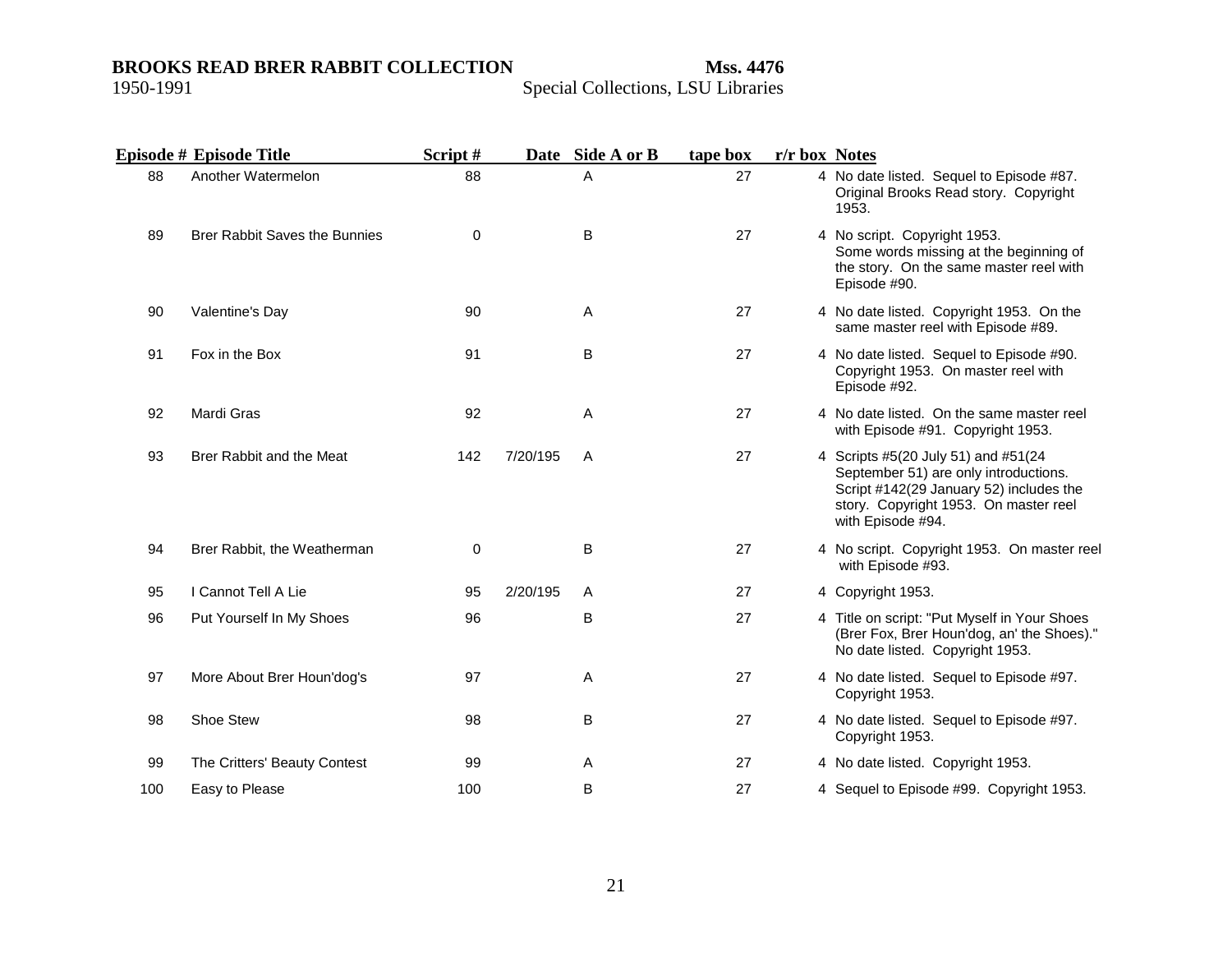|     | Episode # Episode Title           | Script# |          | Date Side A or B | tape box | r/r box Notes |                                                                                                                                                                                                        |
|-----|-----------------------------------|---------|----------|------------------|----------|---------------|--------------------------------------------------------------------------------------------------------------------------------------------------------------------------------------------------------|
|     |                                   |         |          |                  |          |               |                                                                                                                                                                                                        |
| 101 | A Case of Mistaken Identity       | 101     |          | Α                | 27       |               | 4 Copyright 1953.                                                                                                                                                                                      |
| 102 | More About Brer Donkey and        | 102     |          | B                | 27       |               | 4 No date listed. Sequel to Episode #101.<br>Copyright 1953.                                                                                                                                           |
| 103 | Howcome the Bobcat's Tail is      | 103     |          | Α                | 27       |               | 4 No date listed. Copyright 1953.                                                                                                                                                                      |
| 104 | <b>Brer Fox Plays Sick</b>        | 104     |          | B                | 27       |               | 4 No date listed. Copyright 1953.                                                                                                                                                                      |
| 105 | Brer Bear Tries "Playing Sick"    | 105     |          | A                | 27       |               | 4 No date listed. Sequel to Episode #104.<br>Copyright 1953.                                                                                                                                           |
| 106 | Brer Rabbit Gets Away From        | 128     | 1/9/1952 | B                | 27       |               | 4 Script #46 (17 September 1951) is an<br>earlier version of the story and has a<br>different begininng. Script #128 (9<br>January 1952) includes the begininng<br>found on the tape.                  |
| 107 | <b>Brer Buzzard's Get-Away</b>    | 129     | 1/10/195 | A                | 27       |               | 4 Sequel to Episode #106. Script #47 (18<br>September 1951) contains a revised<br>version as well as the original version.<br>Script #129 (10 January 1952) includes<br>the version found on the tape. |
| 108 | <b>Tattle Tale Bird</b>           | 0       |          | B                | 27       |               | 4 No script.                                                                                                                                                                                           |
| 109 | <b>Brer Rabbit Catches Brer</b>   | 0       |          | Α                | 27       |               | 4 No script.                                                                                                                                                                                           |
| 110 | A Nutty Story About Brer          | 110     |          | B                | 27       |               | 4 No date listed. Sequel to Episode #109.<br>Copyright 1953.                                                                                                                                           |
| 111 | Go Fly A Kite                     | 111     |          | Α                | 27       |               | 4 No date listed. Copyright 1953.                                                                                                                                                                      |
| 112 | Another Adventure With Brer       | 112     |          | В                | 27       |               | 4 No date listed. Sequel to Episode #111.<br>Copyright 1953.                                                                                                                                           |
| 113 | <b>Brer Rabbit Saves His Ears</b> | 113     |          | Α                | 27       |               | 4 No date listed. Copyright 1953.                                                                                                                                                                      |
| 114 | Big Talk and Little Do            | 114     |          | B                | 27       |               | 5 No date listed. Copyright 1953.                                                                                                                                                                      |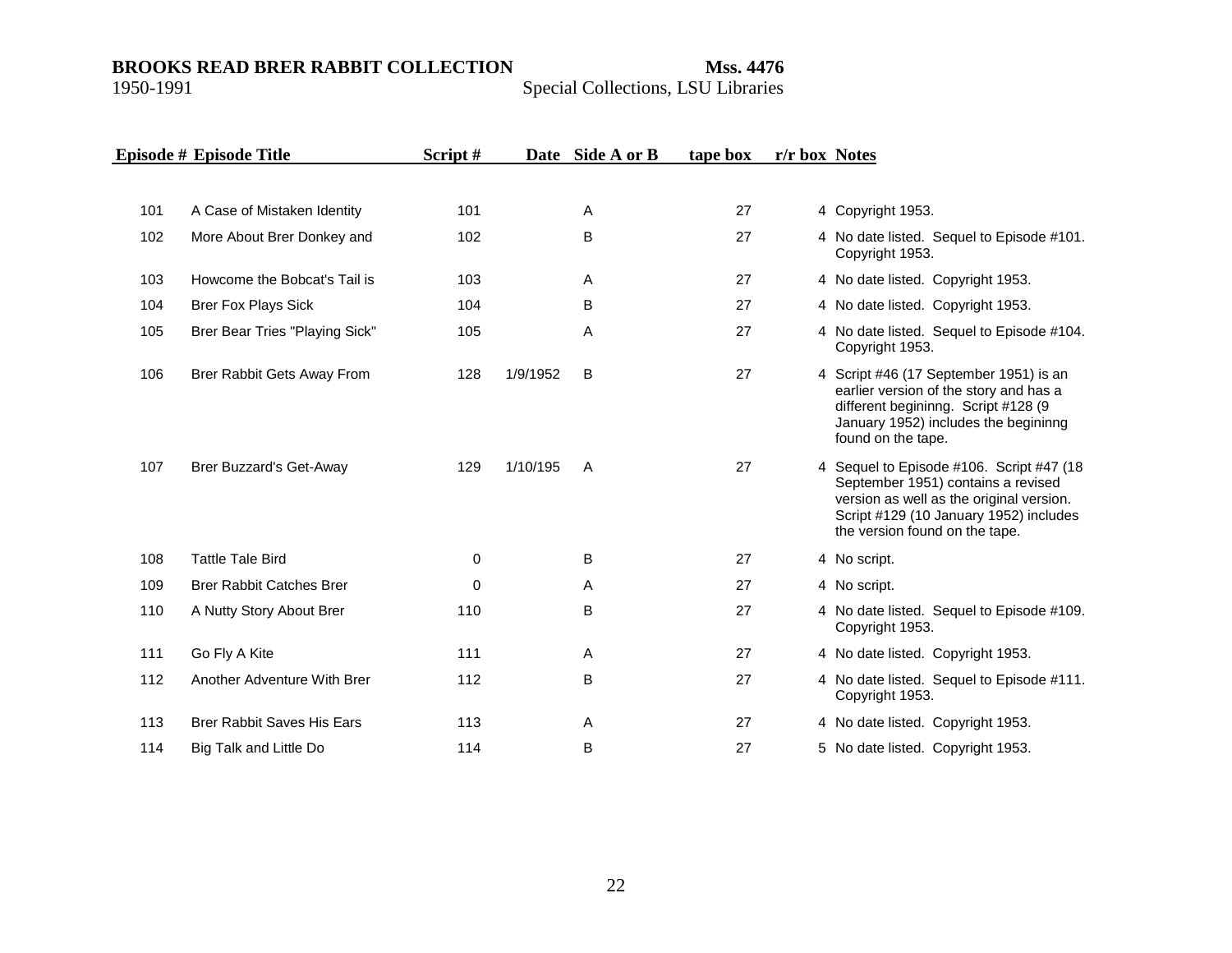|     | Episode # Episode Title              | Script# |          | Date Side A or B | tape box | r/r box Notes |                                                                                                                                                                                                                                                        |
|-----|--------------------------------------|---------|----------|------------------|----------|---------------|--------------------------------------------------------------------------------------------------------------------------------------------------------------------------------------------------------------------------------------------------------|
| 115 | <b>Brer Fox's Hot Trick</b>          | 83      | 11/7/195 | A                | 27       |               | 5 Script #28 (22 August) is only the<br>introduction. Script #83 (7 November)<br>includes the entire story. Script #83 is<br>titled "Brer Fox vs. Brer Terrapin Again"<br>and Brer Terrapin is in the story instead of<br>Brer Possum. Copyright 1953. |
| 116 | <b>Brer Rabbit Catches Brer Lion</b> | 133     | 10/2/195 | B                | 27       |               | 5 Script #57 (2 October 1951) is only the<br>introduction. Script #133 (16 January<br>1952) contains the story.                                                                                                                                        |
| 117 | <b>Brer Rabbit Out-Tricks Brer</b>   | 117     |          | Α                | 27       |               | 5 No date listed. Copyright 1953.                                                                                                                                                                                                                      |
| 118 | April Fool                           | 187     | 4/1/1952 | B                | 27       |               | 5 Copyright 1952.                                                                                                                                                                                                                                      |
| 119 | Jug-In-The-Mud (Brer Bear and        | 119     |          | Α                | 28       |               | 5 No date listed. Copyright 1953.                                                                                                                                                                                                                      |
| 120 | Easter Bunny                         | 195     | 4/11/195 | B                | 28       |               | 5 Title on script: Brer Rabbit Helps the<br>Easter Bunny. Copyright 1952.                                                                                                                                                                              |
| 121 | The Easter Egg Hunt                  | 0       |          | A                | 28       |               | 5 Script is in Box 21 Folder 14 after Script<br>#195. Sequel to Episode #120. Copyright<br>1953.                                                                                                                                                       |
| 122 | <b>Brer Bear's Tail</b>              | 31      | 7/27/195 | B                | 28       |               | 5 Script #31 (27 August 1951) includes the<br>entire story. Script title: "Why Brer Bear<br>Has No Tail." Script #109 (13 December<br>1951) is only the introduction for a repeat<br>episode.                                                          |
| 123 | Money-Makin' Wheels                  | 0       |          | A                | 28       |               | 5 No script.                                                                                                                                                                                                                                           |
| 124 | A Wolf In Sheep's Clothing           | 124     |          | B                | 28       |               | 5 No date listed.                                                                                                                                                                                                                                      |
| 125 | Skin Game                            | 125     |          | Α                | 28       |               | 5 Sequel to Episode #124. No date listed.<br>Copyright 1953.                                                                                                                                                                                           |
| 126 | Brer Bear and The "Bunny             | 126     |          | В                | 28       |               | 5 Sequel to Episode #125. No date listed.<br>Copyright 1953.                                                                                                                                                                                           |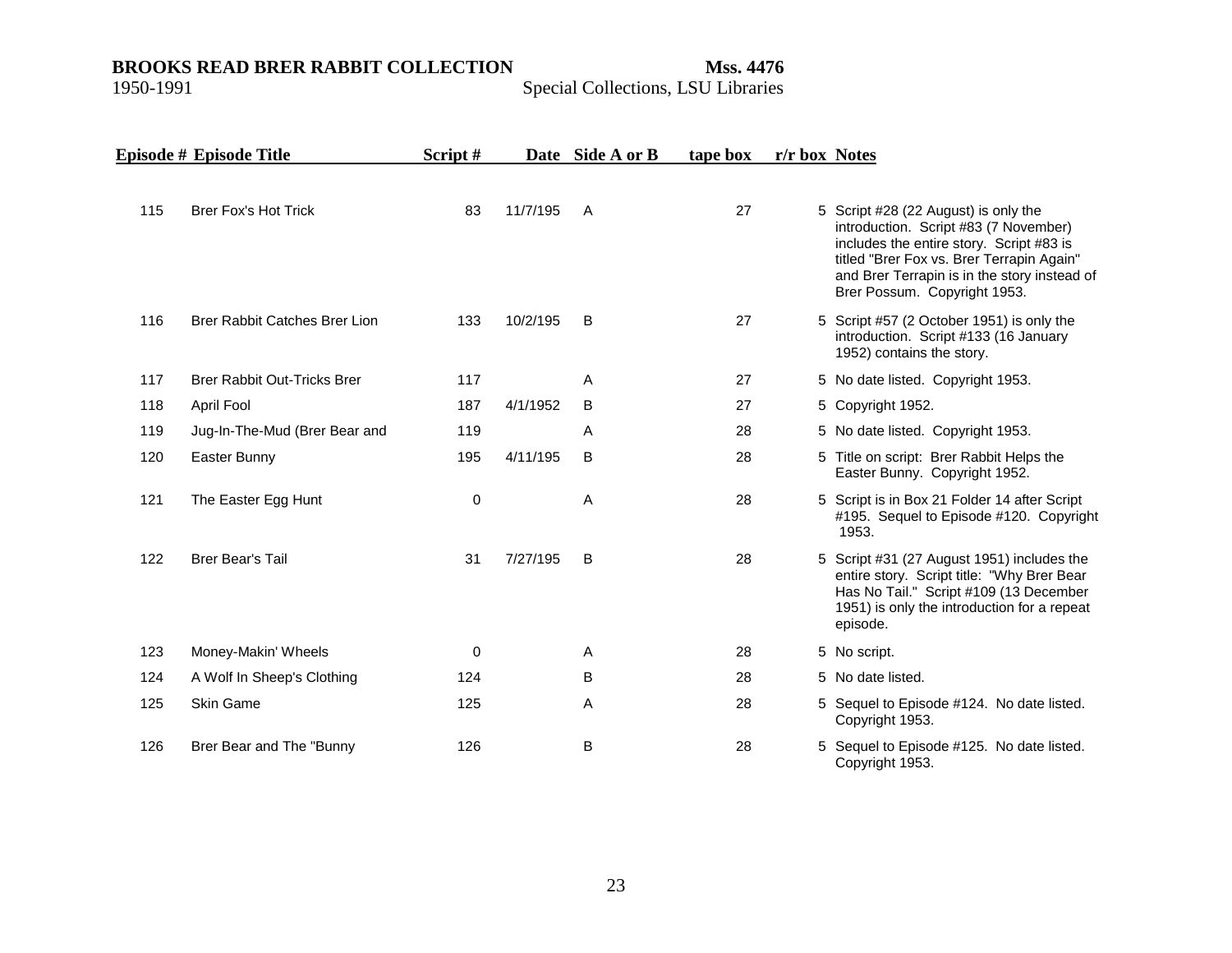#### **BROOKS READ BRER RABBIT COLLECTION Mss. 4476**

1950-1991

|  |  |  |  | Special Collections, LSU Libraries |
|--|--|--|--|------------------------------------|
|--|--|--|--|------------------------------------|

|     | Episode # Episode Title       | Script# |          | Date Side A or B | tape box | r/r box Notes |                                                                                                                          |
|-----|-------------------------------|---------|----------|------------------|----------|---------------|--------------------------------------------------------------------------------------------------------------------------|
| 127 | Brer Rabbit, Brer Fox and the | 58      | 10/3/195 | A                | 28       |               | 5 Title on the script: Old Mr. Rabbit, He's a<br>Good Fisherman (Brer Rabbit, Brer Fox<br>and the Well). Copyright 1953. |
| 128 | Fishin' For The Moon          | 128     |          | B                | 28       |               | 5 No date listed. Sequel to Episode #127.                                                                                |
| 129 | Brer Fox and the Bobcat       | 129     | 10/4/195 | A                | 28       |               | 5 Copyright 1953.                                                                                                        |
| 130 | <b>Monkey Business</b>        | 130     |          | В                | 28       |               | 5 No date listed. Copyright 1953.                                                                                        |
| 131 | Monkey See - Monkey Do        | 131     |          | A                | 28       |               | 5 No date listed. Copyright 1953. Sequel to<br>Episode #130.                                                             |
| 132 | The First Jack-In-The-Box     | 132     |          | B                | 28       |               | 5 No date listed. Copyright 1953.                                                                                        |
| 133 | Brer Fox Takes It on the Nose | 133     |          | A                | 28       |               | 5 No date listed. Copyright 1953. Sequel to<br>Episode #132. Title on script: "Brer Fox<br>Takes It on the Nose Again."  |
| 134 | The Letter of the Law         | 134     |          | B                | 28       |               | 5 No date listed. Copyright 1953.                                                                                        |
| 135 | Divide and Conquer            | 135     |          | Α                | 28       |               | 5 No date listed. Copyright 1953. Sequel to<br>Episode #134.                                                             |
| 136 | Busy As a Beaver              | 136     |          | B                | 28       |               | 5 No date listed. Copyright 1953.                                                                                        |
| 137 | Brer Fox Gets a Spankin'      | 137     |          | Α                | 4        |               | 5 No date listed. Copyright 1953. Title on<br>script: Brer Fox Gets a Spankin' for<br>Prankin'. Sequel to Episode #136.  |
| 138 | Singin' Just For Fun          | 138     |          | B                | 28       |               | 5 No date listed. Copyright 1953.                                                                                        |
| 139 | Song For Everybody            | 139     |          | A                | 28       |               | 5 Title on script: "A Song For Everybody -<br>Even Brer Fox." Sequel to Episode #138.<br>No date listed. Copyright 1953. |
| 140 | More Sayin's and Singin'      | 140     |          | B                | 28       |               | 5 No date listed. Copyright 1953. Sequel to<br>Episode #139.                                                             |
| 141 | Brer Bear Runs A Race         | 141     |          | A                | 28       |               | 5 No date listed. Copyright 1953.                                                                                        |
| 142 | Brer Bear Runs Again          | 142     |          | B                | 28       |               | 6 No date listed. Copyright 1953. Sequel to<br>Episode #141.                                                             |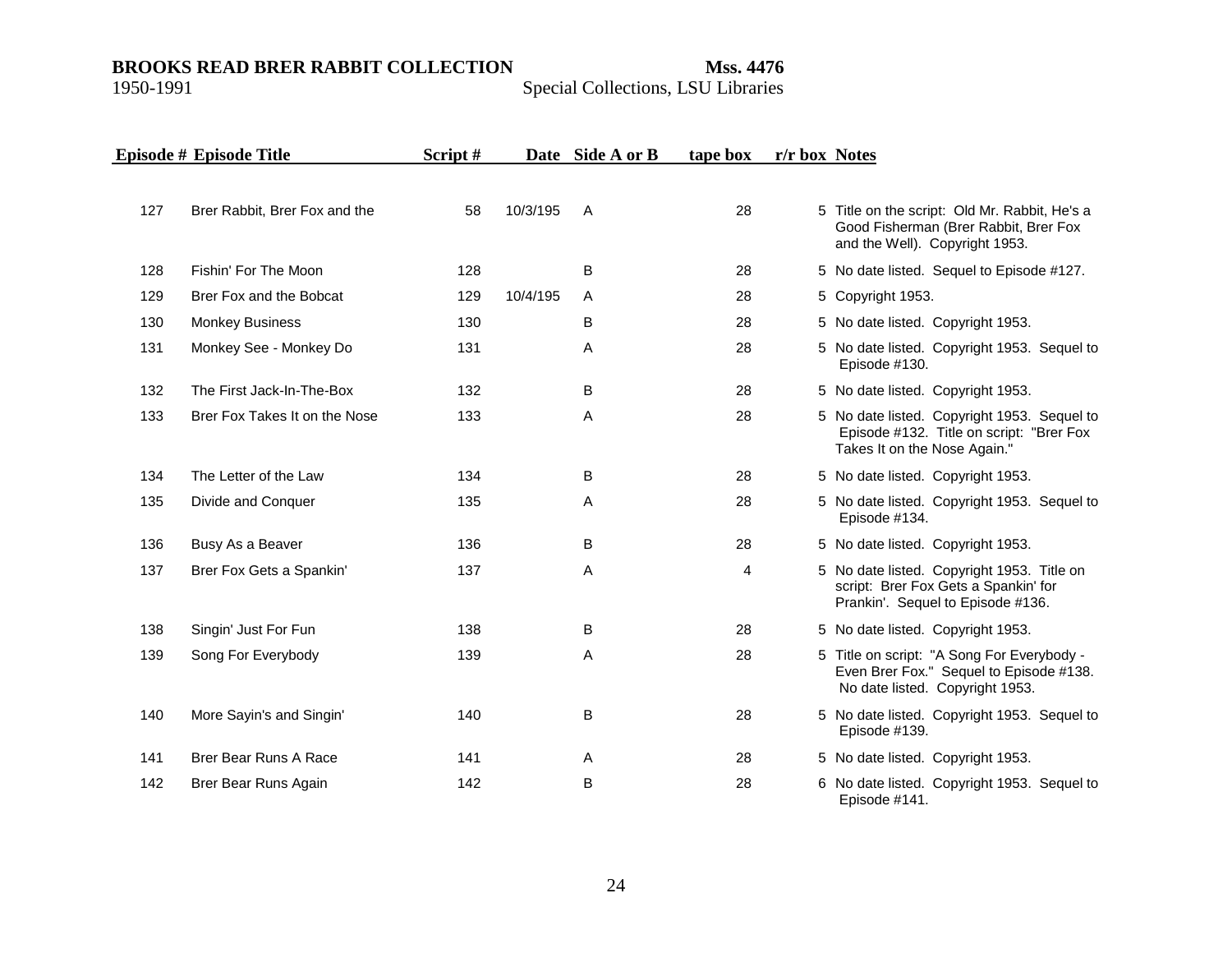|     | Episode # Episode Title             | Script#     | Date Side A or B | tape box    | r/r box Notes |                                                              |
|-----|-------------------------------------|-------------|------------------|-------------|---------------|--------------------------------------------------------------|
|     |                                     |             |                  |             |               |                                                              |
| 143 | That Ain't Crickett                 | 143         | A                | 28          |               | 6 No date listed. Copyright 1953. Sequel to<br>Episode #142. |
| 144 | No reel-to-reel tape.               | $\mathbf 0$ |                  |             | 0             |                                                              |
| 145 | No reel-to-reel tape.               | $\mathbf 0$ |                  | $\mathbf 0$ | $\pmb{0}$     |                                                              |
| 146 | Brer Fox, Brer Wolf and the Pit     | 146         | B                | 28          |               | 6 No date listed. Copyright 1953.                            |
| 147 | Brer Fox and the "Pit"              | 147         | A                | 28          |               | 6 No date listed. Copyright 1953. Sequel to<br>Episode #146. |
| 148 | Brer Fox "Bear-ly" Escapes          | 148         | B                | 28          |               | 6 No date listed. Copyright 1953. Sequel to<br>Episode #147. |
| 149 | The "Hole" Truth                    | 149         | A                | 28          |               | 6 No date listed. Copyright 1953. Sequel to<br>Episode #148. |
| 150 | King Lion and the Mouse             | 150         | B                | 28          |               | 6 No date listed. Copyright 1953.                            |
| 151 | Why Brer Tarrypin Turtle            | 151         | A                | 28          |               | 6 No date listed. Copyright 1953.                            |
| 152 | Why Brer Tarrypin Turtle's          | 152         | B                | 28          |               | 6 No date listed. Copyright 1953. Sequel to<br>Episode #151. |
| 153 | Brer Tarrypin and Brer Rabbit       | 153         | Α                | 28          |               | 6 No date listed. Copyright 1953. Sequel to<br>Episode #152. |
| 154 | Stone Soup for Supper               | 154         | B                | 28          |               | 6 No date listed. Copyright 1953. Sequel to<br>Episode #153. |
| 155 | Brer Bear's Team of Horses          | 155         | A                | 28          |               | 6 No date listed. Copyright 1953.                            |
| 156 | <b>Brer Rabbit Gets Brer Bear's</b> | 156         | B                | 28          |               | 6 No date listed. Copyright 1953. Sequel to<br>Episode #155. |
| 157 | Thereby Hangs a Tail - More         | 157         | A                | 28          |               | 6 No date listed. Sequel to episode #156.                    |
| 158 | What Does An Elephant Look          | 158         | B                | 28          |               | 6 No date listed. Copyright 1953.                            |
| 159 | Brer Bear and The Elephant          | 159         | Α                | 28          |               | 6 No date listed. Copyright 1953. Sequel to<br>Episode #158. |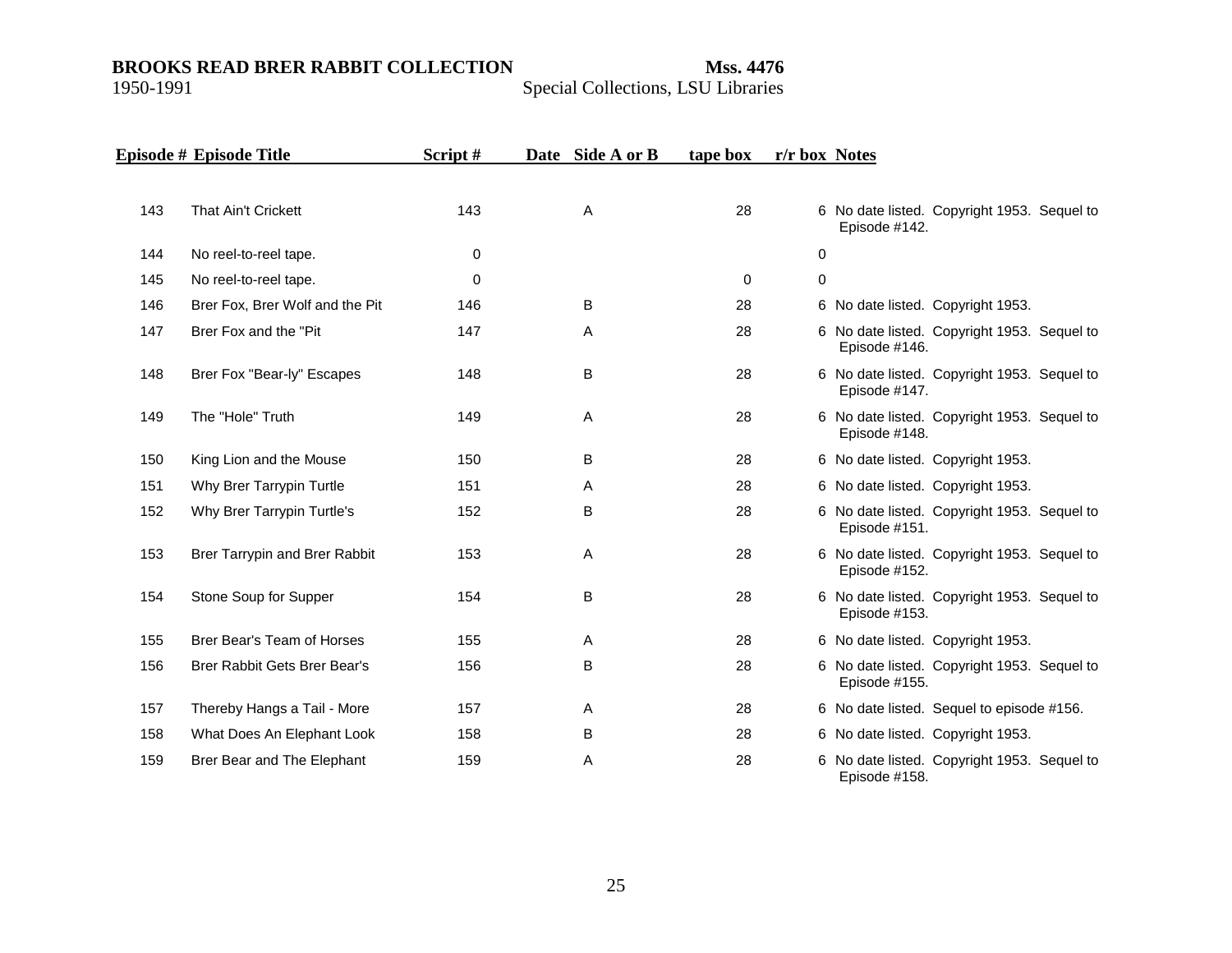|     | Episode # Episode Title          | Script# | Date Side A or B | tape box | r/r box Notes                                                                                                |
|-----|----------------------------------|---------|------------------|----------|--------------------------------------------------------------------------------------------------------------|
|     |                                  |         |                  |          |                                                                                                              |
| 160 | More About Brer Elephant and     | 160     | B                | 28       | 6 No date listed. Copyright 1953. Sequel to<br>Episode #159.                                                 |
| 161 | Fishin' For Rabbits              | 161     | A                | 29       | 6 No date listed. Copyright 1953.                                                                            |
| 162 | Brer Rabbit and the Pinecones    | 162     | B                | 29       | 6 No date listed. Copyright 1953.                                                                            |
| 163 | Biting Too Much To Chew          | 163     | Α                | 29       | 6 No date listed. Copyright 1953. Sequel to<br>Episode #162.                                                 |
| 164 | Waiting For the Food to Fall     |         | B                | 29       | 6 No script. No date listed. Copyright 1953.                                                                 |
| 165 | Brer Fox and the Soup-Bone       | 0       | Α                | 29       | 6 No script. No date listed. Copyright 1953.                                                                 |
| 166 | Brer Bear Gets "Too Big For      | 166     | B                | 29       | 6 No date listed. Copyright 1953.                                                                            |
| 167 | <b>Brer Bear's Diet</b>          | 167     | A                | 29       | 6 Title of script: "Brer Bear Goes on a Diet."<br>Sequel to Episode #166. No date listed.<br>Copyright 1953. |
| 168 | Brer Rabbit and the Baggy        | 168     | B                | 29       | 6 Not actually a sequel to #167. No date<br>listed. Copyright 1953.                                          |
| 169 | Brer Fox Tries the Wrong Trick - | 169     | A                | 29       | 6 No date listed. Copyright 1953. Sequel to<br>Episode #168.                                                 |
| 170 | <b>Blueberry Pie</b>             | 170     | B                | 29       | 6 No date listed. Copyright 1953.                                                                            |
| 171 | Brer Bear and the Four-Leaf      | 171     | A                | 29       | 6 No date listed. Copyright 1953.                                                                            |
| 172 | Brer Bear Goes Over the          | 172     | B                | 29       | 7 No date listed. Copyright 1953.                                                                            |
| 173 | Why Brer Buzzard's Head Is       | 173     | A                | 29       | 7 No date listed. Copyright 1953.                                                                            |
| 174 | Why Brer Buzzard's Feathers      | 174     | B                | 29       | 7 No date listed. Copyright 1953. Sequel to<br>Episode #173.                                                 |
| 175 | Old Mister Rooster               | 175     | A                | 29       | 7 No date listed. Coypright 1953.                                                                            |
| 176 | Mr. Rooster Learns to Scratch    | 176     | B                | 29       | 7 No date listed. Copyright 1953. Sequel to<br>Episode #175.                                                 |
| 177 | Cousin Jack Rabbit Comes to      | 177     | Α                | 29       | 7 No date listed. Copyright 1953.                                                                            |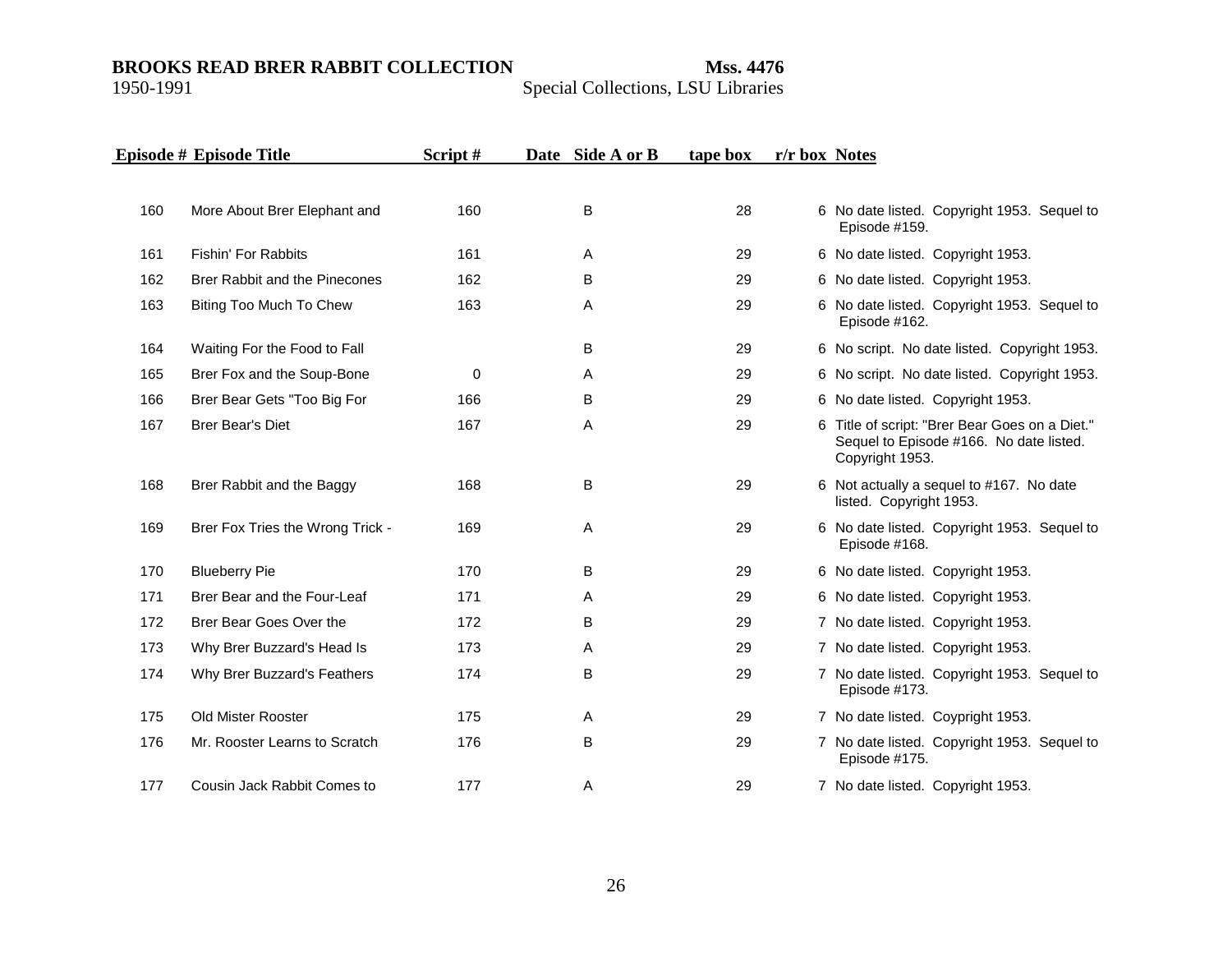|     | Episode # Episode Title               | Script# | Date Side A or B | tape box | r/r box Notes                                                                                                                                      |
|-----|---------------------------------------|---------|------------------|----------|----------------------------------------------------------------------------------------------------------------------------------------------------|
|     |                                       |         |                  |          |                                                                                                                                                    |
| 178 | More About Brer Rabbit's              | 178     | B                | 29       | 7 No date listed. Copyright 1953. Sequel to<br>Episode #177.                                                                                       |
| 179 | Brer Rabbit Dresses Up in             | 179     | A                | 29       | 7 No date listed. Copyright 1953.                                                                                                                  |
| 180 | Brer Fox Gets Into a Sticky           | 180     | B                | 29       | 7 No date listed. Copyright 1953. Sequel to<br>episode #179.                                                                                       |
| 181 | Brer Fox - Sweet Thing                | 181     | A                | 29       | 7 No date listed. Copyright 1953. Sequel to<br>episode #180.                                                                                       |
| 182 | <b>Brer Fox Makes One More</b>        | 182     | B                | 29       | 7 No date listed. Copyright 1953. Sequel to<br>episode #181.                                                                                       |
| 183 | <b>Brer Squirrel Plays Goldilocks</b> | 183     | A                | 29       | 7 No date listed. Coypright 1953.                                                                                                                  |
| 184 | Brer Rabbit Plays Bullfrog--and       | 184     | B                | 29       | 7 No date listed. Copyright 1953. Sequel to<br>episode #183. Some noise distortion<br>near the end of the story.                                   |
| 185 | <b>Brer Bear and Brer</b>             | 185     | Α                | 29       | 7 No date listed. Copyright 1953. Sequel to<br>episode #184.                                                                                       |
| 186 | The Cookie Tree                       | 186     | B                | 29       | 7 No date listed. Copyright 1953. Sound<br>distorted and faded at the beginning.<br>Volume increases suddenly after that area<br>on the user tape. |
| 187 | Brer Fox and Brer Wolf Buy the        | 187     | A                | 29       | 7 No date listed. Copyright 1953. Sequel to<br>episode #186.                                                                                       |
| 188 | The Buttermilk Well                   | 188     | B                | 29       | 7 No date listed. Copyright 1953. Sequel to<br>episode #187.                                                                                       |
| 189 | "Vinegar Puss" - Or Brer Wolf         | 0       | A                | 29       | 7 No date listed. Copyright 1953. Sequel to<br>episode #188.                                                                                       |
| 190 | Brer Rabbit Lends a Helping           | 190     | B                | 29       | 7 No date listed. Copyright 1953.                                                                                                                  |
| 191 | The Fox Who Came to Dinner            | 191     | Α                | 29       | 7 No date listed. Copyright 1953.                                                                                                                  |
| 192 | The Tables Are Turned on Brer         | 192     | B                | 29       | 7 No date listed. Copyright 1953.                                                                                                                  |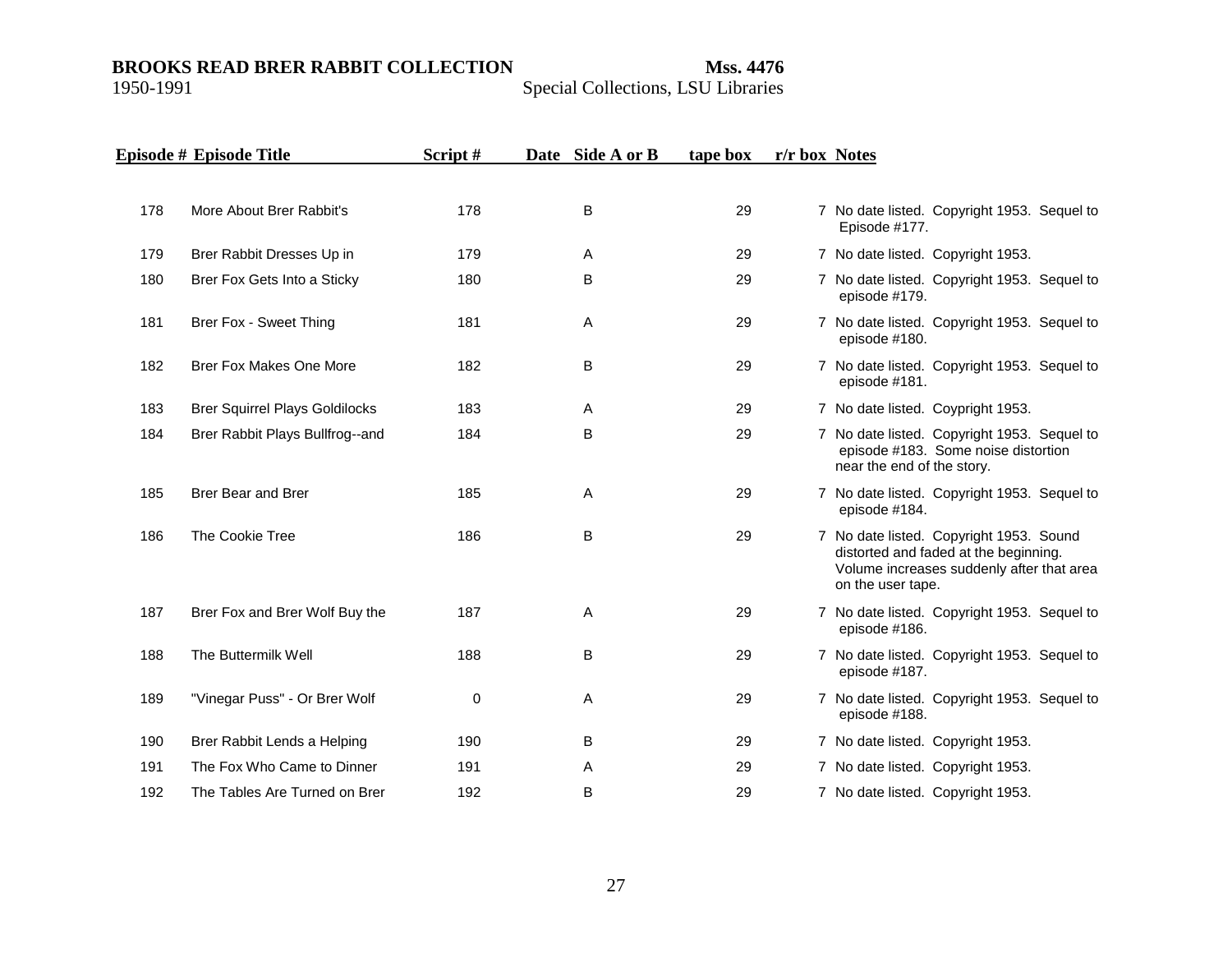|     | Episode # Episode Title         | Script# |          | Date Side A or B | tape box | r/r box Notes |                                                              |
|-----|---------------------------------|---------|----------|------------------|----------|---------------|--------------------------------------------------------------|
| 193 | Brer Wolf Changes His Mind      | 193     |          | A                | 29       |               | 7 No date listed. Copyright 1953. Sequel to                  |
|     |                                 |         |          |                  |          |               | episode #192.                                                |
| 194 | The Chicken Pox                 | 194     |          | B                | 29       |               | 7 No date listed. Copyright 1953.                            |
| 195 | Brer Fox in a Hot Spot          | 195     |          | A                | 29       |               | 7 No date listed. Copyright 1953.                            |
| 196 | <b>Counting Sheep</b>           | 196     |          | B                | 29       |               | 7 No date listed. Copyright 1953.                            |
| 197 | Brer Bear Has a Dream           | 197     |          | A                | 29       |               | 7 No date listed. Copyright 1953. Sequel to<br>episode #196. |
| 198 | Brer Bullfrog Gets the Hiccups  | 198     |          | B                | 29       |               | 7 No date listed. Copyright 1953.                            |
| 199 | <b>Brer Bears Birthday</b>      | 199     |          | A                | 29       |               | 7 No date listed. Copyright 1953.                            |
| 200 | Sis Goose Finds Some Money      | 0       |          | B                | 29       |               | 8 No date listed. Copyright 1953.                            |
| 201 | Brer Rabbit and the             | 201     |          | A                | 30       |               | 8 No date listed. Copyright 1953.                            |
| 202 | Brer Fox Runs In                | 202     |          | B                | 30       |               | 8 No date listed. Copyright 1953. Sequel to<br>episode #201. |
| 203 | Brer Rabbit and the Rainbow     | 203     |          | A                | 30       |               | 8 No date listed. Copyright 1953.                            |
| 204 | Brer Gator Gets Fooled Again    | 204     |          | B                | 30       |               | 8 No date listed. Copyright 1953. Sequel to<br>episode #203. |
| 205 | The Critters' Fishin' Contest   | 205     |          | A                | 30       |               | 8 No date listed. Copyright 1953.                            |
| 206 | Brer Rabbit and the "Portable"  | 206     |          | B                | 30       |               | 8 No date listed. Copyright 1953.                            |
| 207 | Too Many Cooks                  | 207     |          | A                | 30       |               | 8 No date listed. Copyright 1953.                            |
| 208 | Brer Rabbit Helps the Little    | 208     |          | B                | 30       |               | 8 No date listed. Copyright 1953.                            |
| 209 | Brer Fox, Brer Wolf, Brer Bear, | 209     |          | A                | 30       |               | 8 No date listed. Copyright 1953. Sequel to<br>episode #208. |
| 210 | Brer Bear Takes a Nap           | 219     | 5/15/195 | B                | 30       |               | 8 Formerly episode #41. The same as<br>episode #212, also.   |
| 211 | <b>Brer Tarrypin Escapes</b>    | 177     | 3/18/195 | A                | 30       |               | 8 Same story as episode #61.                                 |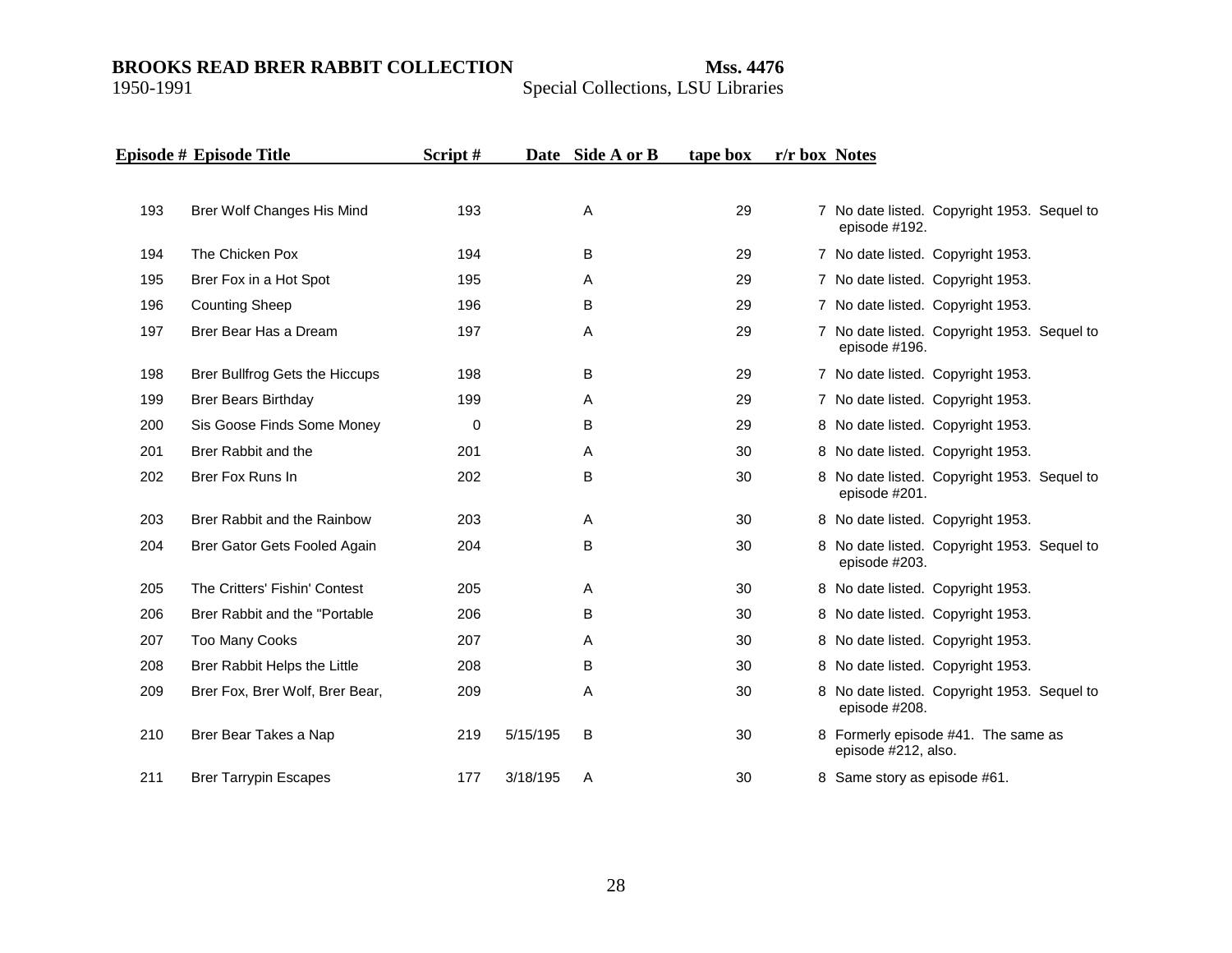|     | Episode # Episode Title             | Script# |          | Date Side A or B | tape box | r/r box Notes |                                                                         |
|-----|-------------------------------------|---------|----------|------------------|----------|---------------|-------------------------------------------------------------------------|
|     |                                     |         |          |                  |          |               |                                                                         |
| 212 | Brer Bear Takes a Nap               | 219     |          |                  | 30       |               | 8 See episodes #41 and #210. On the same<br>cassette with episode #210. |
| 213 | Brer Fox Tries the Tar Baby on      | 199     | 3/17/195 |                  | 25       |               | 8 Same story as episode #2. On the same<br>cassette with episode #2.    |
| 214 | Brer Rabbit Gets the Turkeys        | 0       |          | B                | 30       |               | 8 No date listed. On the same cassette with<br>episode #211.            |
| 215 | BrerRabbit Up the Chimney           | 0       |          |                  | 26       |               | 8 Same as episode #42. On the same<br>cassette with episode #42.        |
| 216 | Brer Fox Pokes His Nose in          | 211     |          | B                | 30       |               | 8 No date listed. Copyright 1953.                                       |
| 217 | All About Bark and Barking          | 212     |          | A                | 30       |               | 8 No date listed. Copyright 1953.                                       |
| 218 | Barkin' Up the Wrong Tree           | 213     |          | B                | 30       |               | 8 No date listed. Copyright 1953. Sequel to<br>episode #217.            |
| 219 | Why Brer Snake's Tongue Is          | 214     |          | A                | 30       |               | 8 No date listed. Copyright 1953.                                       |
| 220 | Brer Bear Bakes a Cake!             | 215     |          | B                | 30       |               | 8 No date listed. Copyright 1953.                                       |
| 221 | Brer Fox Spins A Spider Web         | 216     |          | A                | 30       |               | 8 No date listed. Copyright 1953.                                       |
| 222 | Brer Fox--All Tangled Up            | 217     |          | B                | 30       |               | 8 No date listed. Copyright 1953. Sequel to<br>episode #221.            |
| 223 | Mr. Mole Helps Brer Rabbit          | 218     |          | A                | 30       |               | 8 No date listed. Copyright 1953.                                       |
| 224 | Making Mountains Out of             | 219     |          | B                | 30       |               | 8 No date listed. Copyright 1953. Sequel to<br>episode #223.            |
| 225 | Brer Rabbit 'Rassles' Brer Bear     | 220     |          | A                | 30       |               | 8 No date listed. Copyright 1953. Sound<br>distorted.                   |
| 226 | <b>Brer Fox Counts His Chickens</b> | 221     |          | B                | 30       |               | 8 No date listed. Copyright 1953.                                       |
| 227 | Brer Fox Hatches A Plan             | 222     |          | A                | 30       |               | 9 No date listed. Copyright 1953. Sequel to<br>Episode #226.            |
| 228 | Witch of the Woods                  | 228     | 10/29/19 | B                | 30       |               | 9 Copyright 1953. Script title is "Aunt<br>Mammy Bammy Again."          |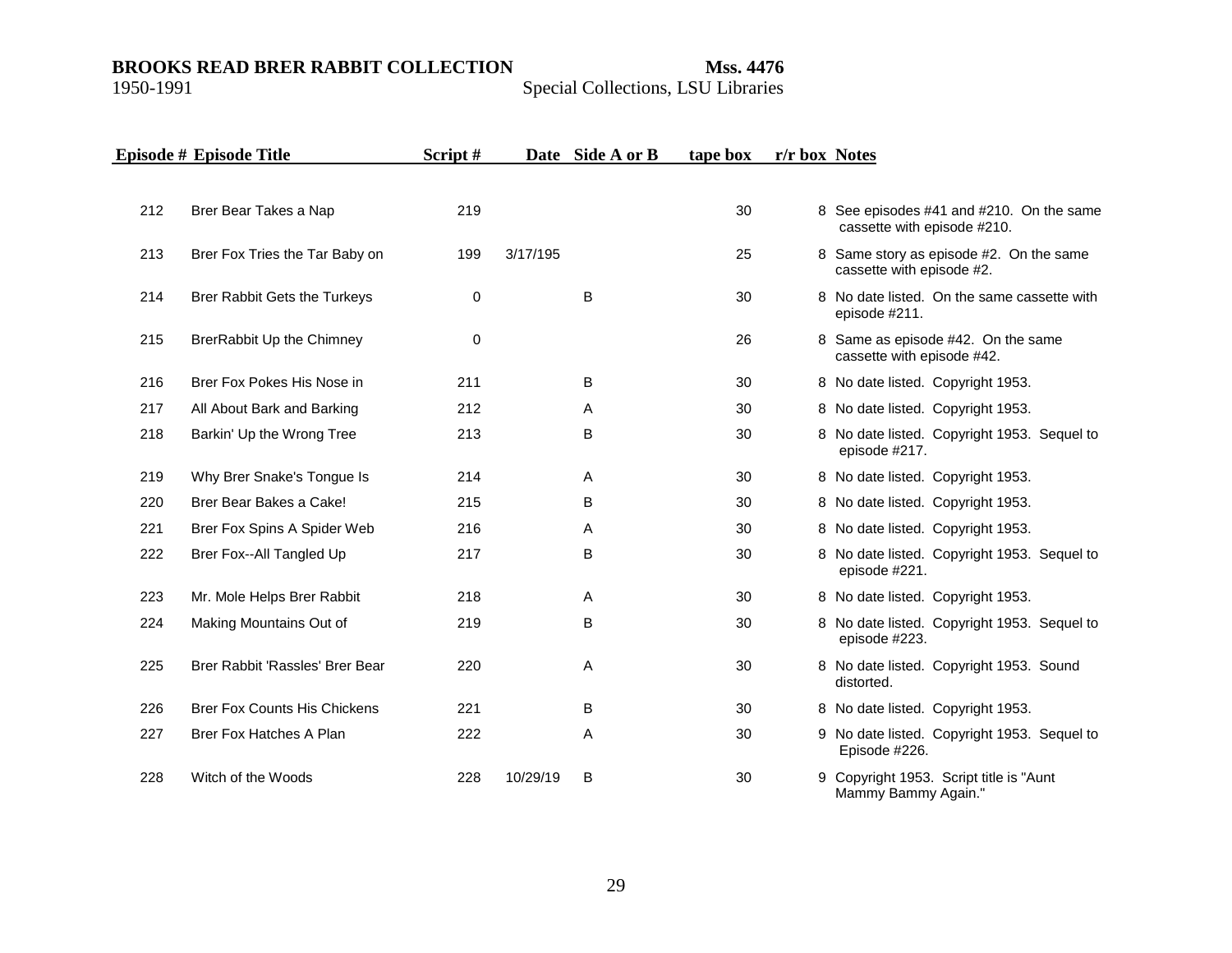|     | Episode # Episode Title          | Script# |          | Date Side A or B | tape box | r/r box Notes |                                                                                                                                                                                                                                                                                                                       |
|-----|----------------------------------|---------|----------|------------------|----------|---------------|-----------------------------------------------------------------------------------------------------------------------------------------------------------------------------------------------------------------------------------------------------------------------------------------------------------------------|
| 229 | The First Jack-o-Lantern         | 224     |          | A                | 30       |               | 9 No date listed. Copyright 1953. Note on<br>reel-to-reel box: This, and the next three<br>programs, are designed for broadcast at<br>sometime near Halloween. However the<br>stories are worded so that they "can" be<br>broadcast at other times--although they<br>would be of "most interest" around<br>Halloween. |
| 230 | <b>Trick or Treat</b>            | 225     |          | B                | 30       |               | 9 No date listed. Copyright 1953. Sequel to<br>Episode #229.                                                                                                                                                                                                                                                          |
| 231 | Trick--Instead of Treat          | 226     |          | Α                | 30       |               | 9 No date listed. Copyright 1953. Script<br>title: A Trick--Instead of a Treat ("Brer<br>Bear 'Treats' Brer Fox - To a Sweet Trick").<br>Sequel to Episode #230.                                                                                                                                                      |
| 232 | Pumpkinhead                      | 227     |          | B                | 30       |               | 9 No date listed. Copyright 1953. Sequel to<br>Episode #231. Some sound distortion.                                                                                                                                                                                                                                   |
| 233 | Brer Fox, Brer Possum, Grapes    | 228     |          | Α                | 30       |               | 9 No date listed. Copyright 1953.                                                                                                                                                                                                                                                                                     |
| 234 | Brer Fox Pulls Down More         | 229     |          | B                | 30       |               | 9 No date listed. Copyright 1953. Sequel to<br>Episode #233.                                                                                                                                                                                                                                                          |
| 235 | Brer Rabbit Jumps Over the       | 230     |          | A                | 30       |               | 9 No date listed. Copyright 1953.                                                                                                                                                                                                                                                                                     |
| 236 | Why Brer Bullfrog Has No         | 231     |          | B                | 30       |               | 9 No date listed. Copyright 1953.                                                                                                                                                                                                                                                                                     |
| 237 | <b>Ball of Fire</b>              | 232     |          | A                | 30       |               | 9 No date listed. Copyright 1953.                                                                                                                                                                                                                                                                                     |
| 238 | A "Rainy-Day" Story              | 233     |          | B                | 30       |               | 9 No date listed. Copyright 1953.                                                                                                                                                                                                                                                                                     |
| 239 | Donkey Eggs                      | 0       |          | Α                | 30       |               | 9 No date listed. Copyright 1953.                                                                                                                                                                                                                                                                                     |
| 240 | <b>Brer Rabbit and Brer Bear</b> | 235     | 11/8/195 | B                | 30       |               | 9 Script title: Brer Rabbit and Brer Bear<br>Frighten the Lion. Copyright 1953.                                                                                                                                                                                                                                       |
| 241 | Brer Bear and Brer Buzzard       | 236     |          | A                | 30       |               | 9 No date listed. Copyright 1953.                                                                                                                                                                                                                                                                                     |
| 242 | Sweet Dreams--A Fish Story       | 237     |          | B                | 30       |               | 9 No date listed. Copyright 1953.                                                                                                                                                                                                                                                                                     |
| 243 | Brer Bear Has a Frog in His      | 238     |          | Α                | 31       |               | 9 No date listed. Copyright 1953.                                                                                                                                                                                                                                                                                     |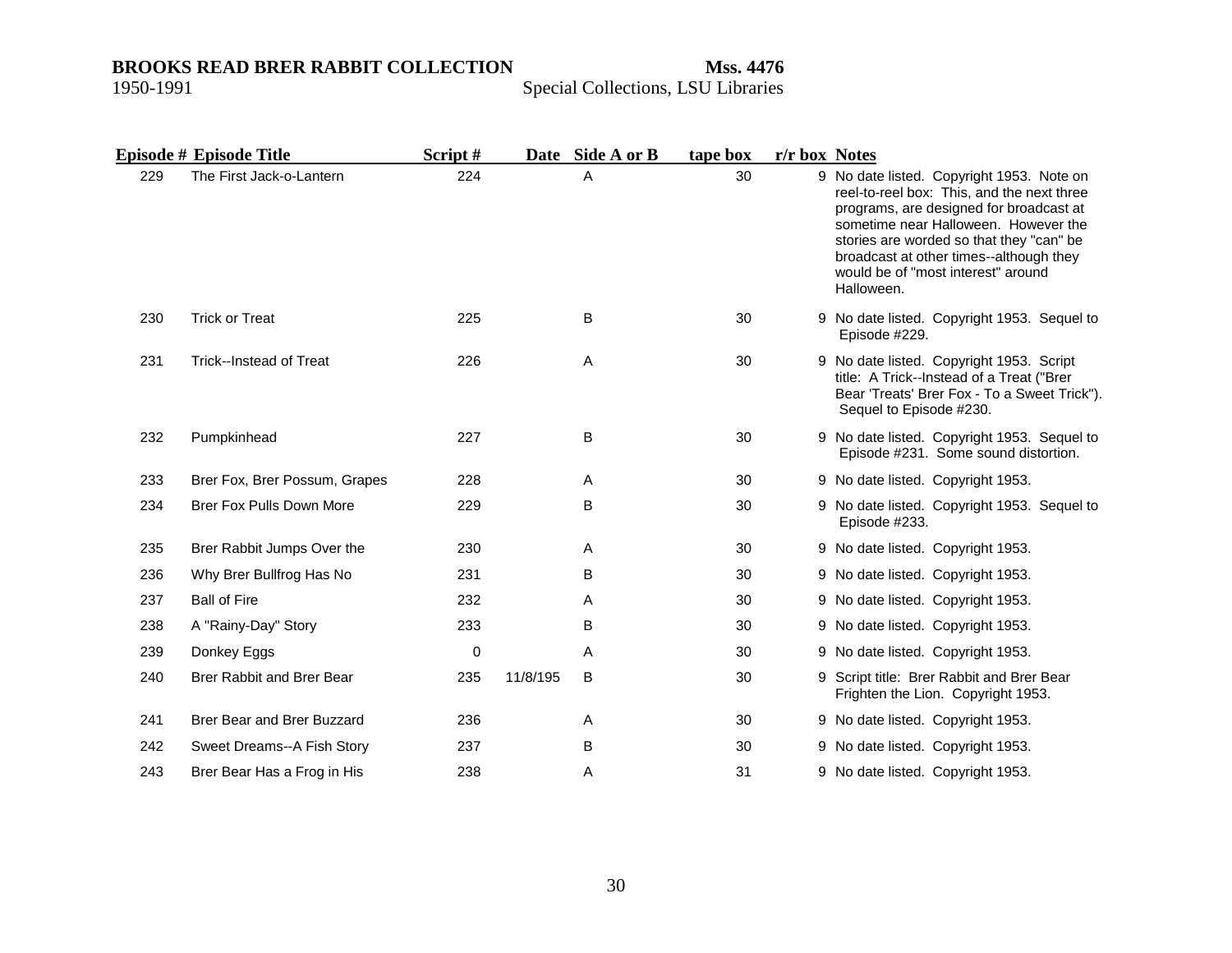|     | Episode # Episode Title        | Script# | Date Side A or B | tape box | r/r box Notes |                                                               |
|-----|--------------------------------|---------|------------------|----------|---------------|---------------------------------------------------------------|
|     |                                |         |                  |          |               |                                                               |
| 244 | Why Mrs. Hen Can't Fly         | 239     | B                | 31       |               | 9 No date listed. Copyright 1953.                             |
| 245 | Brer Rabbit--At the End of His | 240     | A                | 31       |               | 9 No date listed. Copyright 1953.                             |
| 246 | Why Brer Porkypine Wears a     | 241     | B                | 31       |               | 9 No date listed. Copyright 1953.                             |
| 247 | How the Skunk Got His Stripes  | 242     | A                | 31       |               | 9 No date listed. Copyright 1953.                             |
| 248 | Brer Bear, Leaves Is Well      | 243     | B                | 31       |               | 9 No date listed. Copyright 1953.                             |
| 249 | Brer Bear Turns Over a New     | 244     | Α                | 31       |               | 9 No date listed. Copyright 1953. Sequel to<br>Episode #248.  |
| 250 | Brer Fox and Brer Gator        | 245     | B                | 31       |               | 9 No date listed. Copyright 1953.                             |
| 251 | Brer Rabbit Gets Caught by     | 246     | A                | 31       |               | 9 No date listed. Copyright 1953.                             |
| 252 | A Fur Piece                    | 247     | B                | 31       |               | 9 No date listed. Copyright 1953. Sequel to<br>Episode #251.  |
| 253 | A Monkey's Tail                | 248     | A                | 31       |               | 9 No date listed. Copyright 1953.                             |
| 254 | Brer Rabbit Helps Cousin       | 249     | B                | 31       |               | 9 No date listed. Copyright 1953. Sequel to<br>Episode #253.  |
| 255 | Brer Bear Takes a "Wake-Up"    | 250     | A                | 31       |               | 10 No date listed. Copyright 1953.                            |
| 256 | Seein' Stars or Brer Bear and  | 251     | B                | 31       |               | 10 No date listed. Copyright 1953.                            |
| 257 | Stormy Weather or How Brer     | 252     | Α                | 31       |               | 10 No date listed. Copyright 1953.                            |
| 258 | Why They Call Them "Holler"    | 253     | B                | 31       |               | 10 No date listed. Copyright 1953.                            |
| 259 | Brer Fox, Brer Bear and the    | 254     | A                | 31       |               | 10 No date listed. Copyright 1953.                            |
| 260 | "Doctor" Rabbit Cures Brer     | 255     | B                | 31       |               | 10 No date listed. Copyright 1953.                            |
| 261 | Brer Groundhog Goes Big        | 256     | A                | 31       |               | 10 No date listed. Copyright 1953. Sound<br>fades in places.  |
| 262 | Brer Fox Digs In               | 257     | B                | 31       |               | 10 No date listed. Copyright 1953. Sequel to<br>Episode #261. |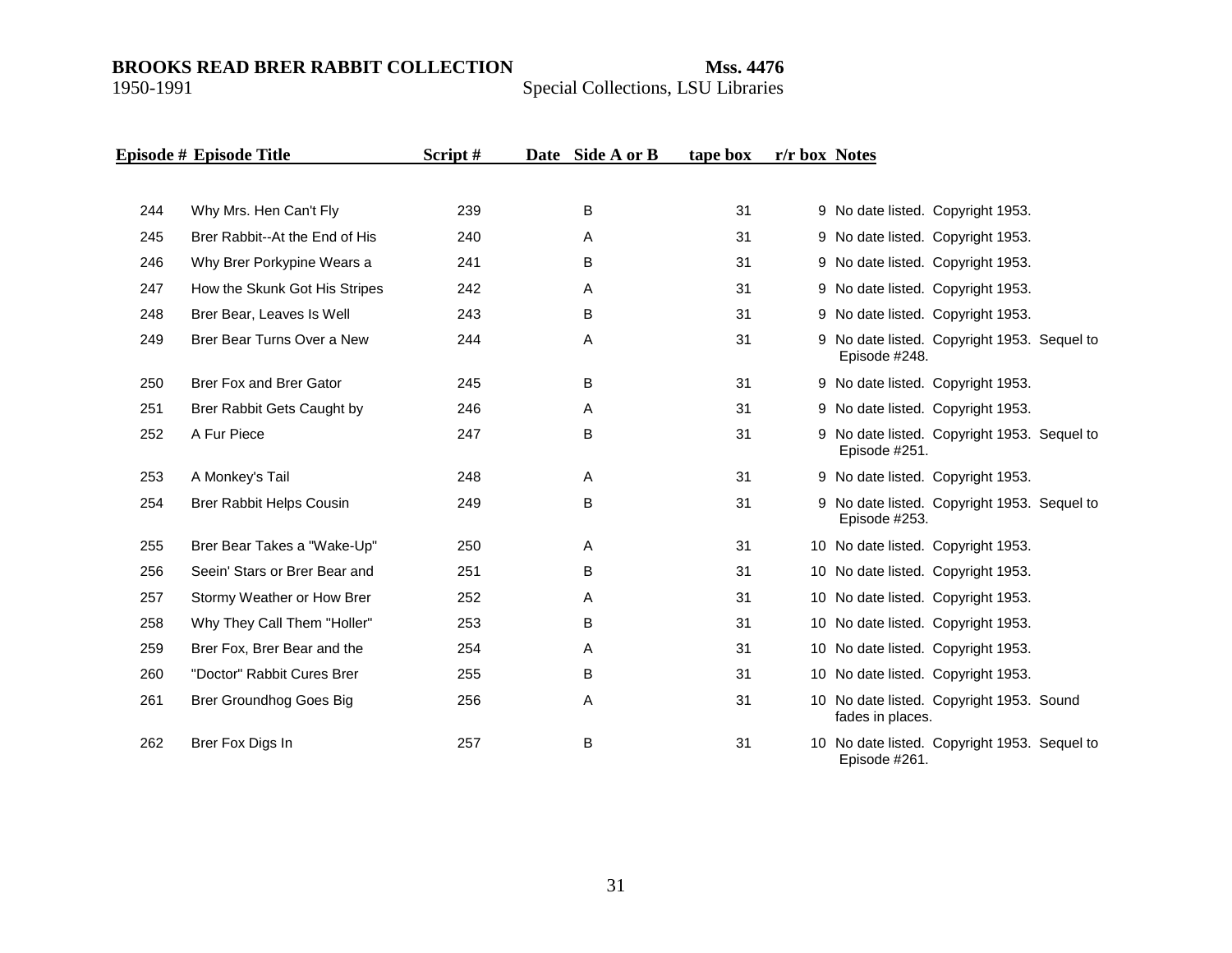## Special Collections, LSU Libraries

|     | Episode # Episode Title         | Script# | Date Side A or B | tape box | r/r box Notes |                                                                                    |
|-----|---------------------------------|---------|------------------|----------|---------------|------------------------------------------------------------------------------------|
|     |                                 |         |                  |          |               |                                                                                    |
| 263 | Dig That Cra-a-azy Fox!         | 258     | Α                | 31       |               | 10 No date listed. Copyright 1953. Sequel to<br>Episode #262.                      |
| 264 | Brer Bear Wins a Pie-Eating     | 259     | B                | 31       |               | 10 No date listed. Copyright 1953.                                                 |
| 265 | Brer Tarrypin Out-Jumps Brer    | 260     | Α                | 31       |               | 10 No date listed. Copyright 1953.                                                 |
| 266 | Brer Rabbit and the Snowball    | 261     | B                | 31       |               | 10 No date listed. Copyright 1953.                                                 |
| 267 | <b>Brer Rabbit Rides the</b>    | 262     | Α                | 31       |               | 10 No date listed. Copyright 1953. Sequel to<br>Episode #266.                      |
| 268 | Brer Fox Gets a Drink of Water  | 263     | B                | 31       |               | 10 No date listed. Copyright 1953.                                                 |
| 269 | Brer Bear Tries Skating on      | 264     | A                | 31       |               | 10 No date listed. Copyright 1953.                                                 |
| 270 | Brer Brear's "Wintertime Party" | 265     | B                | 31       |               | 10 No date listed. Copyright 1953. Sequel to<br>Episode #269.                      |
| 271 | Brer Possum and the Box of      | 266     | A                | 31       |               | 10 No date listed. Copyright 1953.                                                 |
| 272 | Brer Possum "Plays Possum"      | 267     | B                | 31       |               | 10 No date listed. Copyright 1953. Sequel to<br>episode #271.                      |
| 273 | Brer Fox Has a Party            | 268     | A                | 31       |               | 10 No date listed. Copyright 1953.                                                 |
| 274 | Brer Fox Does a Good Deed       | 269     | B                | 31       |               | 10 No date listed. Copyright 1953. Sequel to<br>episode #273.                      |
| 275 | Brer Fox and the "Giant"        | 270     | A                | 31       |               | 10 No date listed. Copyright 1953.                                                 |
| 276 | <b>Brer Rabbit Plays Giant</b>  | 271     | B                | 31       |               | 10 No date listed. Copyright 1953. Sequel to<br>episode #275.                      |
| 277 | Brer Rabbit and the             | 0       | Α                | 31       |               | 10 Copyright 1953.                                                                 |
| 278 | More Gingerbread                | 0       | B                | 31       |               | 10 No date listed. Copyright 1953. Sequel to<br>Episode #277.                      |
| 279 | Brer Rabbit, Brer Bear, and the | 274     | Α                | 31       |               | 10 Title on script: Brer Bear and the<br>Blackberry Pie. No date listed. Copyright |

1953.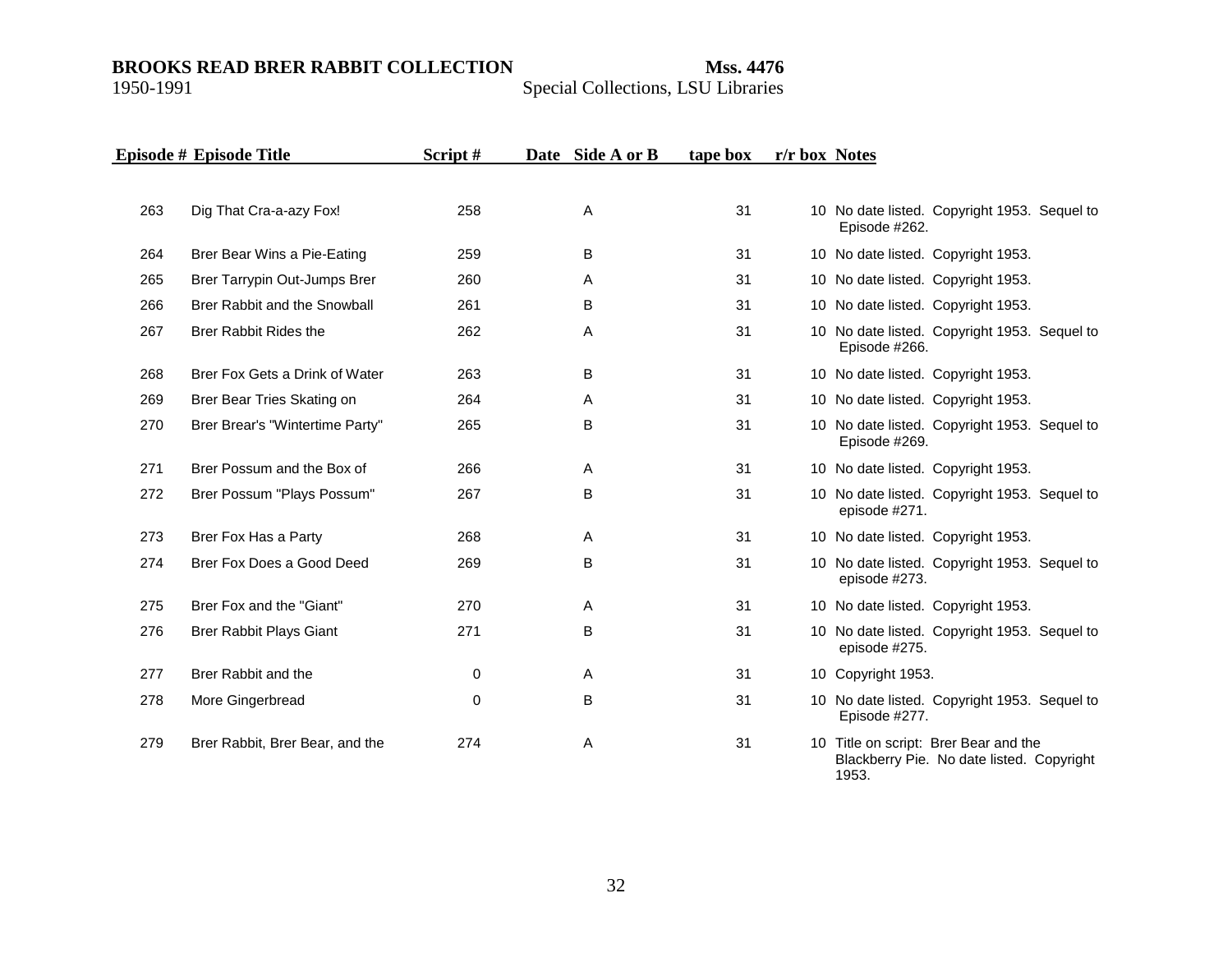|     | Episode # Episode Title             | Script# | Date Side A or B | tape box | r/r box Notes |                                                               |
|-----|-------------------------------------|---------|------------------|----------|---------------|---------------------------------------------------------------|
|     |                                     |         |                  |          |               |                                                               |
| 280 | Follow the Leader or                | 275     | B                | 31       |               | 10 No date listed. Copyright 1953.                            |
| 281 | Why the Cat's Hair Stands on        | 276     | Α                | 31       |               | 10 No date listed. Copyright 1953.                            |
| 282 | Brer Fox and the Bees               | 277     | B                | 31       |               | 11 No date listed. Copyright 1953.                            |
| 283 | Brer Fox, Bee-Have!                 | 278     | A                | 32       |               | 11 No date listed. Copyright 1953. Sequel to<br>Episode #282. |
| 284 | Brer Fox Tries Robbing Brer         | 279     | B                | 32       |               | 11 No date listed. Copyright 1953. Sequel to<br>Episode #283. |
| 285 | Brer Rabbit's Big Appetite          | 280     | A                | 32       |               | 11 No date listed. Copyright 1953.                            |
| 286 | <b>Brer Rabbit Shows His Muscle</b> | 281     | B                | 32       |               | 11 No date listed. Copyright 1953.                            |
| 287 | Brer Rabbit Plays Some More         | 282     | Α                | 32       |               | 11 No date listed. Coyright 1953. Sequel to<br>Episode #286.  |
| 288 | Cousin Monkey's "Magic Mirror"      | 283     | B                | 32       |               | 11 No date listed. Copyright 1953.                            |
| 289 | Cousin Monkey and His               | 284     | A                | 32       |               | 11 No date listed. Copyright 1953.                            |
| 290 | How Cousin Monkey Got Away          | 285     | B                | 32       |               | 11 No date listed. Copyright 1953. Sequel to<br>Episode #289. |
| 291 | Brer Rabbit's Birthday Party        | 286     | A                | 32       |               | 11 No date listed. Copyright 1954.                            |
| 292 | More Birthday Fun with Brer         | 287     | B                | 32       |               | 11 No date listed. Copyright 1954. Sequel to<br>Episode #291. |
| 293 | Pin the Tail on the Donkey          | 288     | A                | 32       |               | 11 No date listed. Copyright 1954. Sequel to<br>Episode #292. |
| 294 | Brer Fox's Two Birthdays            | 289     | В                | 32       |               | 11 No date listed. Copyright 1954.                            |
| 295 | Brer Fox Gets in a Tight            | 290     | A                | 32       |               | 11 No date listed. Copyright 1954.                            |
| 296 | A Little Story About Brer Bear      | 291     | B                | 32       |               | 11 No date listed. Copyright 1954.                            |
| 297 | Who's Fooling Who?                  | 292     | Α                | 32       |               | 11 No date listed. Copyright 1954. Sequel to<br>Episode #296. |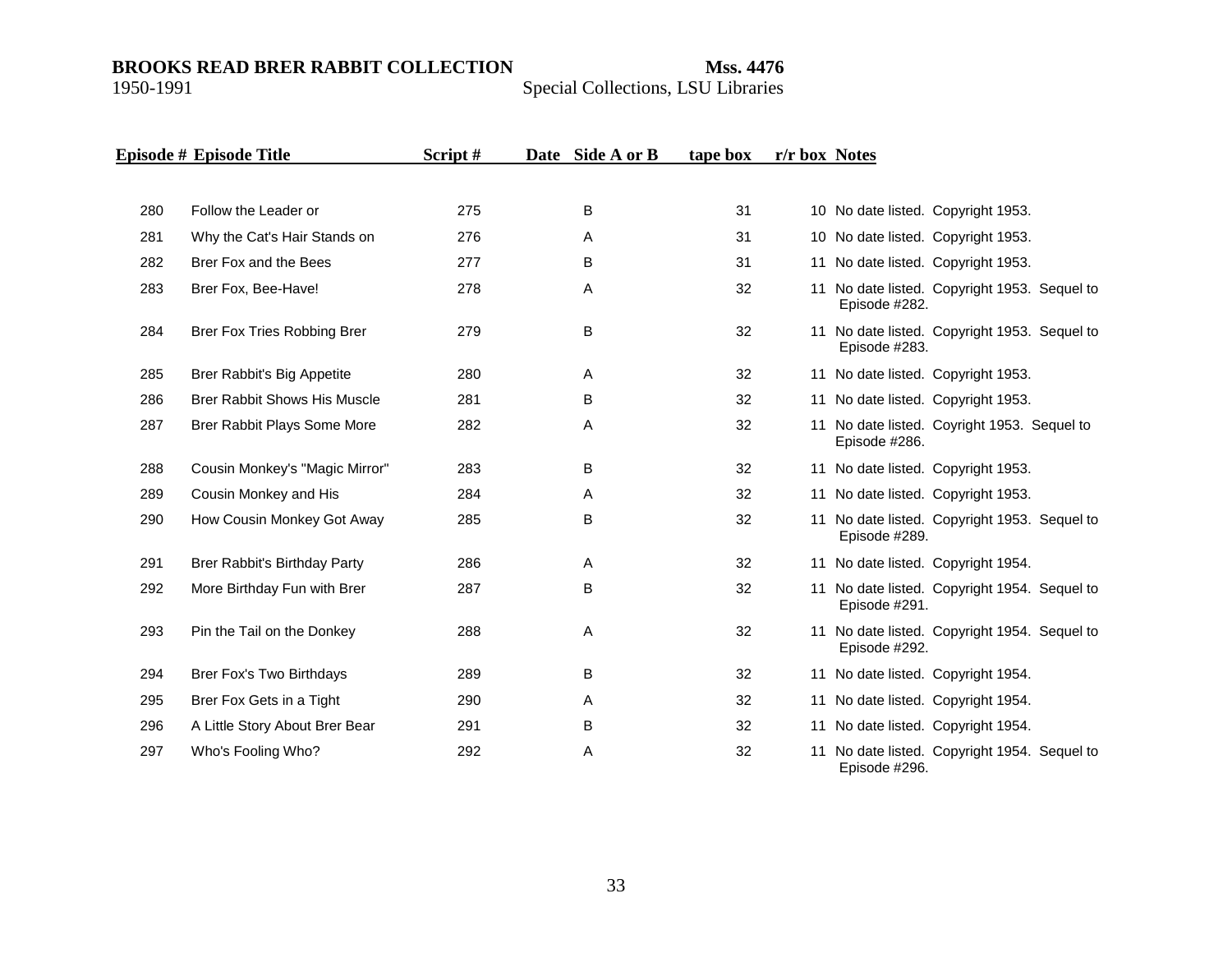|     | Episode # Episode Title            | Script# | Date Side A or B | tape box | r/r box Notes |               |                                              |  |
|-----|------------------------------------|---------|------------------|----------|---------------|---------------|----------------------------------------------|--|
|     |                                    |         |                  |          |               |               |                                              |  |
| 298 | <b>Brer Rabbit Dances for Brer</b> | 293     | B                | 32       |               |               | 11 No date listed. Copyright 1954.           |  |
| 299 | Brer Rabbit Plays King             | 294     | Α                | 32       |               |               | 11 No date listed. Copyright 1953.           |  |
| 300 | The Critters' Boat-Building        | 295     | B                | 32       |               |               | 11 No date listed. Copyright 1954.           |  |
| 301 | How Many Critters?                 | 296     | Α                | 32       |               |               | 11 No date listed. Copyright 1954.           |  |
| 302 | More About Brer Alligator          | 297     | B                | 32       |               | Episode #301. | 11 No date listed. Copyright 1954. Sequel to |  |
| 303 | The Kind of Bath That Brer         | 298     | A                | 32       |               |               | 11 No date listed. Copyright 1954.           |  |
| 304 | Brer Bear--Always a Sleepy         | 299     | B                | 32       | 11            | Episode #303. | No date listed. Copyright 1954. Sequel to    |  |
| 305 | Favorite Stories About King        | 300     | Α                | 32       |               |               | 11 No date listed. Copyright 1954.           |  |
| 306 | <b>Brer Bear Sucks His Thumb</b>   | 301     | B                | 32       |               |               | 11 No date listed. Copyright 1954.           |  |
| 307 | Brer Fox Throws His Weight         | 302     | Α                | 32       |               |               | 11 No date listed. Copyright 1954            |  |
| 308 | Brer Fox Rings the Bell            | 303     | B                | 32       |               |               | 12 No date listed. Copyright 1954.           |  |
| 309 | <b>Brer Fox Takes the Credit</b>   | 304     | Α                | 32       |               |               | 12 No date listed. Copyright 1954.           |  |
| 310 | The Original 'Crows-Nest'          | 305     | B                | 32       |               |               | 12 No date listed. Copyright 1954.           |  |
| 311 | Brer Rabbit's Kite Gets Caught     | 306     | Α                | 32       |               |               | 12 No date listed. Copyright 1954.           |  |
| 312 | Brer Bear Has a 'Springy' Step     | 307     | B                | 32       |               |               | 12 No date listed. Copyright 1954.           |  |
| 313 | Brer Fox and the Bed of            | 308     | Α                | 32       |               |               | 12 No date listed. Copyright 1954.           |  |
| 314 | How the Leopard Got His Spots      | 309     | В                | 32       |               |               | 12 No date listed. Copyright 1954.           |  |
| 315 | Brer Bobcat and Brer Possum        | 310     | Α                | 32       |               |               | 12 No date listed. Coypright 1954.           |  |
| 316 | Brer Bear and the Mirror           | 311     | B                | 32       |               |               | 12 No date listed. Copyright 1954.           |  |
| 317 | Brer Bear Gives Brer Wolf 'A       | 312     | Α                | 32       |               |               | 12 No date listed. Copyright 1954.           |  |
| 318 | Why Mister Owl Says 'Who'          | 313     | B                | 32       |               |               | 12 No date listed. Copyright 1954.           |  |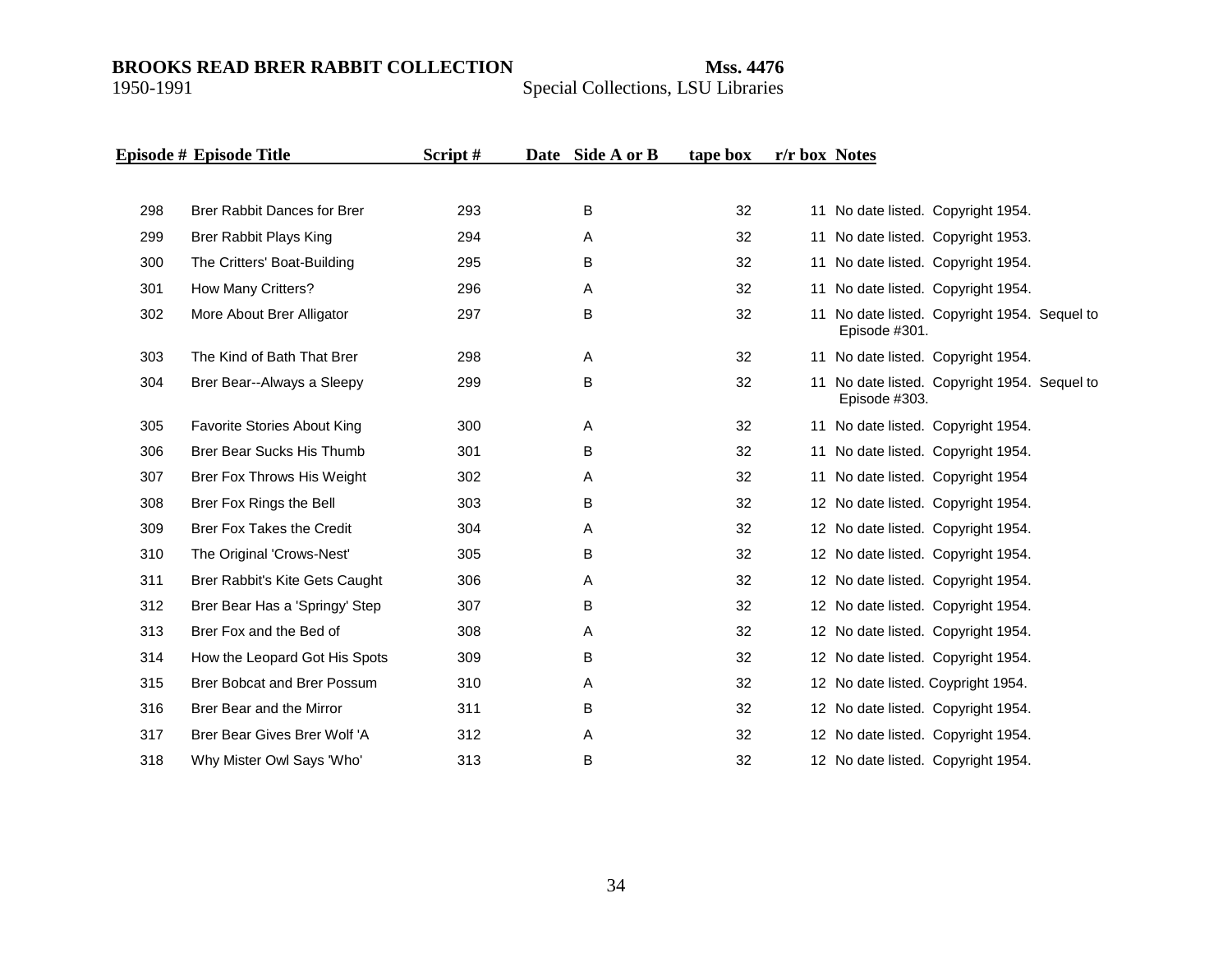|     | Episode # Episode Title          | Script#     | Date Side A or B | tape box    | r/r box Notes                                                                           |
|-----|----------------------------------|-------------|------------------|-------------|-----------------------------------------------------------------------------------------|
|     |                                  |             |                  |             |                                                                                         |
| 319 | Brer Rabbit's Fishing Story      | 314         | A                | 32          | 12 No date listed. Copyright 1954.                                                      |
| 320 | Brer Fox Takes a 'Short Cut' to  | 315         | B                | 32          | 12 No date listed. Copyright 1954.                                                      |
| 321 | A Party for Brer Tarrypin Turtle | 0           | A                | 32          | 12 No script. No date listed. Copyright 1954.                                           |
| 322 | Brer Bear Sings in His Bath      | $\Omega$    | B                | 32          | 12 No script. No date listed. Copyright 1954.                                           |
| 323 | Brer Porkypine's Birthday Party  | $\mathbf 0$ | Α                | 33          | 12 No script. Copyright 1954.                                                           |
| 324 | Follow the Leader                | $\Omega$    | B                | 33          | 12 No script (not the same story as Episode<br>#280). No date listed. Copyright 1954.   |
| 325 | Sis Goose's Sugar Bowl           | $\mathbf 0$ | A                | 33          | 12 No script. No date listed. Copyright 1954.                                           |
| 326 | Brer Bear and The "Bunny         | $\mathbf 0$ |                  | $\mathbf 0$ | 0 A duplicate of Episode #126--see #126;<br>original of 326 not retained.               |
| 327 | Brer Rabbit, Brer Fox and the    | 58          | B                | 33          | 12 Story is slightly different than Episode<br>#127. First bit of the story is missing. |
| 328 | Fishin' For The Moon (dup of     | $\pmb{0}$   |                  | $\mathbf 0$ | 0 A duplicate of Episode #128--see #128;<br>original 328 not retained                   |
| 329 | Brer Fox and the Bobcat (dup.    | $\mathbf 0$ |                  | 0           | 0 A duplicate of Episode #129--see #129;<br>original 329 not retained.                  |
| 330 | Monkey Business (dup of #130)    | $\mathbf 0$ |                  | $\mathbf 0$ | 0 A duplicate of Episode #130--see #130;<br>orig of 130 not retained                    |
| 331 | Cousin Monkey Helps Brer         | $\mathbf 0$ | A                | 33          | 12 No script. No date listed. Copyright 1954.                                           |
| 332 | Brer Rabbit, Brer Fox and Brer   | $\Omega$    | B                | 33          | 12 No script. No date listed. Copyright 1954.                                           |
| 333 | <b>Brer Fox Gets Generous</b>    | 323         | Α                | 33          | 12 No date listed. Copyright 1954.                                                      |
| 334 | Brer Bear and Mr. Rooster        | 324         | B                | 33          | 12 No date listed. Copyright 1954.                                                      |
| 335 | Brer Bear and 'The               | 325         | Α                | 33          | 12 No date listed. Copyright 1954.                                                      |
| 336 | Brer Fox and Brer Wolf Get       | 326         | B                | 33          | 12 No date listed. Copyright 1954.                                                      |
| 337 | Brer Box, Brer Bear and the      | 327         | Α                | 33          | 12 No date listed. Some sound distortion.                                               |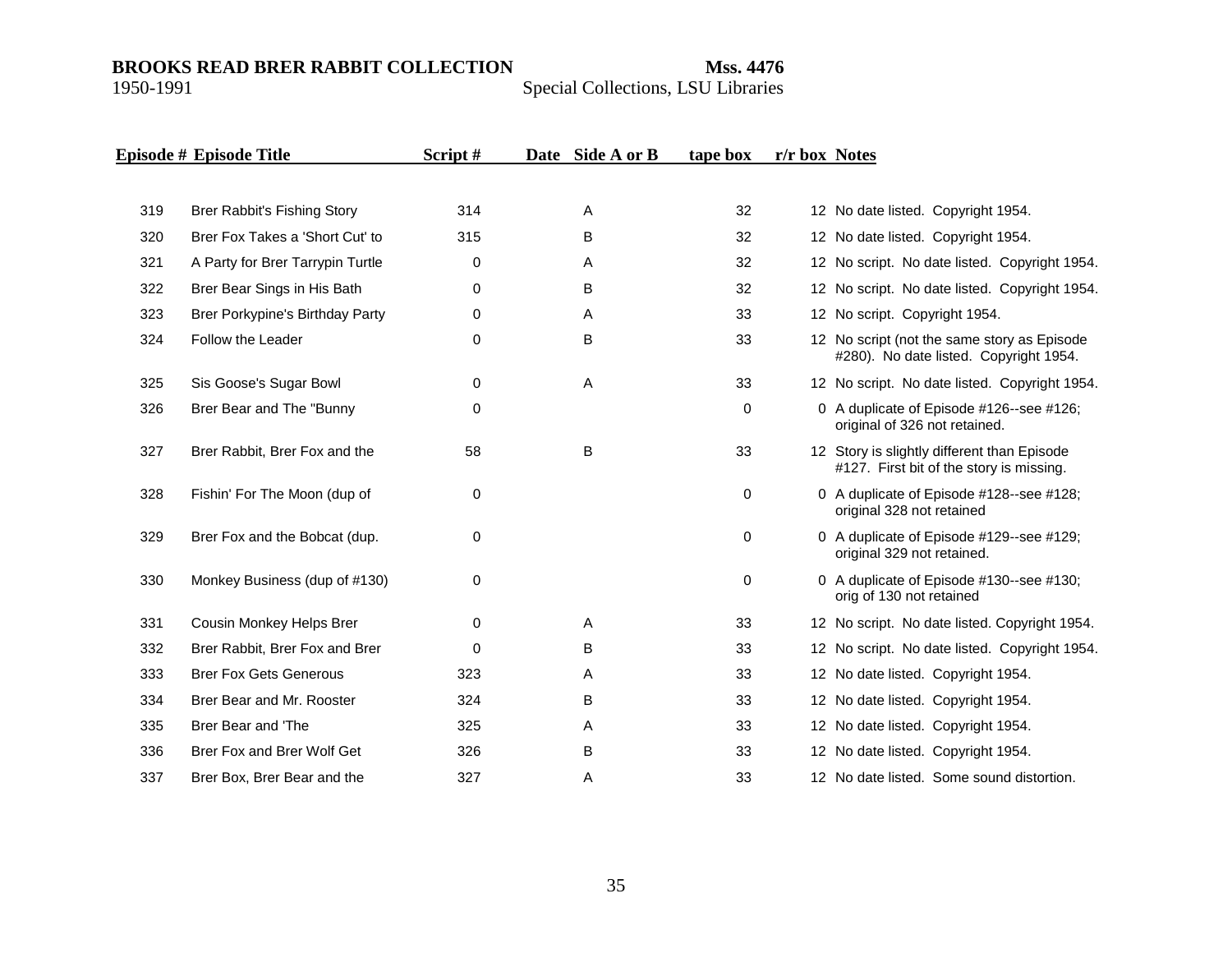|     | Episode # Episode Title            | Script# | Date Side A or B | tape box | r/r box Notes |                                                                                                          |
|-----|------------------------------------|---------|------------------|----------|---------------|----------------------------------------------------------------------------------------------------------|
|     |                                    |         |                  |          |               |                                                                                                          |
| 338 | Who's That Knocking At My          | 328     | B                | 33       |               | 12 No date listed. Copyright 1954.                                                                       |
| 339 | Why Birds' Eggs Are Colored        | 329     | Α                | 33       |               | 12 No date listed. Copyright 1954.                                                                       |
| 340 | <b>Brer Rabbit Out Tricks Brer</b> | 330     | B                | 33       |               | 13 No date listed. Copyright 1954.                                                                       |
| 341 | <b>Brer Muskrat Rescues Brer</b>   | 331     | Α                | 33       |               | 13 No date listed. Copyright 1954.                                                                       |
| 342 | <b>Brer Rabbit on Stilts</b>       | 332     | B                | 33       |               | 13 No date listed. Copyright 1954.                                                                       |
| 343 | Brer Alligator and the             | 333     | A                | 33       |               | 13 No date listed. Copyright 1954.                                                                       |
| 344 | Down By the Seaside: The           | 334     | B                | 33       |               | 13 No date listed. Copyright 1954.                                                                       |
| 345 | Brer Fox and the 'Dragon':         | 335     | A                | 33       |               | 13 No date listed. Copyright 1954. Sequel to<br>Episode #344.                                            |
| 346 | Brer Bear and Brer Fox Get 'All    | 336     | B                | 33       |               | 13 No date listed. Copyright 1954.                                                                       |
| 347 | Brer Bear in the Mud               | 337     | A                | 33       |               | 13 No date listed. Copyright 1954.                                                                       |
| 348 | Brer Box and Brer Wolf Try to      | 338     | B                | 33       |               | 13 No date listed. Copyright 1954.                                                                       |
| 349 | <b>Brer Rabbit's Hat Trick</b>     | 339     | Α                | 33       |               | 13 No date listed. Copyright 1954.                                                                       |
| 350 | Brer Rabbit Listens to the         | 340     | B                | 33       |               | 13 Sub-title: "The Little Bird Tells Brer Rabbit<br>How to Get Away." No date listed.<br>Copyright 1954. |
| 351 | Brer Rabbit's Rope Trick           | 341     | A                | 33       |               | 13 No date listed. Copyright 1954.                                                                       |
| 352 | Brer Bear Learns the Ropes         | 342     | B                | 33       |               | 13 No date listed. Copyright 1954. Sequel to<br>Episode #351.                                            |
| 353 | Brer Rabbit and His Barrel         | 343     | A                | 33       |               | 13 No date listed. Copyright 1954.                                                                       |
| 354 | <b>Brer Fox Punishes Himself</b>   | 344     | B                | 33       |               | 13 No date listed. Copyright 1954.                                                                       |
| 355 | A Haircut for Brer Lion            | 345     | Α                | 33       |               | 13 No date listed. Copyright 1954.                                                                       |
| 356 | Brer Bear Gets 'Ants in His        | 346     | B                | 33       |               | 13 No date listed. Copyright 1954.                                                                       |
| 357 | A Bandage for Brer Fox             | 347     | A                | 33       |               | 13 No date listed. Copyright 1954.                                                                       |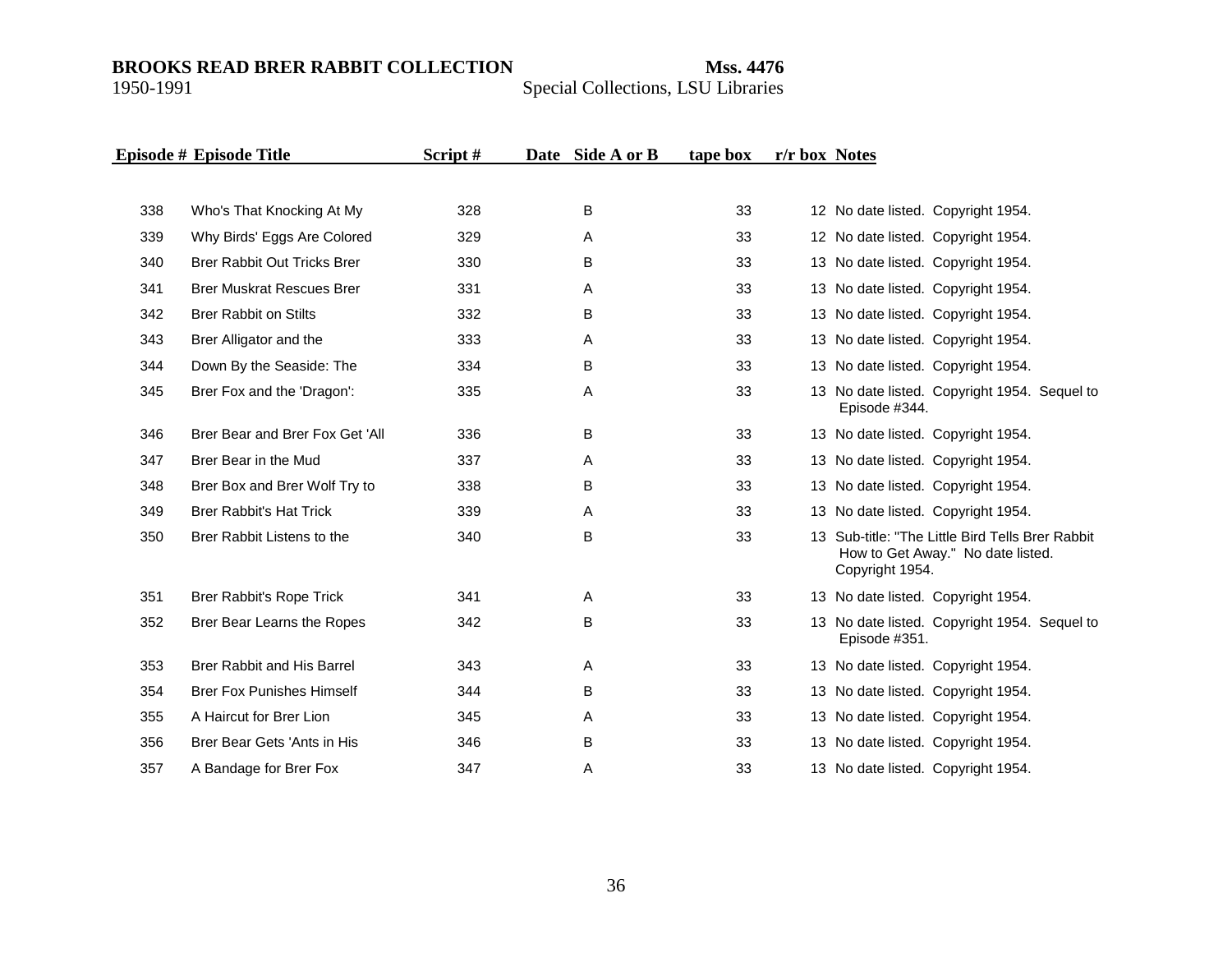|     | Episode # Episode Title             | Script# | Date Side A or B | tape box | r/r box Notes |                                                                                 |
|-----|-------------------------------------|---------|------------------|----------|---------------|---------------------------------------------------------------------------------|
|     |                                     |         |                  |          |               |                                                                                 |
| 358 | Brer Rabbit and the 'Haunted        | 348     | B                | 33       |               | 13 No date listed. Copyright 1954.                                              |
| 359 | A Laughing Story                    | 349     | A                | 33       |               | 13 No date listed. Copyright 1954.                                              |
| 360 | Peanutshells, Bananaskins,          | 350     | B                | 33       |               | 13 No date listed. Copyright 1954.<br>Beginning of story has a very low volume. |
| 361 | Brer Bear Buys the Moon             | 351     | A                | 33       |               | 13 No date listed. Copyright 1954.                                              |
| 362 | Brer Bear and the 'Flying           | 352     | B                | 33       |               | 13 No date listed. Copyright 1954.                                              |
| 363 | Brer Fox Takes a Beating            | 353     | Α                | 33       |               | 13 No date listed. Copyright 1954. Sequel to<br>Episode #362.                   |
| 364 | Brer Fox Does the Dishes            | 354     | B                | 33       |               | 13 No date listed. Copyright 1954.                                              |
| 365 | A Knotty Problem                    | 355     | Α                | 33       |               | 13 No date listed. Copyright 1954.                                              |
| 366 | Why Brer Beaver's Tail Is Flat      | 356     | В                | 33       |               | 14 No date listed. Copyright 1954.                                              |
| 367 | Brer Fox's Ferry Boat               | 357     | Α                | 34       |               | 14 No date listed. Copyright 1954.                                              |
| 368 | Sis Goose's Cakes                   | 358     | B                | 34       |               | 14 No date listed. Copyright 1954.                                              |
| 369 | Brer Rabbit, Brer Bear and the      | 359     | A                | 34       |               | 14 No date listed. Copyright 1954.                                              |
| 370 | <b>Brer Rabbit and Brer Barnrat</b> | 360     | В                | 34       |               | 14 No date listed. Copyright 1954.                                              |
| 371 | <b>Brer Bear Plays Cowboy</b>       | 361     | Α                | 34       |               | 14 No date listed. Copyright 1954.                                              |
| 372 | Brer Fox Feels 'Sheepish'           | 362     | B                | 34       |               | 14 No date listed. Copyright 1954.                                              |
| 373 | Chocolate Rabbits--And Honey        | 363     | Α                | 34       |               | 14 No date listed. Copyright 1954.                                              |
| 374 | Brer Fox and Brer Wolf Play a       | 364     | В                | 34       |               | 14 No date listed. Copyright 1954.                                              |
| 375 | Why the Pig Has a Curly Tail        | 365     | Α                | 34       |               | 14 No date listed. Copyright 1954.                                              |
| 376 | Brer Bear 'Knocks the Stuffin'      | 0       | B                | 34       |               | 14 No date listed. Copyright 1954.                                              |
| 377 | Brer Alligator's Birthday Cake      | 367     | Α                | 34       |               | 14 No date listed. Copyright 1954.                                              |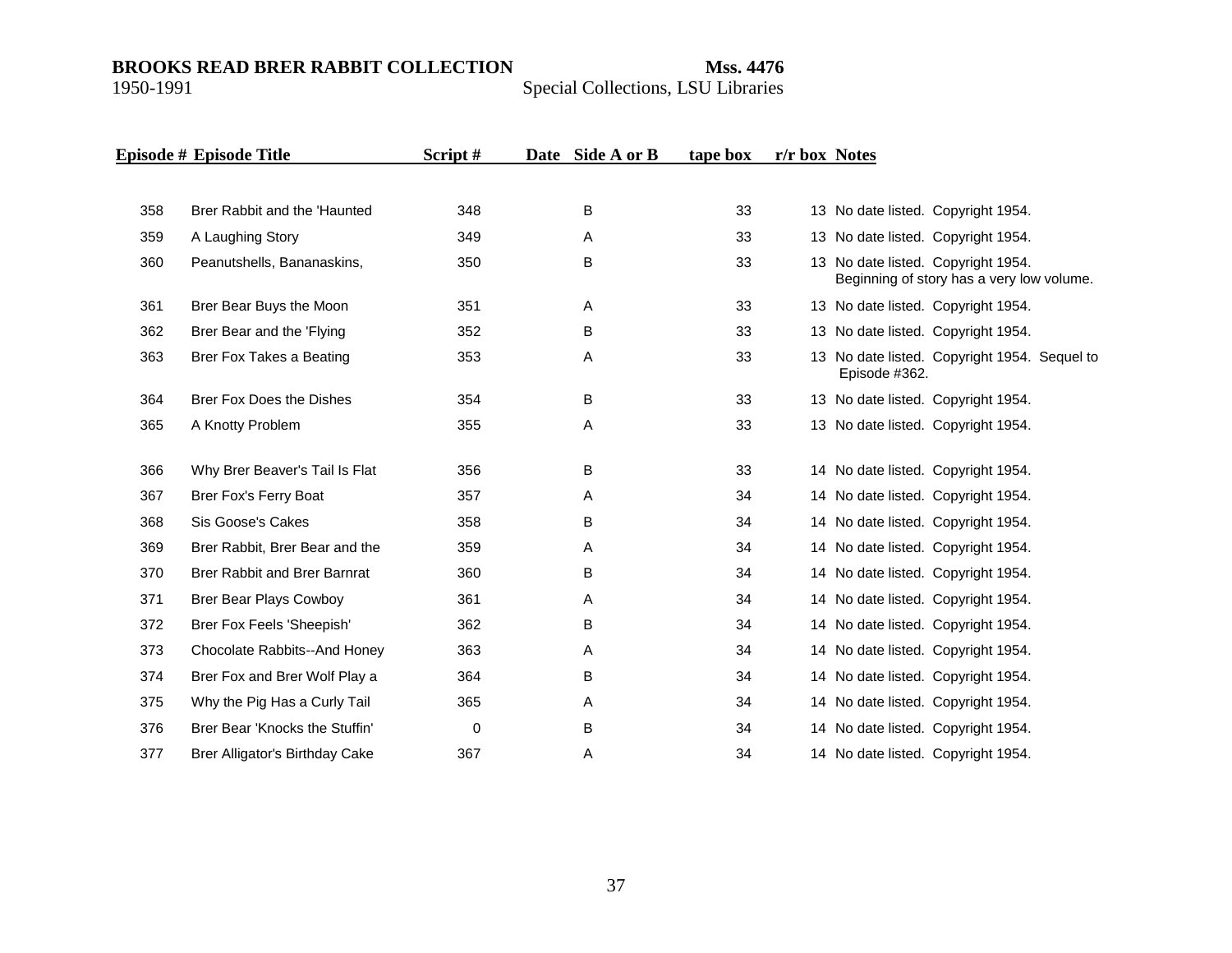|     | Episode # Episode Title             | Script# | Date Side A or B | tape box | r/r box Notes |               |                                              |  |
|-----|-------------------------------------|---------|------------------|----------|---------------|---------------|----------------------------------------------|--|
|     |                                     |         |                  |          |               |               |                                              |  |
| 378 | <b>Brer Bear and Cousin Giraffe</b> | 368     | B                | 34       |               |               | 14 No date listed. Copyright 1954.           |  |
| 379 | Brer Rabbit on the Island           | 369     | A                | 34       |               |               | 14 No date listed. Copyright 1954.           |  |
| 380 | Brer Bullfrog's Balloon             | 370     | B                | 34       |               |               | 14 No date listed. Copyright 1954.           |  |
| 381 | Brer Fox and Brer Rabbit -          | 0       | Α                | 34       |               |               | 14 No date listed. Copyright 1954.           |  |
| 382 | Brer Tarrypin Turtle Ues His        | 0       | В                | 34       |               |               | 14 No date listed. Copyright 1954.           |  |
| 383 | Mr. Hoot-Owl's Birthday             | 0       | Α                | 34       |               |               | 14 No date listed. Copyright 1954.           |  |
| 384 | Brer Rabbit, Brer Fox and Brer      | 374     | B                | 34       |               | Episode #383. | 14 No date listed. Copyright 1954. Sequel to |  |
| 385 | Brer Fox in the Chicken-House       | 375     | Α                | 34       |               |               | 14 No date listed. Copyright 1954.           |  |
| 386 | Bear Hug                            | 376     | B                | 34       |               |               | 14 No date listed. Copyright 1954.           |  |
| 387 | Brer Rabbit and Brer Bear Play      | 377     | A                | 34       |               |               | 14 No date listed. Copyright 1954.           |  |
| 388 | <b>Brer Rabbit Teaches School</b>   | 378     | B                | 34       |               |               | 14 No date listed. Copyright 1954.           |  |
| 389 | Brer Rabbit's 'Sooper-Dooper        | 379     | Α                | 34       |               |               | 14 No date listed. Copyright 1954.           |  |
| 390 | Brer Bear Forgets Who He Is         | 380     | B                | 34       |               |               | 14 No date listed. Copyright 1954.           |  |
| 391 | Brer Rabbit, Brer Fox and the       | 381     | Α                | 34       |               |               | 14 No date listed. Copyright 1954.           |  |
| 392 | Brer Bullfrog's Tail and the        | 382     | B                | 34       |               |               | 14 No date listed. Copyright 1954.           |  |
| 393 | <b>Brer Rabbit Tells the</b>        | 383     | Α                | 34       |               |               | 15 No date listed. Copyright 1954.           |  |
| 394 | Brer Fox's 'Alarming' Trick         | 384     | B                | 34       |               |               | 15 No date listed. Copyright 1954.           |  |
| 395 | Where There's Smoke, There's        | 385     | Α                | 34       |               |               | 15 No date listed. Copyright 1954.           |  |
| 396 | Brer Billygoat and the Starch       | 0       | В                | 34       |               |               | 15 No date listed. Copyright 1954.           |  |
| 397 | Brer Fox and the Beanstalk          | 0       | Α                | 34       |               |               | 15 No date listed. Copyright 1954.           |  |
| 398 | Brer Fox, Efficiency Expert         | 388     | B                | 34       |               |               | 15 No date listed. Copyright 1954.           |  |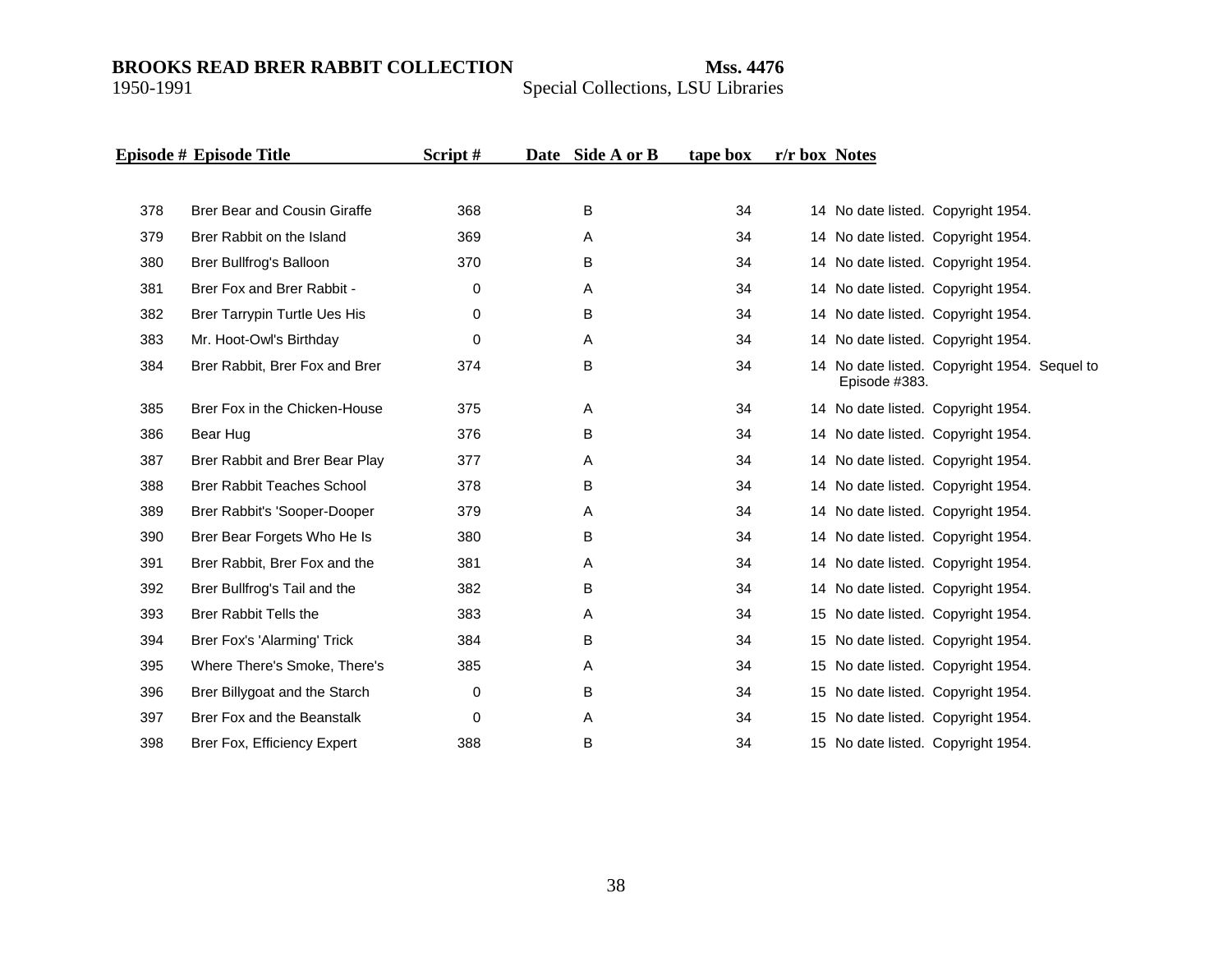|     | Episode # Episode Title             | Script# | Date Side A or B | tape box    | r/r box Notes |                                                                                                              |
|-----|-------------------------------------|---------|------------------|-------------|---------------|--------------------------------------------------------------------------------------------------------------|
| 399 | The Critters' 'Sandcastle           | 389     | A                | 34          |               | 15 No date listed. Copyright 1954.                                                                           |
| 400 | Hay Ride Down the Big Road          | 390     | B                | 34          |               | 15 No date listed. Copyright 1954.                                                                           |
| 401 | <b>Brer Fox Tries Another Trick</b> | 391     | Α                | 34          |               | 15 No date listed. Copyright 1954.                                                                           |
| 402 | Thunder and Lightenin'              | 392     | B                | 34          |               | 15 No date listed. Copyright 1954.                                                                           |
| 403 | <b>Treasure Hunt</b>                | 393     | A                | 34          |               | 15 No date listed. Copyright 1954.                                                                           |
| 404 | Some Misadventures of Old           | 394     | B                | 34          |               | 15 No date listed. Copyright 1954.                                                                           |
| 405 | Brer Rabbit's Clean-Up              | 395     | Α                | 34          |               | 15 No date listed. Copyright 1954. Script<br>titled: "Point of Order Or Brer Rabbit's<br>Clean-Up Campaign." |
| 406 | <b>Brer Fox Gets Generous--By</b>   | 396     | B                | 34          |               | 15 No date listed. Copyright 1954.                                                                           |
| 407 | A Snare and a Delusion              | 397     | Α                | 35          |               | 15 No date listed. Copyright 1954.                                                                           |
| 408 | A Friend in Need                    | 398     | B                | 35          |               | 15 No date listed. Copyright 1954.                                                                           |
| 409 | Don't Be What You Ain't             | 399     | Α                | 35          |               | 15 No date listed. Copyright 1954.                                                                           |
| 410 | Pierre Pelican                      | 400     | B                | 35          |               | 15 No date listed. Copyright 1954.                                                                           |
| 411 | Brer 'Rembrandt' Rabbit, Or:        | 401     | A                | 35          |               | 15 No date listed. Copyright 1954.                                                                           |
| 412 | Brer Rabbit and the Squash          | 402     | B                | 35          |               | 15 No date listed. Copyright 1954.                                                                           |
| 413 | Mud Puddle Muddle                   | 403     | A                | 35          |               | 15 No date listed. Copyright 1954.                                                                           |
| 414 | Brer Rabbit, Brer Mouse, and        | 404     | В                | 35          |               | 15 No date listed. Copyright 1954.                                                                           |
| 415 | No reel-to-reel tape                | 0       |                  | $\mathbf 0$ | $\Omega$      |                                                                                                              |
| 416 | Brer Fox in the Lion's Garden       | 406     | Α                | 35          |               | 15 No date listed. Copyright 1954.                                                                           |
| 417 | Speckles, Splotches, and Spots      | 407     | B                | 35          |               | 15 No date listed. Copyright 1954.                                                                           |
| 418 | Too Much of a Good Thing            | 408     | Α                | 35          |               | 15 No date listed. Copyright 1954. Sequel to<br>Episode #417.                                                |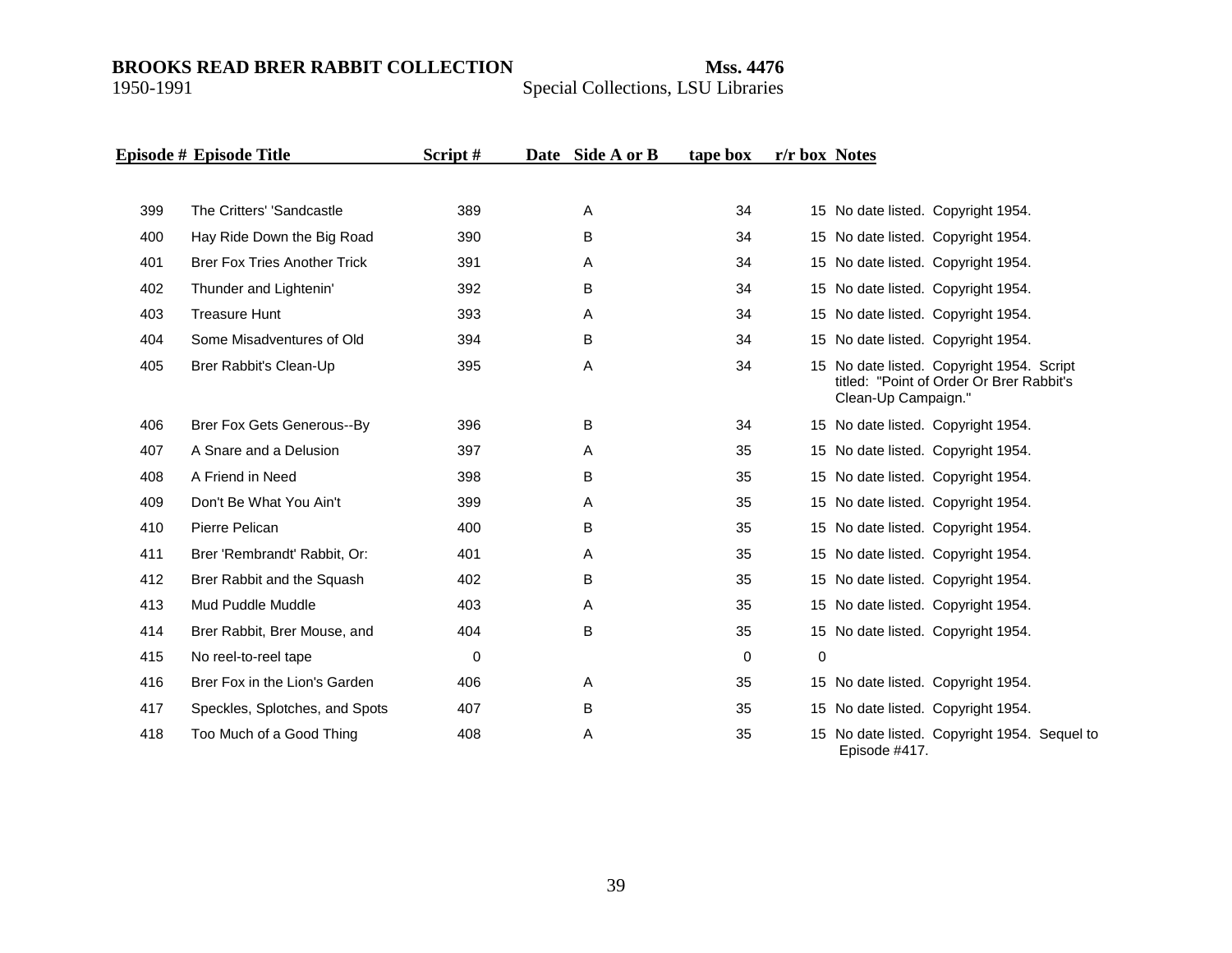|     | Episode # Episode Title            | Script# |          | Date Side A or B | tape box | r/r box Notes |                                    |
|-----|------------------------------------|---------|----------|------------------|----------|---------------|------------------------------------|
|     |                                    |         |          |                  |          |               |                                    |
| 419 | The Song of the Turtle             | 409     |          | B                | 35       |               | 15 No date listed. Copyright 1954. |
| 420 | The Little Bird and the Wolf       | 410     |          | A                | 35       |               | 16 No date listed. Copyright 1954. |
| 421 | Brer Bear and the Cuckoo           | 411     | 8/6/1954 | B                | 35       |               | 16 Copyright 1954.                 |
| 422 | Brer Bear Beats the Drum           | 412     | 8/6/1954 | Α                | 35       |               | 16 Copyright 1954.                 |
| 423 | Brer Fox and the Practical         | 413     | 8/6/1954 | В                | 35       |               | 16 Copyright 1954.                 |
| 424 | Brer Rabbit and the 'Magic         | 414     | 8/6/1954 | Α                | 35       |               | 16 Copyright 1954.                 |
| 425 | The Gang's All Here                | 415     | 8/6/1954 | B                | 35       |               | 16 Copyright 1954.                 |
| 426 | The Golden Eggs                    | 416     |          | Α                | 35       |               | 16 No date listed. Copyright 1954. |
| 427 | Brer Bear Plays 'Follow the        | 417     |          | В                | 35       |               | 16 No date listed. Copyright 1954. |
| 428 | Brer Rabbit's 'Shadowy Firend'     | 418     |          | Α                | 35       |               | 16 No date listed. Copyright 1954. |
| 429 | <b>Brer Rabbit's Secret</b>        | 419     |          | B                | 35       |               | 16 No date listed. Copyright 1954. |
| 430 | Plenty of Pepper                   | 0       |          | Α                | 35       |               | 16 No date listed. Copyright 1954. |
| 431 | Boilin' an' Bubblin'               | 421     |          | В                | 35       |               | 16 No date listed. Copyright 1954. |
| 432 | Return of the Tar Baby             | 422     |          | Α                | 35       |               | 16 No date listed. Copyright 1954. |
| 433 | The NEW Tar Baby, Who              | 423     |          | В                | 35       |               | 16 No date listed. Copyright 1954. |
| 434 | <b>Brer Rabbit Catches Himself</b> | 424     |          | A                | 35       |               | 16 No date listed. Copyright 1954. |
| 435 | Brer Bear and Brer Rabbit          | 425     |          | B                | 35       |               | 16 No date listed. Copyright 1954. |
| 436 | How Palmettos Come to Grow         | 426     |          | Α                | 35       |               | 16 No date listed. Copyright 1954. |
| 437 | Brer Bear Finds an Audience        | 427     |          | В                | 35       |               | 16 No date listed. Copyright 1954. |
| 438 | A Dream Come True                  | 428     |          | Α                | 35       |               | 16 No date listed. Copyright 1954. |
| 439 | Another 'Foxy' Trick               | 429     |          | В                | 35       |               | 16 No date listed. Copyright 1954. |
| 440 | Crazy Like a Fox                   | 0       |          | Α                | 35       |               | 16 No date listed. Copyright 1954. |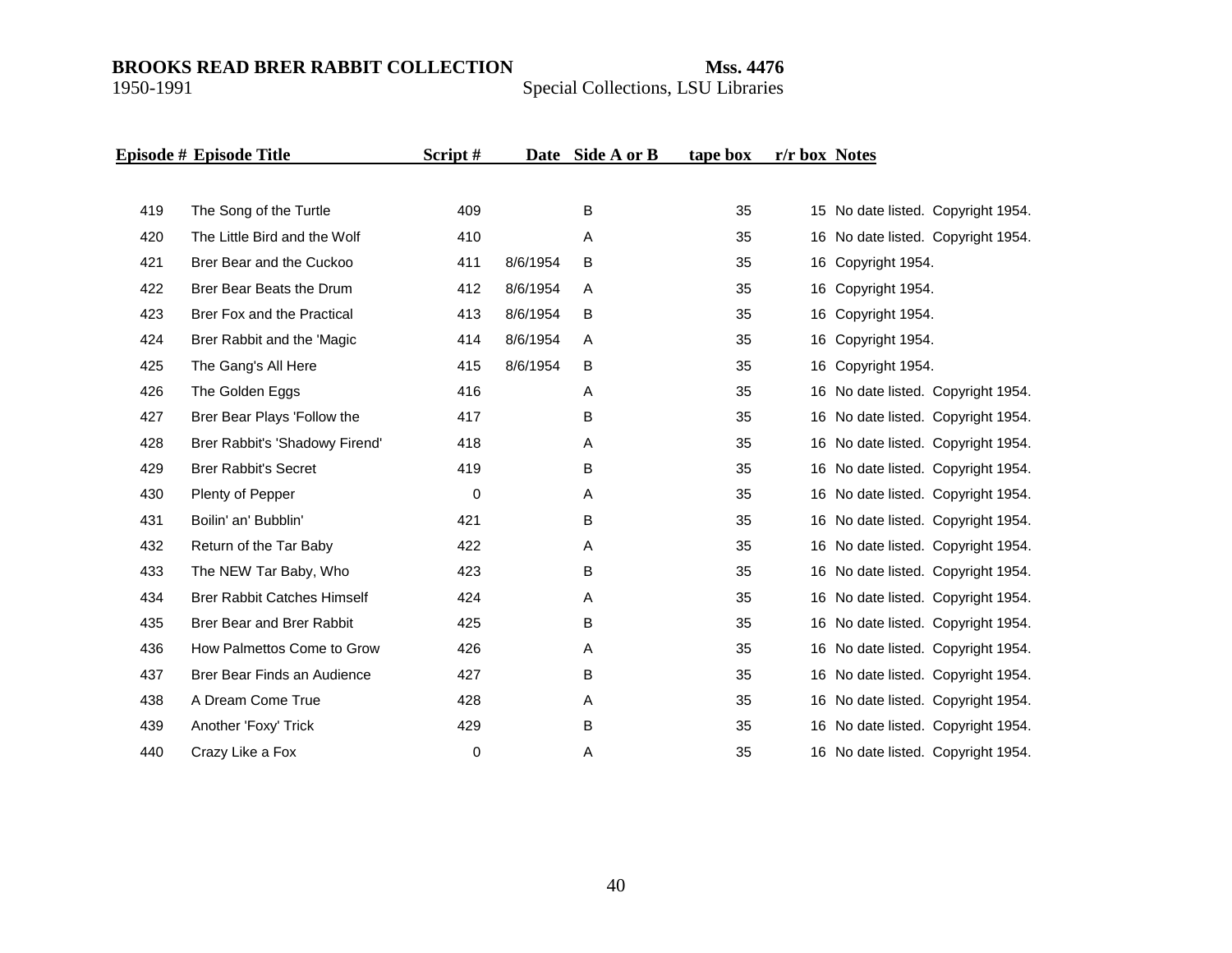|     | Episode # Episode Title         | Script# | Date Side A or B | tape box | r/r box Notes |               |                                              |  |
|-----|---------------------------------|---------|------------------|----------|---------------|---------------|----------------------------------------------|--|
|     |                                 |         |                  |          |               |               |                                              |  |
| 441 | Brer Fox and Brer Bear Play     | 431     | B                | 35       |               |               | 16 No date listed. Copyright 1954.           |  |
| 442 | <b>Brer Bear Goes Barefoot</b>  | 432     | A                | 35       |               |               | 16 No date listed. Copyright 1954.           |  |
| 443 | Sugar and Salt                  | 433     | B                | 35       |               |               | 16 No date listed. Copyright 1954.           |  |
| 444 | Brer Fox Steals de Ding Dong    | 434     | Α                | 35       |               |               | 16 No date listed. Copyright 1954.           |  |
| 445 | Brer Wolf Wolfs His Food        | 435     | B                | 35       |               |               | 16 No date listed. Copyright 1954.           |  |
| 446 | Brer Bear Guards the Door       | 436     | Α                | 35       |               |               | 16 No date listed. Copyright 1954.           |  |
| 447 | A Hatful of Money or Brer Wolf  | 437     | B                | 35       |               |               | 17 No date listed. Copyright 1954.           |  |
| 448 | How Brer Rabbit Frightened      | 438     | Α                | 36       |               |               | 17 No date listed. Copyright 1954.           |  |
| 449 | Brer Bear Builds a New House    | 439     | B                | 36       |               |               | 17 No date listed. Copyright 1954.           |  |
| 450 | Little Brer Rabbit and His      | 440     | Α                | 36       |               |               | 17 No date listed. Copyright 1954.           |  |
| 451 | Brer Rabbit and the Modeling    | 441     | B                | 36       |               |               | 17 No date listed. Copyright 1954.           |  |
| 452 | Brer Rabbit Has More Fun With   | 442     | Α                | 36       |               | Episode #451. | 17 No date listed. Copyright 1954. Sequel to |  |
| 453 | How Brer Skunk Got His Smell    | 443     | B                | 36       |               |               | 17 No date listed. Copyright 1954.           |  |
| 454 | Why Brer Skunk Is Happy to Be   | 444     | Α                | 36       |               | Episode #453. | 17 No date listed. Copyright 1954. Sequel to |  |
| 455 | Sis Goose Gets Some Help        | 445     | В                | 36       |               |               | 17 No date listed. Copyright 1954.           |  |
| 456 | Lucky Rabbit's Foot             | 446     | Α                | 36       |               |               | 17 No date listed. Copyright 1954.           |  |
| 457 | Brer Fox, Brer Rabbit, Brer     | 447     | В                | 36       |               |               | 17 No date listed. Copyright 1954.           |  |
| 458 | Why the Crane Has Such Long,    | 448     | Α                | 36       |               |               | 17 No date listed. Copyright 1954.           |  |
| 459 | <b>Brer Bear and His Clocks</b> | 449     | В                | 36       |               |               | 17 No date listed. Copyright 1954.           |  |
| 460 | The Monkey's and Sis Goose's    | 450     | Α                | 36       |               |               | 17 No date listed. Copyright 1954.           |  |
| 461 | Brer Rabbit's 'Magic Trick'     | 451     | B                | 36       |               |               | 17 No date listed. Copyright 1954.           |  |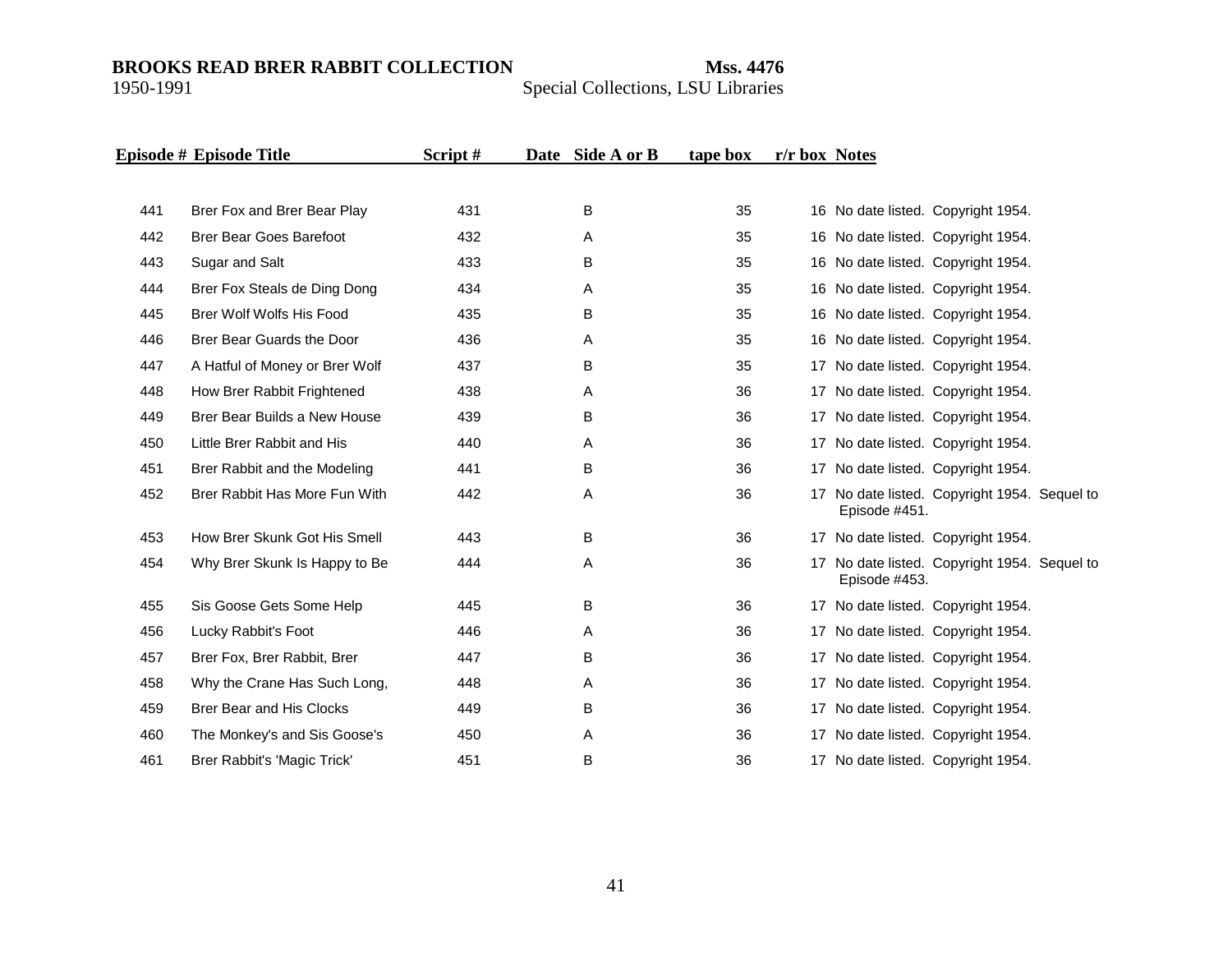|     | Episode # Episode Title              | Script# | Date Side A or B | tape box | r/r box Notes |                                                               |  |
|-----|--------------------------------------|---------|------------------|----------|---------------|---------------------------------------------------------------|--|
|     |                                      |         |                  |          |               |                                                               |  |
| 462 | More About 'Magic'                   | 452     | Α                | 36       |               | 17 No date listed. Copyright 1954. Sequel to<br>Episode #461. |  |
| 463 | Brer Groundhog and Brer              | 453     | B                | 36       |               | 17 No date listed. Copyright 1954.                            |  |
| 464 | Brer Groundhog Rescues Brer          | 454     | A                | 36       |               | 17 No date listed. Copyright 1954.                            |  |
| 465 | Brer Billygoat and the Moon          | 455     | B                | 36       |               | 17 No date listed. Copyright 1954.                            |  |
| 466 | <b>Brer Rabbit Gets Caught</b>       | 456     | Α                | 36       |               | 17 No date listed. Copyright 1954.                            |  |
| 467 | Dollar Down and a Buck a             | 457     | B                | 36       |               | 17 No date listed. Copyright 1954.                            |  |
| 468 | Squillywoo Squirrel and Brer         | 458     | Α                | 36       |               | 17 No date listed. Copyright 1954.                            |  |
| 469 | The Critters Meet Mr.                | 459     | B                | 36       |               | 17 No date listed. Copyright 1954.                            |  |
| 470 | <b>Marshmallow Mischief</b>          | 460     | A                | 36       |               | 17 No date listed. Copyright 1954.                            |  |
| 471 | Brer Bear Has an Ear-Ache            | 461     | B                | 36       |               | 17 No date listed. Copyright 1954.                            |  |
| 472 | Brer Bear Banks His Money            | 462     | A                | 36       |               | 17 No date listed. Copyright 1954.                            |  |
| 473 | <b>Brer Fox Serves Lunch</b>         | 463     | B                | 36       |               | 18 No date listed. Copyright 1954.                            |  |
| 474 | <b>Brer Fox Breaks Brer Beaver's</b> | 464     | A                | 36       |               | 18 No date listed. Copyright 1954.                            |  |
| 475 | Down in the Cornfield                | 465     | B                | 36       |               | 18 No date listed. Copyright 1954.                            |  |
| 476 | Brer Bear Catches a Whopper          | 466     | Α                | 36       |               | 18 No date listed. Copyright 1954.                            |  |
| 477 | Brer Fox Takes a Boat Ride           | 467     | B                | 36       |               | 18 No date listed. Copyright 1954.                            |  |
| 478 | Brer Bear and the Birds              | 468     | Α                | 36       |               | 18 No date listed. Copyright 1954.                            |  |
| 479 | <b>Bird Seed</b>                     | 469     | В                | 36       |               | 18 No date listed. Copyright 1954. Sequel to<br>Episode #478. |  |
| 480 | <b>Brer Bear's New Clothes</b>       | 470     | Α                | 36       |               | 18 No date listed. Copyright 1954.                            |  |
| 481 | Brer Bear Keeps His Promise          | 0       | B                | 36       |               | 18 No date listed. Copyright 1954.                            |  |
| 482 | <b>Brer Fox Brushes His Teeth</b>    | 472     | Α                | 36       |               | 18 No date listed. Copyright 1954.                            |  |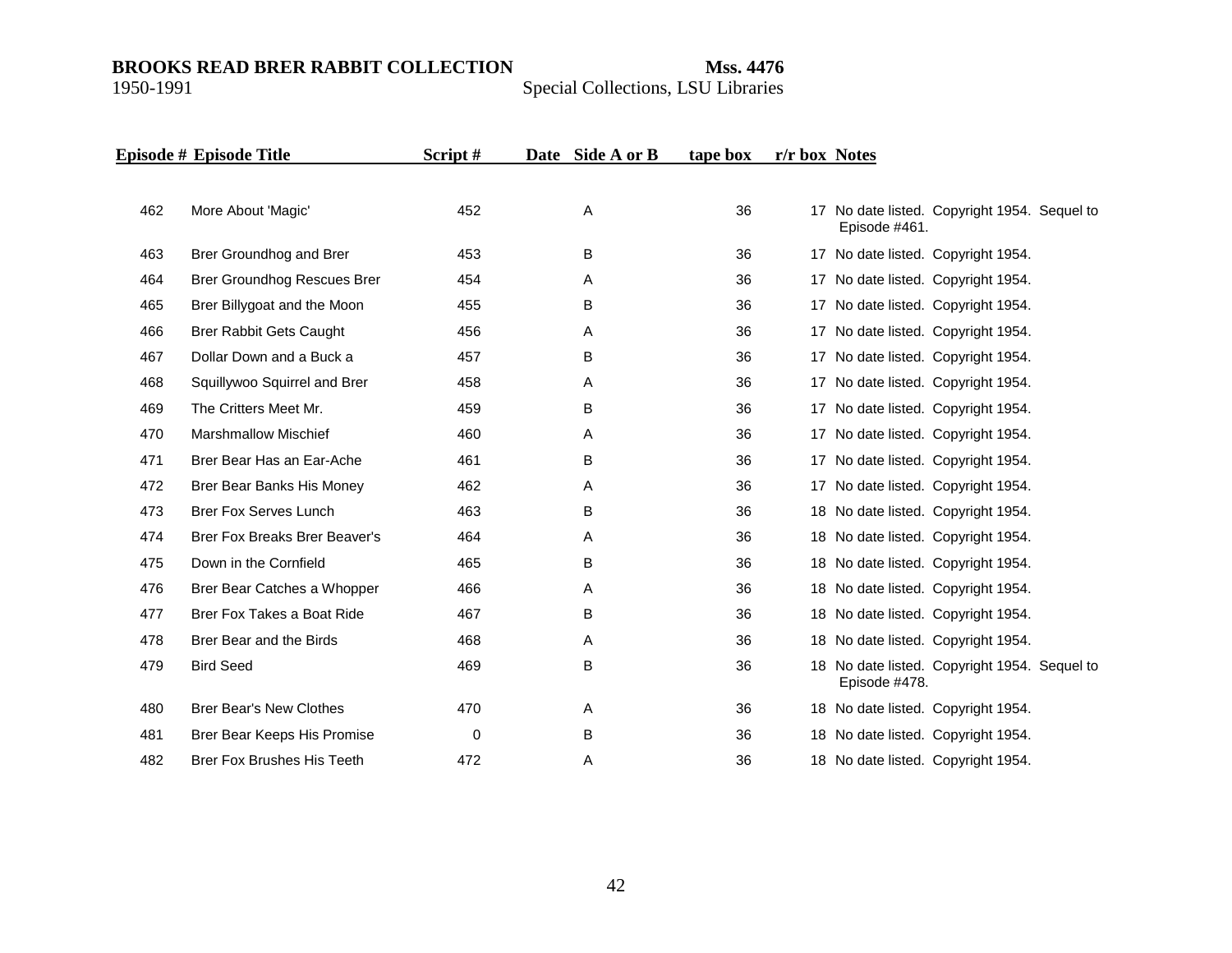Special Collections, LSU Libraries

|     | Episode # Episode Title              | Script#     | Date Side A or B | tape box | r/r box Notes |                                                                                                      |
|-----|--------------------------------------|-------------|------------------|----------|---------------|------------------------------------------------------------------------------------------------------|
|     |                                      |             |                  |          |               |                                                                                                      |
| 483 | Bugs Is Bugs                         | 0           | B                | 36       |               | 18 No date listed. Copyright 1954.                                                                   |
| 484 | The Critters Go to the Circus        | 474         | A                | 36       |               | 18 No date listed. Copyright 1954.                                                                   |
| 485 | More Fun at the Circus               | 475         | B                | 36       |               | 18 No date listed. Copyright 1954. Sequel to<br>Episode #484.                                        |
| 486 | Brer Billygoat - No Butts About      | 0           | A                | 36       |               | 18 No date listed. Copyright 1954.                                                                   |
| 487 | Brer Fox and Brer Wolf Go            | 477         | B                | 36       |               | 18 No date listed. Copyright 1954.                                                                   |
| 488 | Spilled Milk (or "Brer Fox Gets      | 478         | A                | 37       |               | 18 No date listed. Copyright 1954.                                                                   |
| 489 | Brer Bear Plays Grandfather          | 479         | B                | 37       |               | 18 No date listed. Copyright 1954.                                                                   |
| 490 | Why Frogs Puff Out Their             | 480         | Α                | 37       |               | 18 No date listed. Copyright 1954. Script<br>Title: "Why the Frog Family Puff Out<br>Their Throats." |
| 491 | <b>Brer Alligator Tries a Trick</b>  | 481         | B                | 37       |               | 18 No date listed. Copyright 1954.                                                                   |
| 492 | Why Sis Goose's Feathers Are         | 482         | A                | 37       |               | 18 No date listed. Copyright 1954.                                                                   |
| 493 | <b>Snow Rabbits</b>                  | 483         | B                | 37       |               | 18 No date listed. Copyright 1954.                                                                   |
| 494 | <b>Brer Tarrypin Turtle's Bakery</b> | 484         | A                | 37       |               | 18 No date listed. Copyright 1954.                                                                   |
| 495 | Brer Bear Tries a 'Porkypine         | 485         | В                | 37       |               | 18 No date listed. Copyright 1954.                                                                   |
| 496 | Uncle Remus Openings and             | 0           | A                | 37       | 19            |                                                                                                      |
| 497 | Brer Rabbit and the Old              | 0           | B                | 37       | 19            |                                                                                                      |
| 498 | Tubby the Tuba                       | $\mathbf 0$ | A                | 37       |               | 19 Not a Brer Rabbit story.                                                                          |
| 499 | <b>Critter Crowd Noises</b>          | $\mathbf 0$ | B                | 37       |               | 19 Three very short recordings of characters<br>talking and singing.                                 |
| 500 | <b>Critter-Excerpts</b>              | 0           | Α                | 37       | 19            | Includes political spots for E. L. "Bubba"<br>Henry's race for governor. The last spot               |

stops in the middle because that was the

end of the reel-to-reel tape.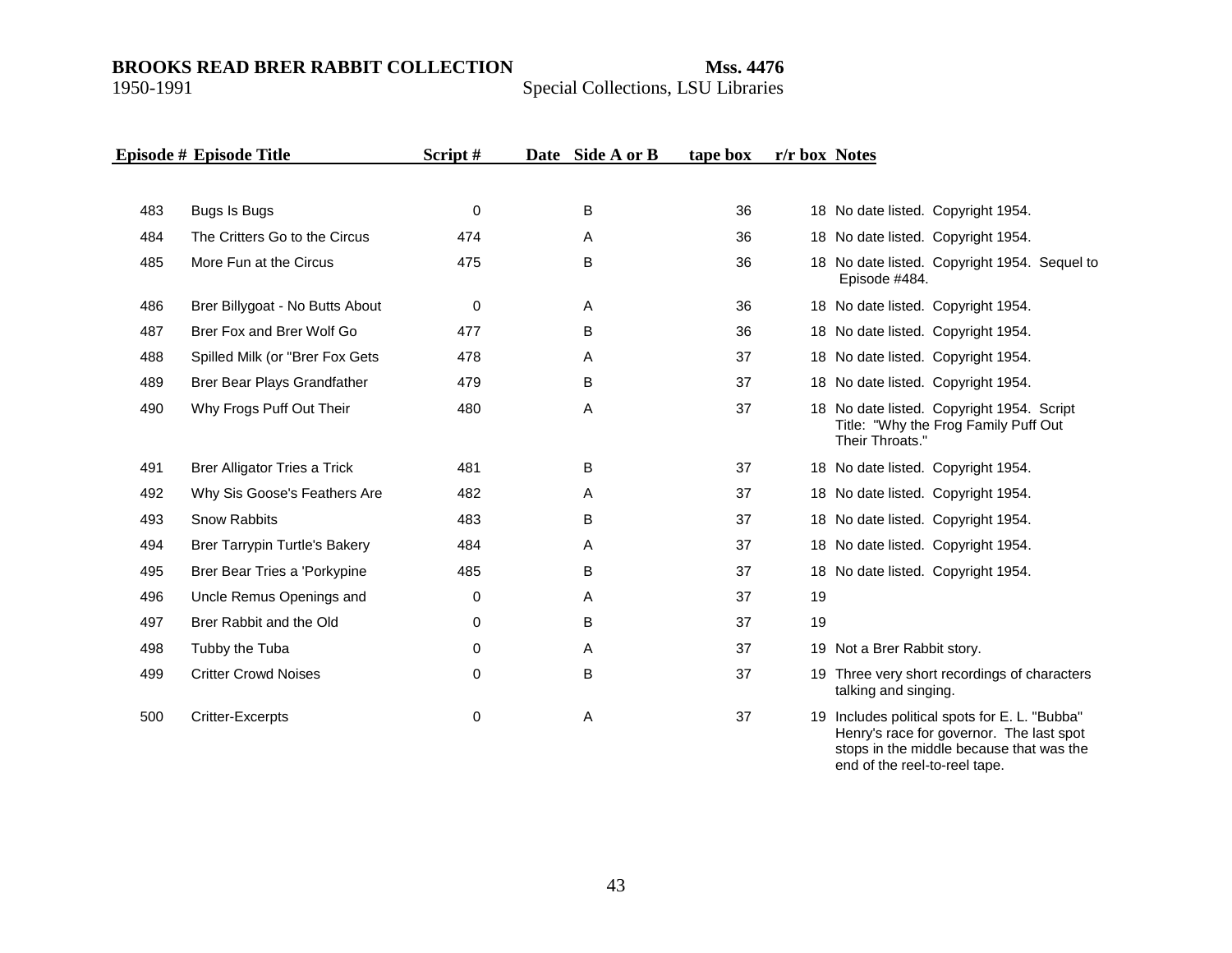|     | Episode # Episode Title             | Script#  | Date Side A or B | tape box | r/r box Notes |                                                                                                                                                                                                                 |
|-----|-------------------------------------|----------|------------------|----------|---------------|-----------------------------------------------------------------------------------------------------------------------------------------------------------------------------------------------------------------|
| 501 | Audio for Brer Rabbit -             | $\Omega$ | B                | 37       |               | 19 Un-cut version with mistakes and recording<br>comments included. Promo for records<br>and t-shirts.                                                                                                          |
| 502 | <b>Brer Rabbit Show with Brooks</b> | 0        | Α                | 37       | 19            |                                                                                                                                                                                                                 |
| 503 | Agency Demo Reel                    | 0        | B                | 37       |               | 19 Commercial spot for WLSU.                                                                                                                                                                                    |
| 504 | Uncle Remus, Open and Close         | 0        | A                | 37       | 19            |                                                                                                                                                                                                                 |
| 505 | Uncle Remus, Opens and              | 0        | B                | 37       |               | 19 One section sounds like it has been<br>rewound. Ends with sound distortions.                                                                                                                                 |
| 506 | Brer Rabbit Demo - Close            | 0        | A                | 37       |               | 19 Includes mistakes and recording<br>comments. Made for Louisiana Network.<br>Brooks Read is recording.                                                                                                        |
| 507 | Brer Rabbit Program Open and        | 0        | B                | 37       | 19            |                                                                                                                                                                                                                 |
| 508 | Album and T-Shirt Commercial        | 0        | Α                | 37       |               | 19 50 seconds long                                                                                                                                                                                              |
| 509 | Marion Drug Company                 | $\Omega$ | B                | 37       |               | 19 Nine commercials presenting "a half<br>minute of history."                                                                                                                                                   |
| 510 | Col. Williams - I                   | 0        | Α                | 37       |               | 19 An oral interview by Brooks Read with Col.<br>Walter Williams, a 112 year old<br>Confederate veteran. Recorded in August<br>1954.                                                                            |
| 511 | Col. Williams - II                  | 0        | B                | 37       |               | 19 Long stretches with no talking.                                                                                                                                                                              |
| 512 | Col. Williams - III                 | 0        | A                | 37       |               | 19 A consolidated version of the interview.<br>Long spaces without talking have been<br>removed. The reel-to-reel recording stops<br>in the middle of the interview; however, it<br>continues on the next reel. |
| 513 | "Col." Williams - Confederate       | 0        | B                | 37       |               | 19 Recorded near Franklin, Texas, in August<br>1954.                                                                                                                                                            |
| 514 | Demo                                | 0        | Α                | 37       |               | 19 Brer Rabbit Episode - Brer Bear and the<br>Tar Baby. Demo of "Off the Top," a<br>commentary program by Brooks Read.                                                                                          |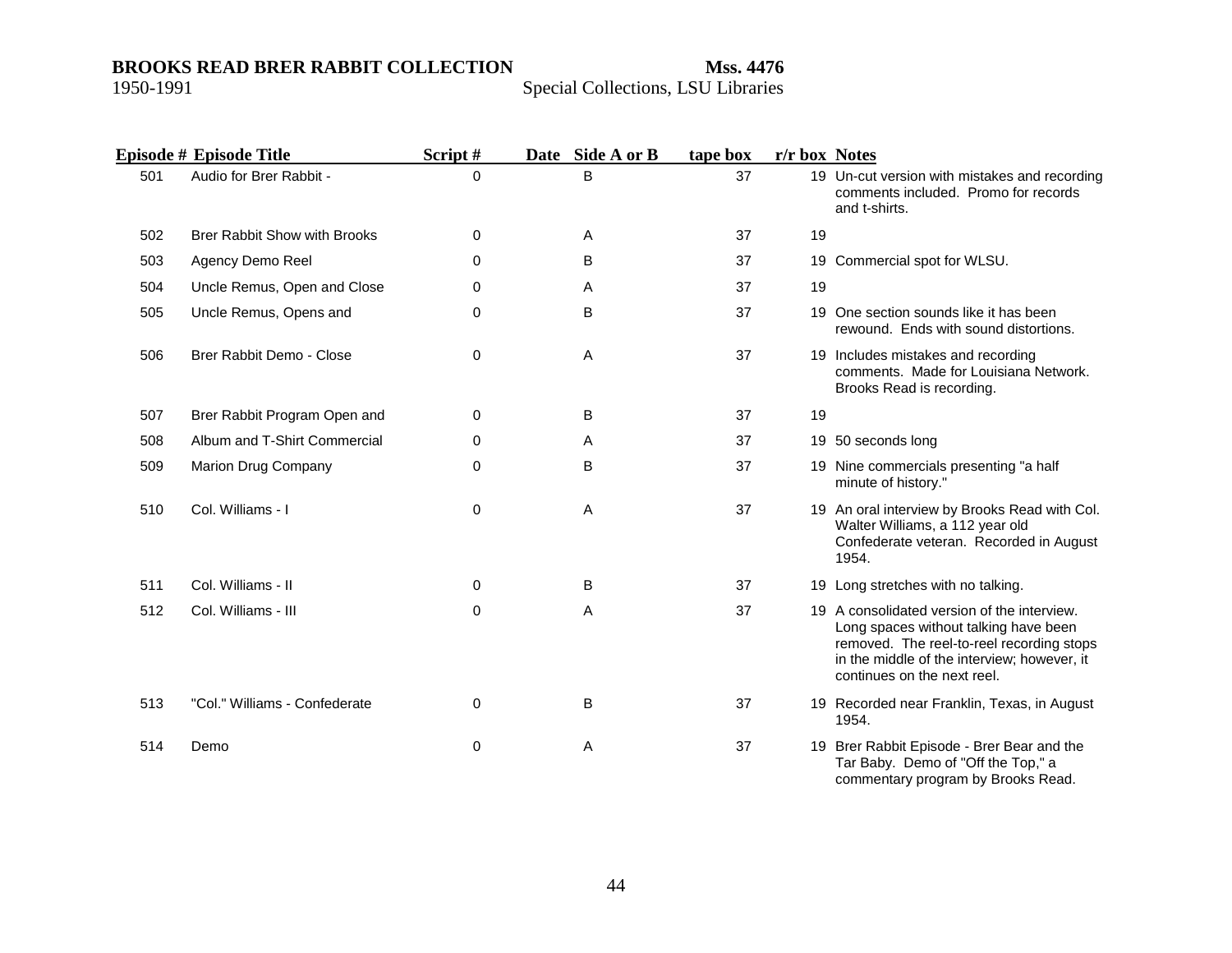|     | Episode # Episode Title  | Script# | Date     | Side A or B | tape box | r/r box Notes |                                                                                                                                                                                                                                                                                                                             |
|-----|--------------------------|---------|----------|-------------|----------|---------------|-----------------------------------------------------------------------------------------------------------------------------------------------------------------------------------------------------------------------------------------------------------------------------------------------------------------------------|
| 515 | Brer Bear Singing "Happy | 0       |          | B           | 37       |               | 19 Five different cuts.                                                                                                                                                                                                                                                                                                     |
| 516 | Promos                   | 0       |          | A           | 37       |               | 19 Six promotional announcements for<br>KRSN, Los Alamos, New Mexico.                                                                                                                                                                                                                                                       |
| 517 | Closing Themes and       | 0       |          | B           | 37       |               | 20 Eleven closing themes ranging in time<br>from :30 to 2:33. One recording of several<br>"Merry Xmases" by all characters that were<br>recorded at different speeds. The original<br>recording has Brer Rabbit start over<br>several times. One PAD fo "Tarrypin's<br>Escape" - unused. One opening. Two<br>organ bridges. |
| 518 | Brer Rabbit Feels Frisky | 181     | 10/1/195 | A           | 37       |               | 20 Liberty Broadcasting System opening,<br>safety PSA, names of children making<br>requests, the story, the announcer at the<br>end of the story, and closing.                                                                                                                                                              |
| 519 | One Man Theatre          | 0       |          | B           | 37       |               | 20 WFAA presentation. The title of the story<br>is "The Lonely House." A Brooks Read<br>audition.                                                                                                                                                                                                                           |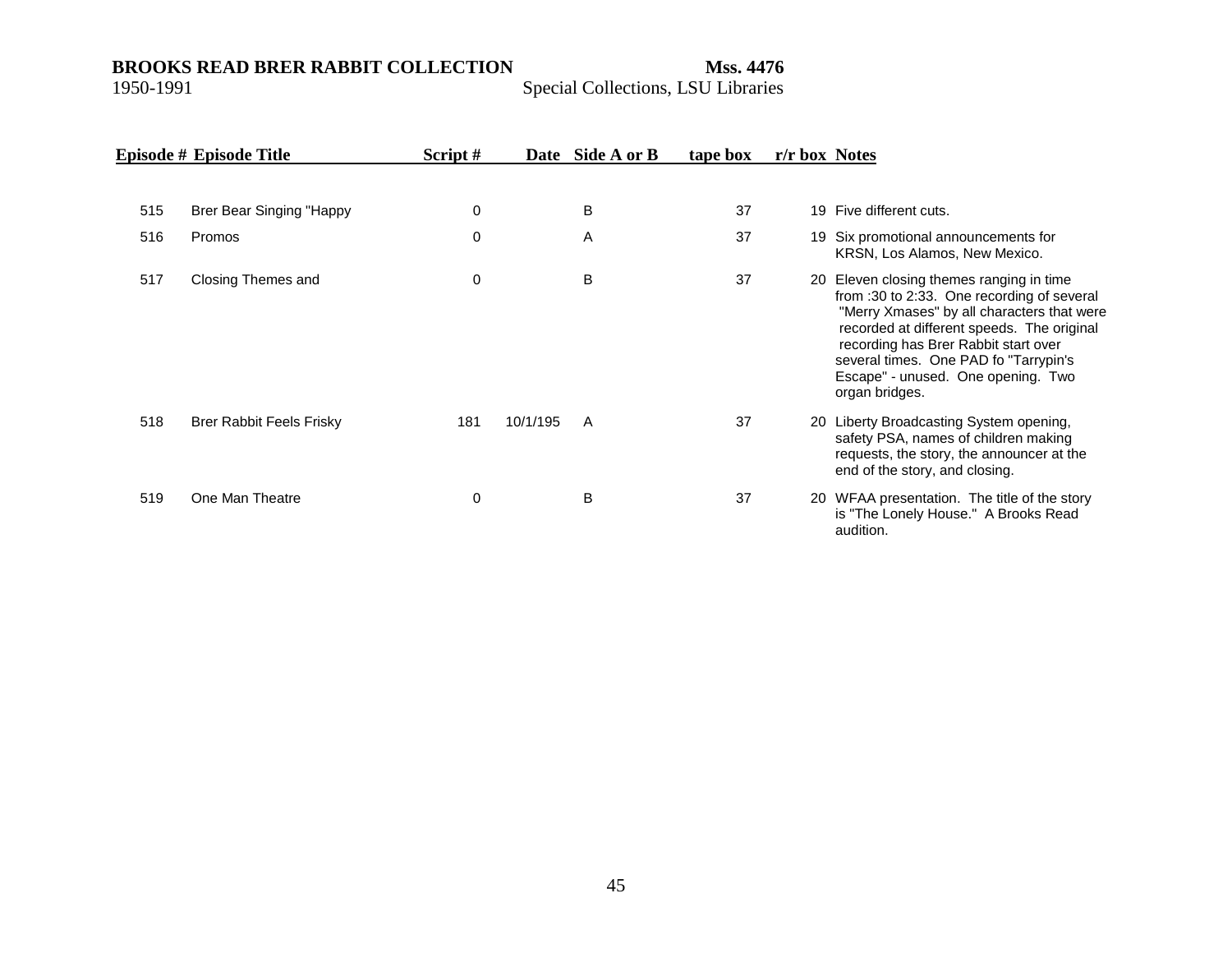<span id="page-45-0"></span>

#### **LIST BY SCRIPT (not all recordings have scripts)**

|    | <b>Script # Episode Title</b>                   | # of Episode | <b>Side</b>    | tape box |
|----|-------------------------------------------------|--------------|----------------|----------|
| 7  | Tar Baby                                        | 1            | A              | 25       |
| 21 | <b>Brer Rabbit Rescues Brer Wolf</b>            | 25           | A              | 25       |
| 31 | <b>Brer Bear's Tail</b>                         | 122          | B              | 28       |
| 58 | Brer Rabbit, Brer Fox and the Well              | 127          | Α              | 28       |
| 58 | Brer Rabbit, Brer Fox and the Well              | 327          | B              | 33       |
| 66 | Brer Rabbit Takes the Cake                      | 66           | A              | 26       |
| 67 | Brer Tarrypin Races Brer Rabbit                 | 67           | B              | 26       |
| 70 | <b>Bubble Trouble</b>                           | 70           | Α              | 26       |
| 71 | <b>Brer Fox Goes Fishing</b>                    | 71           | B              | 26       |
| 72 | Brer Rabbit, Brer Wolf, and the Three Li'l Pigs | 72           | Α              | 26       |
| 74 | Brer Rabbit Up a Tree                           | 74           | Α              | 26       |
| 75 | Back At the "Holler" Tree Again                 | 75           | B              | 26       |
| 76 | Why Brer Rabbit's Ears Are So Long              | 76           | A              | 26       |
| 78 | Playin' Possum                                  | 78           | A              | 26       |
| 83 | Brer Fox's Hot Trick                            | 115          | Α              | 27       |
| 84 | Groundhog Day                                   | 84           | Α              | 27       |
| 85 | Me and My Shadow                                | 85           | B              | 27       |
| 86 | More "Shadow" Play                              | 86           | $\overline{A}$ | 27       |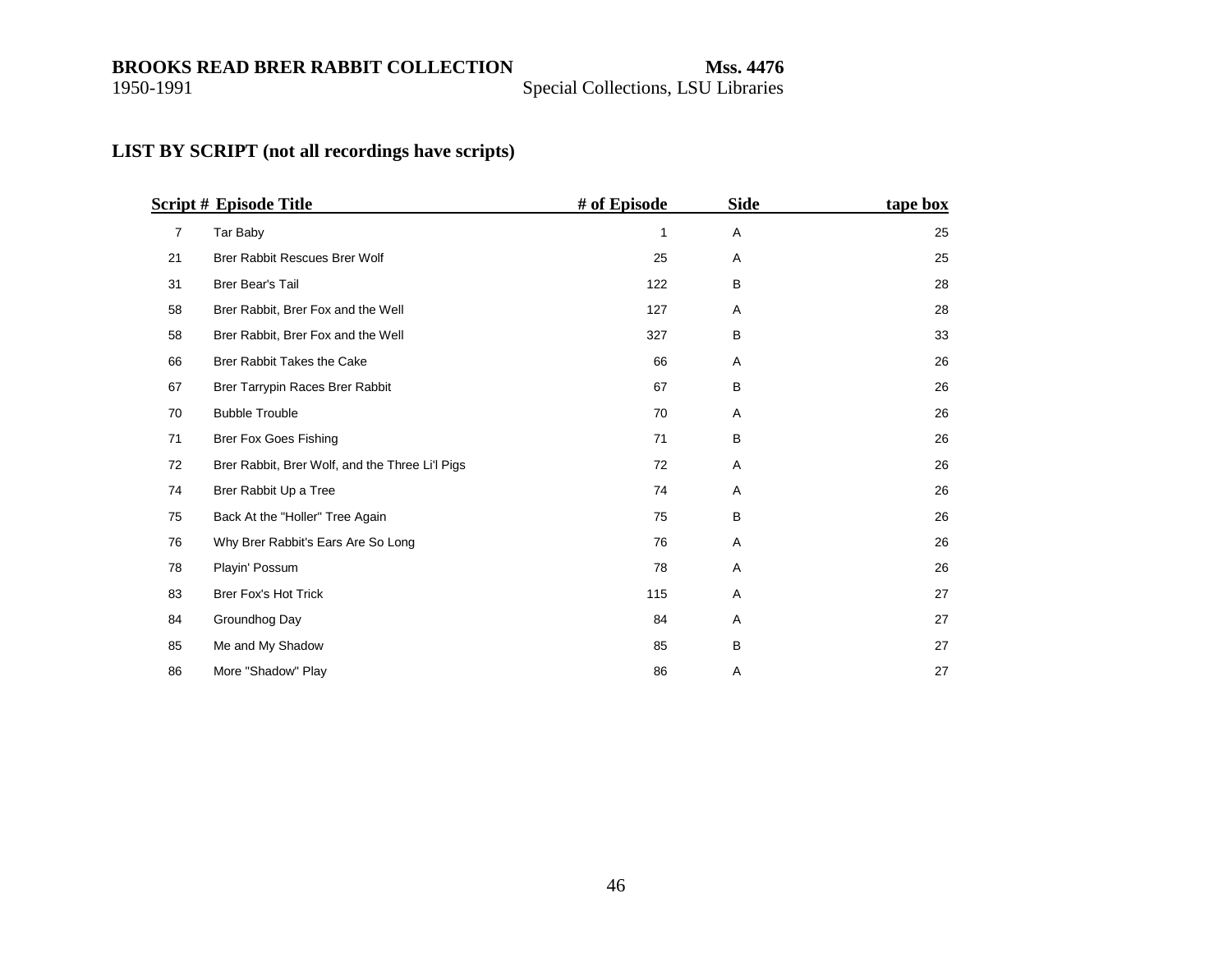|     | <b>Script # Episode Title</b>               | # of Episode | <b>Side</b> | tape box |
|-----|---------------------------------------------|--------------|-------------|----------|
|     |                                             |              |             |          |
| 87  | Brer Rabbit, Brer Fox, and the River Bottom | 31           | Α           | 25       |
| 87  | Brer Rabbit and the Watermelon              | 87           | B           | 27       |
| 88  | <b>Brer Fox Comes Clean</b>                 | 32           | B           | 25       |
| 88  | Another Watermelon Adventure                | 88           | Α           | 27       |
| 90  | Valentine's Day                             | 90           | Α           | 27       |
| 91  | Fox in the Box                              | 91           | B           | 27       |
| 92  | Mardi Gras                                  | 92           | Α           | 27       |
| 94  | Brer Rabbit's Thanksgiving                  | 45           | B           | 26       |
| 95  | I Cannot Tell A Lie                         | 95           | Α           | 27       |
| 96  | Put Yourself In My Shoes                    | 96           | B           | 27       |
| 97  | More About Brer Houn'dog's Shoes            | 97           | Α           | 27       |
| 98  | Shoe Stew                                   | 98           | B           | 27       |
| 99  | The Critters' Beauty Contest                | 99           | Α           | 27       |
| 100 | Easy to Please                              | 100          | B           | 27       |
| 101 | A Case of Mistaken Identity                 | 101          | Α           | 27       |
| 102 | More About Brer Donkey and Brer Bobcat      | 102          | B           | 27       |
| 103 | Howcome the Bobcat's Tail is Bobbed         | 103          | Α           | 27       |
| 104 | <b>Brer Fox Plays Sick</b>                  | 104          | B           | 27       |
| 105 | Brer Bear Tries "Playing Sick"              | 105          | A           | 27       |
| 107 | Brer Fox Dances-Brer Frog Calls the Tune!   | 24           | B           | 25       |
| 110 | A Nutty Story About Brer Squirrel           | 110          | B           | 27       |
| 111 | Go Fly A Kite                               | 111          | Α           | 27       |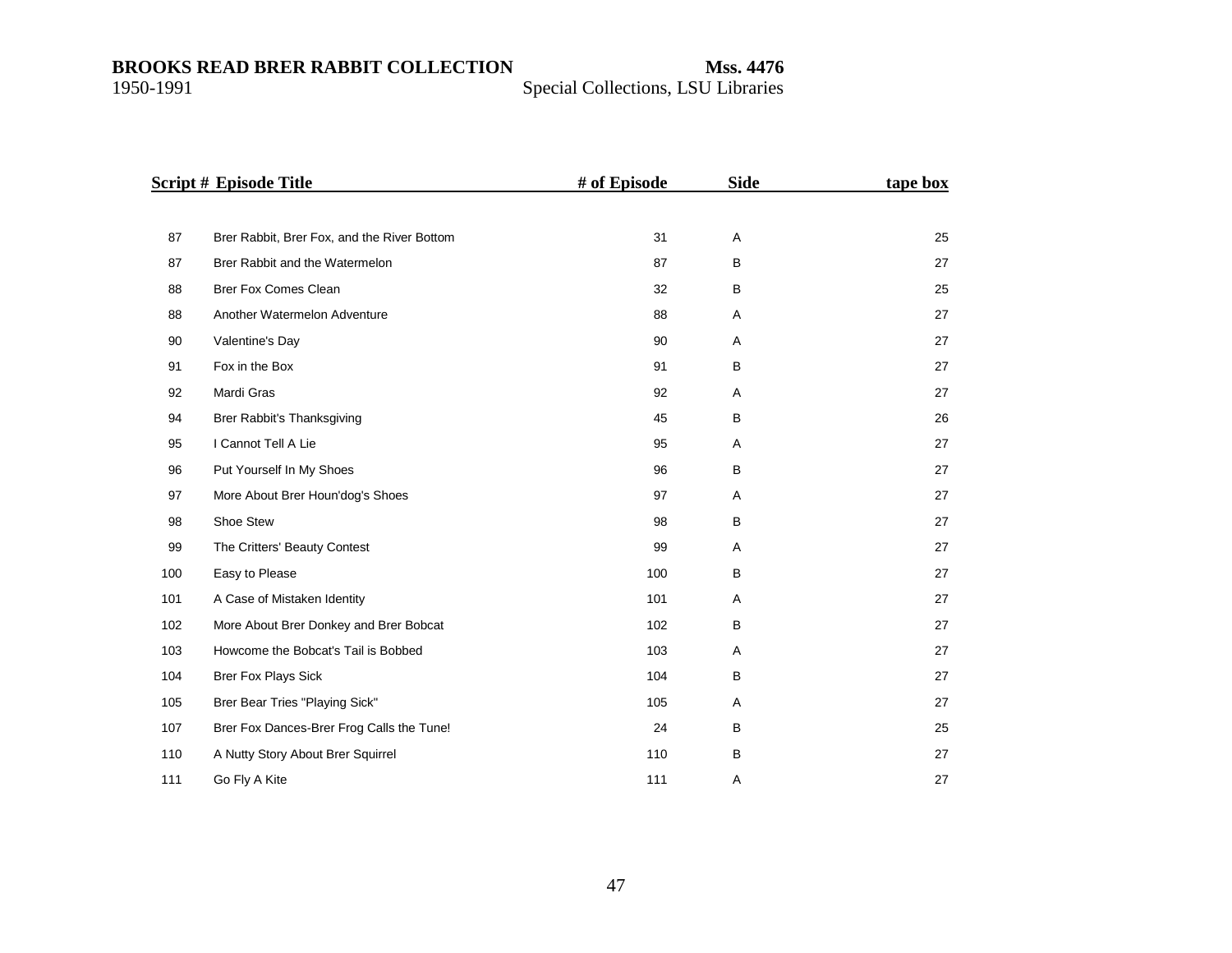|     | <b>Script # Episode Title</b>                        | # of Episode | <b>Side</b> | tape box |
|-----|------------------------------------------------------|--------------|-------------|----------|
|     | 111 Brer Rabbit, Brer Fox, and de Hoss               | 83           | B           | 27       |
| 112 | Another Adventure With Brer Rabbit's Kite            | 112          | B           | 27       |
| 113 | <b>Brer Rabbit Saves His Ears</b>                    | 113          | A           | 27       |
| 114 | Big Talk and Little Do                               | 114          | B           | 27       |
| 115 | <b>Brer Rabbit's Christmas Decorations</b>           | 62           | Α           | 26       |
| 116 | Christmas Eve With Brer Rabbit                       | 63           | B           | 26       |
| 117 | Christmas Mungst de Critters                         | 64           | A           | 26       |
| 117 | Brer Rabbit Out-Tricks Brer Lion Again               | 117          | A           | 27       |
| 119 | Jug-In-The-Mud (Brer Bear and Brer Bullfrog)         | 119          | Α           | 28       |
| 121 | Brer Rabbit's New Year's Resolution                  | 65           | B           | 26       |
| 123 | Brer Rabbit Gets Brer Fox's Dinner                   | 58           | A           | 26       |
| 124 | A Wolf In Sheep's Clothing                           | 124          | B           | 28       |
| 125 | Skin Game                                            | 125          | Α           | 28       |
| 126 | Brer Bear and The "Bunny Balloon"                    | 126          | B           | 28       |
| 128 | Brer Rabbit Gets Away From Brer Fox and Brer Buzzard | 106          | B           | 27       |
| 128 | Fishin' For The Moon                                 | 128          | B           | 28       |
| 129 | Brer Buzzard's Get-Away                              | 107          | Α           | 27       |
| 129 | Brer Fox and the Bobcat                              | 129          | Α           | 28       |
| 130 | <b>Monkey Business</b>                               | 130          | B           | 28       |
| 131 | Monkey See - Monkey Do                               | 131          | Α           | 28       |
| 132 | The First Jack-In-The-Box                            | 132          | B           | 28       |
| 133 | Brer Rabbit Catches Brer Lion                        | 116          | в           | 27       |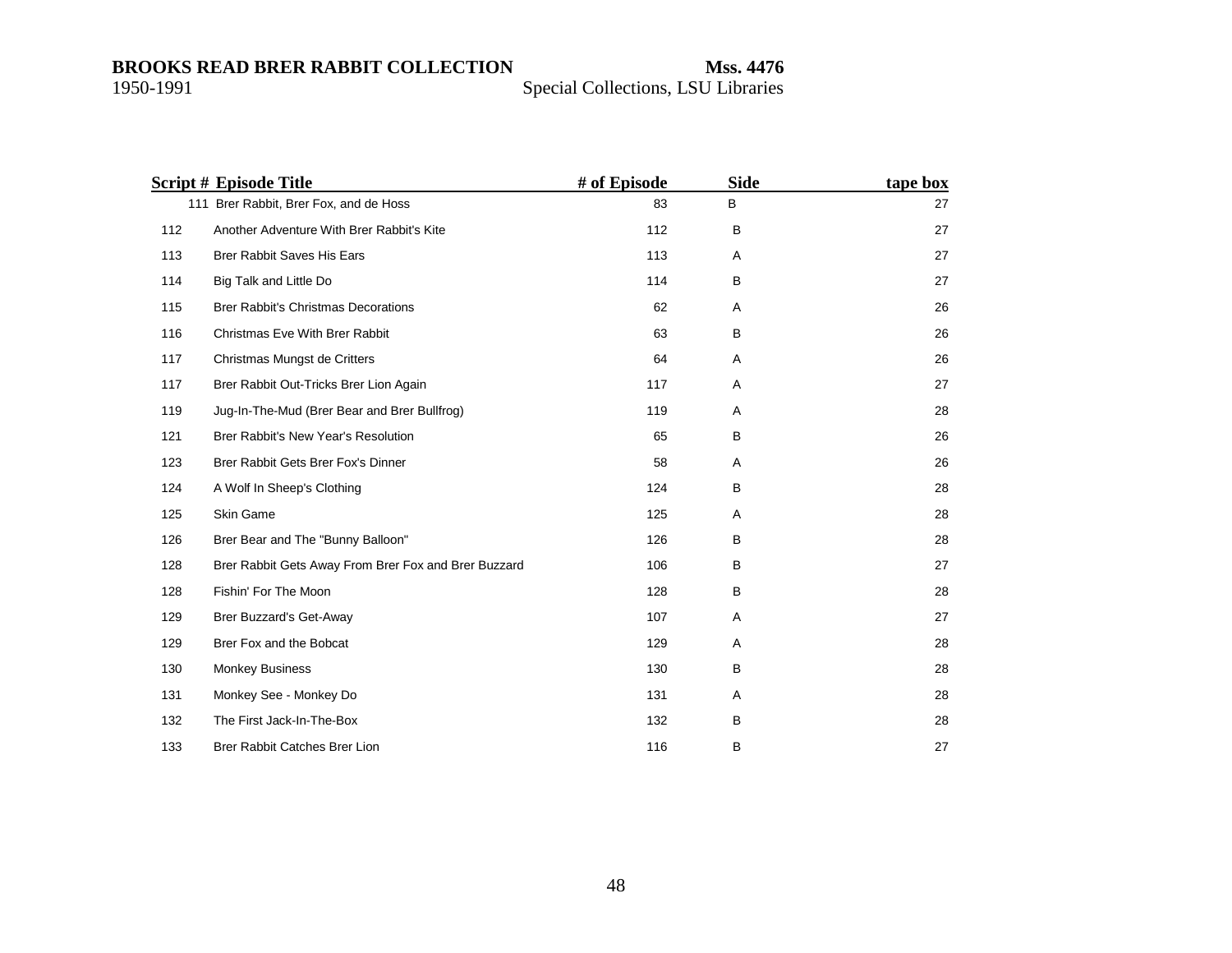|     | <b>Script # Episode Title</b>              | # of Episode | <b>Side</b> | tape box       |
|-----|--------------------------------------------|--------------|-------------|----------------|
|     |                                            |              |             |                |
| 133 | Brer Fox Takes It on the Nose              | 133          | Α           | 28             |
| 134 | The Letter of the Law                      | 134          | B           | 28             |
| 135 | Divide and Conquer                         | 135          | Α           | 28             |
| 136 | Busy As a Beaver                           | 136          | В           | 28             |
| 137 | Brer Fox Gets a Spankin'                   | 137          | Α           | $\overline{4}$ |
| 138 | Singin' Just For Fun                       | 138          | B           | 28             |
| 139 | Song For Everybody                         | 139          | Α           | 28             |
| 140 | More Sayin's and Singin'                   | 140          | B           | 28             |
| 141 | Brer Bear Runs A Race                      | 141          | Α           | 28             |
| 142 | Brer Bear Runs Again                       | 142          | B           | 28             |
| 142 | Brer Rabbit and the Meat                   | 93           | Α           | 27             |
| 143 | <b>That Ain't Crickett</b>                 | 143          | Α           | 28             |
| 146 | Brer Fox, Brer Wolf and the Pit            | 146          | B           | 28             |
| 147 | Brer Fox and the "Pit Barbecue"            | 147          | Α           | 28             |
| 148 | Brer Fox "Bear-ly" Escapes                 | 148          | B           | 28             |
| 149 | The "Hole" Truth                           | 149          | Α           | 28             |
| 149 | Brer Wolf Kidnaps the Little Rabbits       | 9            | Α           | 25             |
| 150 | King Lion and the Mouse                    | 150          | B           | 28             |
| 151 | Why Brer Tarrypin Turtle Doesn't Talk Much | 151          | Α           | 28             |
| 152 | Why Brer Tarrypin Turtle's Shell Is Hard   | 152          | B           | 28             |
| 153 | Brer Tarrypin and Brer Rabbit Play a Trick | 153          | Α           | 28             |
| 154 | Stone Soup for Supper                      | 154          | В           | 28             |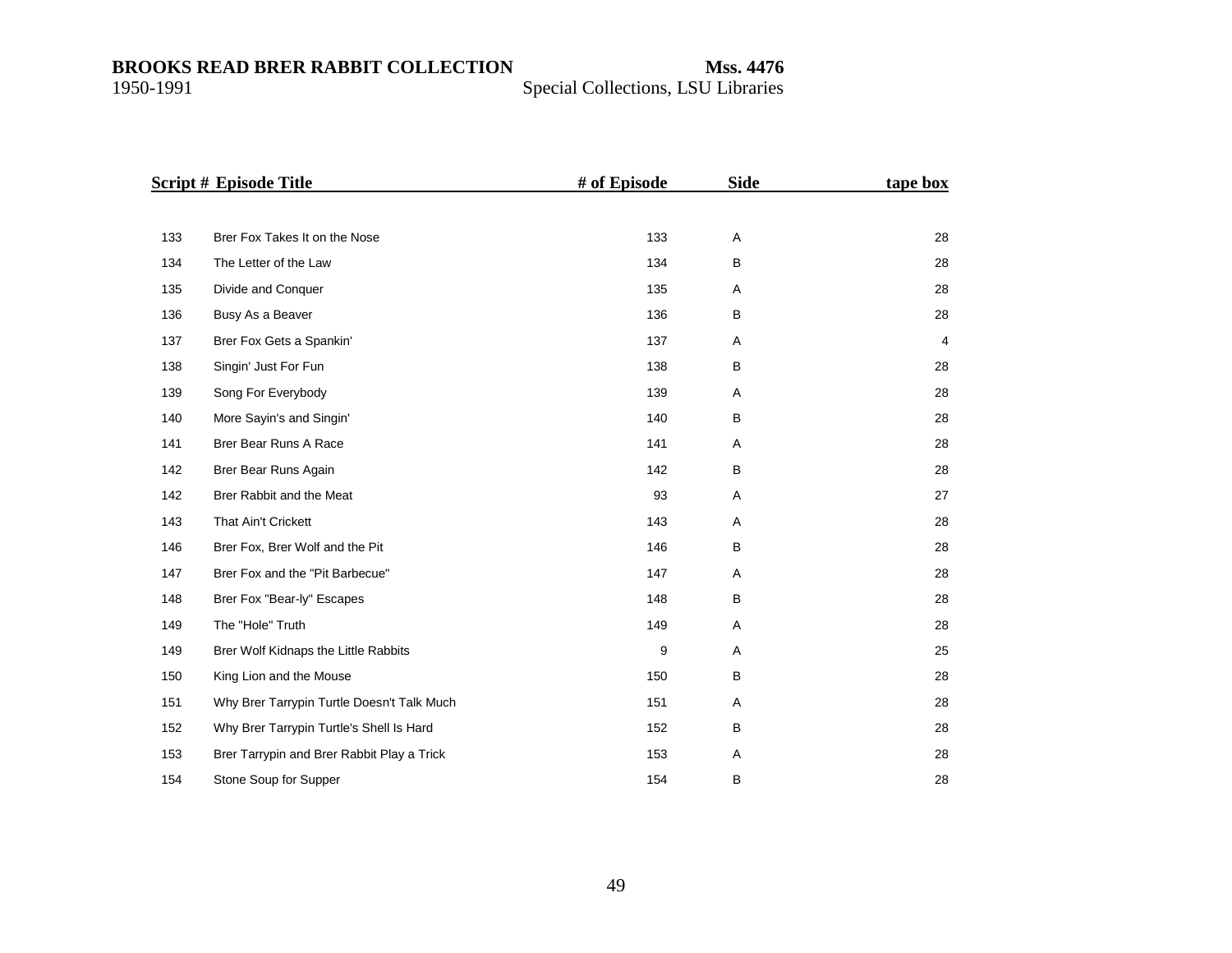|     | <b>Script # Episode Title</b>                         | # of Episode | <b>Side</b> | tape box |
|-----|-------------------------------------------------------|--------------|-------------|----------|
|     |                                                       |              |             |          |
| 155 | Brer Bear's Team of Horses                            | 155          | Α           | 28       |
| 156 | Brer Rabbit Gets Brer Bear's Wagon Back               | 156          | B           | 28       |
| 157 | Thereby Hangs a Tail - More About Brer Bear's Team of | 157          | Α           | 28       |
| 158 | What Does An Elephant Look Like?                      | 158          | B           | 28       |
| 159 | Brer Bear and The Elephant Balloon                    | 159          | Α           | 28       |
| 159 | Tower of Lions (also: Ladder of Lions)                | 36           | В           | 25       |
| 160 | More About Brer Elephant and Brer Bear                | 160          | В           | 28       |
| 161 | Fishin' For Rabbits                                   | 161          | Α           | 29       |
| 162 | Brer Rabbit and the Pinecones                         | 162          | В           | 29       |
| 163 | Biting Too Much To Chew                               | 163          | Α           | 29       |
| 163 | How Brer Rabbit Lost His Tail                         | 30           | B           | 25       |
| 164 | Brer Fox and Brer Bullfrog                            | 33           | Α           | 25       |
| 166 | Brer Bear Gets "Too Big For His Britches"             | 166          | В           | 29       |
| 166 | Brer Rabbit, Brer Fox, and the "Grapes"               | 54           | Α           | 26       |
| 167 | Brer Bear's Diet                                      | 167          | Α           | 29       |
| 168 | Brer Rabbit and the Baggy Pants                       | 168          | В           | 29       |
| 168 | "Howdy, Mr. House"                                    | 12           | B           | 25       |
| 169 | Brer Fox Tries the Wrong Trick - On the Wrong Critter | 169          | Α           | 29       |
| 169 | Brer Rabbit's Snowman                                 | 38           | B           | 25       |
| 170 | <b>More Snow Business</b>                             | 39           | Α           | 26       |
| 170 | <b>Blueberry Pie</b>                                  | 170          | B           | 29       |
| 171 | Brer Bear and the Four-Leaf Clovers                   | 171          | Α           | 29       |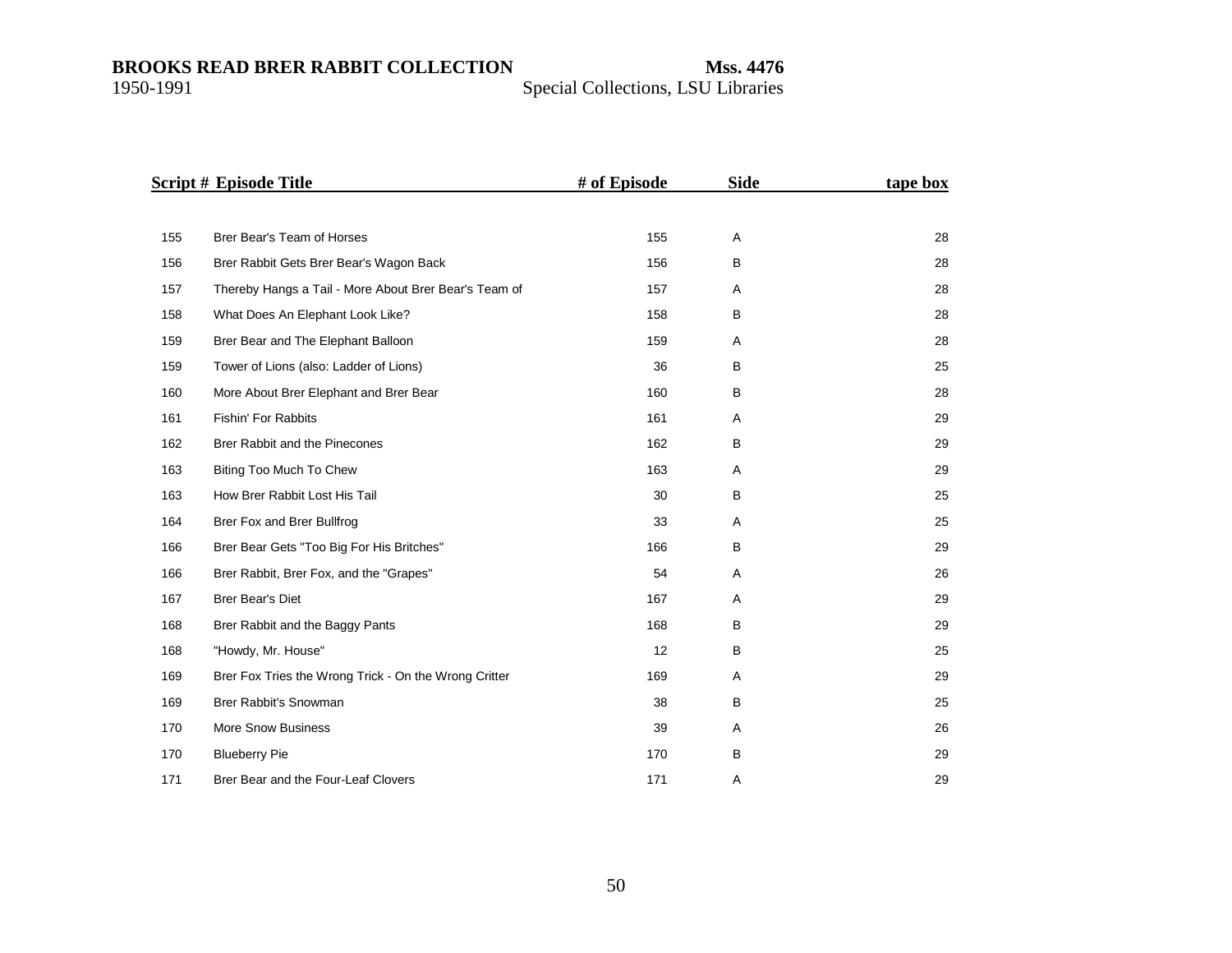|     | <b>Script # Episode Title</b>                 | # of Episode | <b>Side</b> | tape box |
|-----|-----------------------------------------------|--------------|-------------|----------|
|     |                                               |              |             |          |
| 172 | Brer Bear Goes Over the Mountain              | 172          | B           | 29       |
| 173 | Why Brer Buzzard's Head Is Bald               | 173          | Α           | 29       |
| 173 | Brer Rabbit, Brer Fox and the Cliff           | 13           | Α           | 25       |
| 174 | Brer Bear Holds the Bag                       | 15           | Α           | 25       |
| 174 | Why Brer Buzzard's Feathers Are Black         | 174          | B           | 29       |
| 175 | Old Mister Rooster                            | 175          | A           | 29       |
| 175 | Brer Fox Goes to a Surprise Party             | 23           | Α           | 25       |
| 176 | Mr. Rooster Learns to Scratch                 | 176          | B           | 29       |
| 177 | Cousin Jack Rabbit Comes to Visit Brer Rabbit | 177          | A           | 29       |
| 177 | <b>Brer Tarrypin's Escape</b>                 | 61           | B           | 26       |
| 177 | <b>Brer Tarrypin Escapes</b>                  | 211          | Α           | 30       |
| 178 | More About Brer Rabbit's Cousin - Jack Rabbit | 178          | B           | 29       |
| 179 | Brer Rabbit Dresses Up in 'Lasses an' Leaves  | 179          | Α           | 29       |
| 179 | Brer Rabbit, Brer Fox, and the Ant Hill       | 35           | Α           | 25       |
| 180 | Brer Fox's Rabbit Trap                        | 60           | Α           | 26       |
| 180 | Brer Fox Gets Into a Sticky Mess              | 180          | B           | 29       |
| 181 | Brer Fox - Sweet Thing                        | 181          | Α           | 29       |
| 181 | <b>Brer Rabbit Feels Frisky</b>               | 518          | Α           | 37       |
| 181 | <b>Brer Rabbit Feels Frisky</b>               | 5            | Α           | 25       |
| 182 | Brer Fox Makes One More Mistake               | 182          | B           | 29       |
| 182 | Snooper-Snitcher Snippersnaps                 | 55           | B           | 26       |
| 183 | <b>Brer Squirrel Plays Goldilocks</b>         | 183          | Α           | 29       |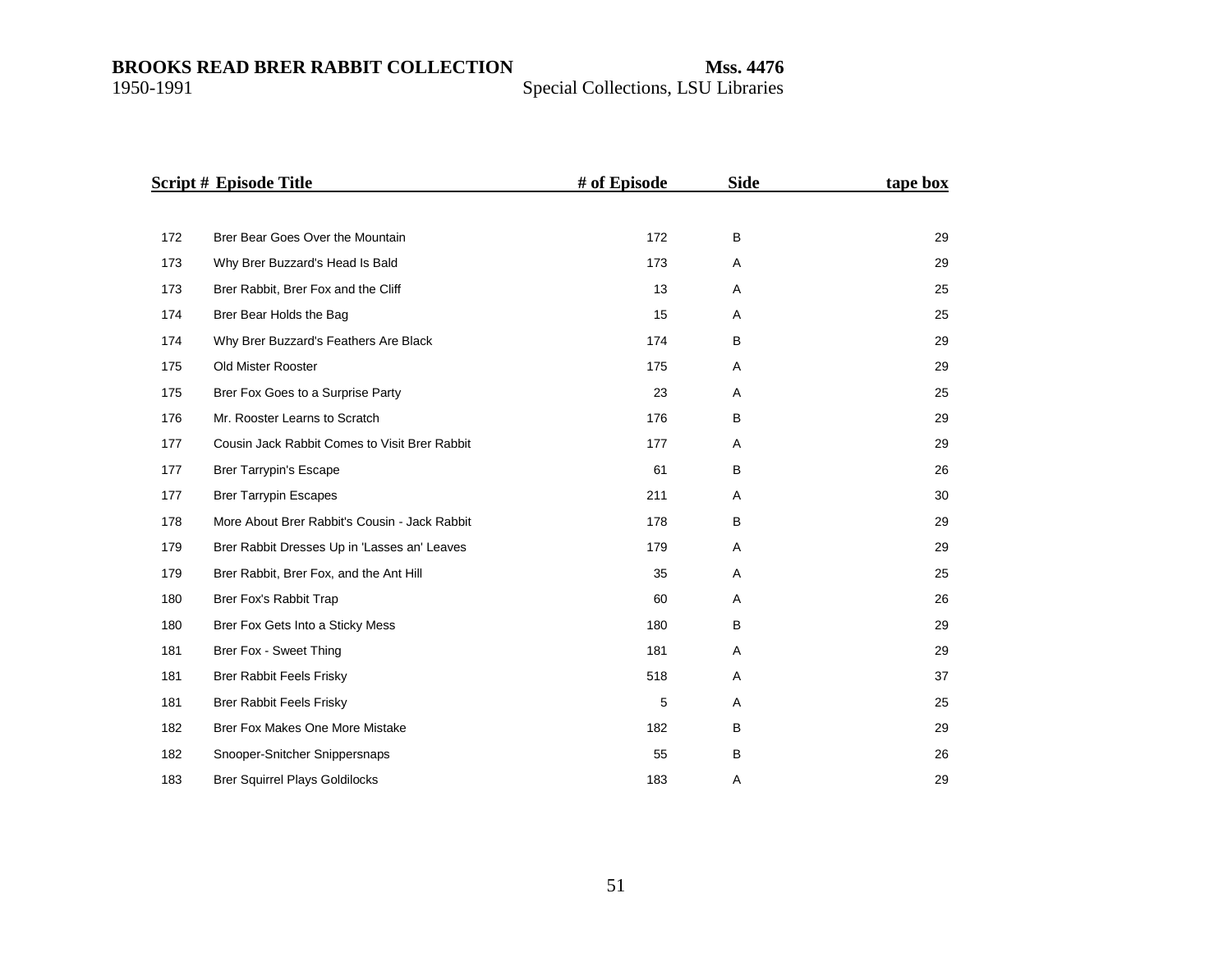|     | Script # Episode Title                                 | # of Episode | <b>Side</b> | tape box |
|-----|--------------------------------------------------------|--------------|-------------|----------|
|     |                                                        |              |             |          |
| 183 | Flyin' High                                            | 18           | B           | 25       |
| 184 | Brer Rabbit Plays Bullfrog--and Fools Brer Bear        | 184          | B           | 29       |
| 184 | Brer Rabbit Up in the Air                              | 19           | Α           | 25       |
| 185 | Brer Bear and Brer Bullfrog--Knee Deep                 | 185          | Α           | 29       |
| 186 | <b>Bucket Full of Honey</b>                            | 21           | A           | 25       |
| 186 | The Cookie Tree                                        | 186          | B           | 29       |
| 187 | April Fool                                             | 118          | B           | 27       |
| 187 | Brer Fox and Brer Wolf Buy the Cookie Tree Back Again! | 187          | A           | 29       |
| 188 | The Buttermilk Well                                    | 188          | B           | 29       |
| 190 | Brer Rabbit Lends a Helping Hand                       | 190          | B           | 29       |
| 190 | How Brer Rabbitt Out-Tricked Brer Alligator            | 56           | Α           | 26       |
| 191 | The Fox Who Came to Dinner                             | 191          | Α           | 29       |
| 192 | The Tables Are Turned on Brer Fox                      | 192          | В           | 29       |
| 193 | Brer Wolf Changes His Mind                             | 193          | Α           | 29       |
| 194 | Brer Fox Tries Brer Rabbit's Trick                     | 80           | Α           | 27       |
| 194 | The Chicken Pox                                        | 194          | B           | 29       |
| 195 | Brer Fox in a Hot Spot                                 | 195          | Α           | 29       |
| 195 | Easter Bunny                                           | 120          | В           | 28       |
| 196 | <b>Counting Sheep</b>                                  | 196          | B           | 29       |
| 197 | Brer Bear Has a Dream                                  | 197          | Α           | 29       |
| 197 | <b>Brer Wolf Grows Horns</b>                           | 27           | Α           | 25       |
| 198 | Brer Bullfrog Gets the Hiccups                         | 198          | B           | 29       |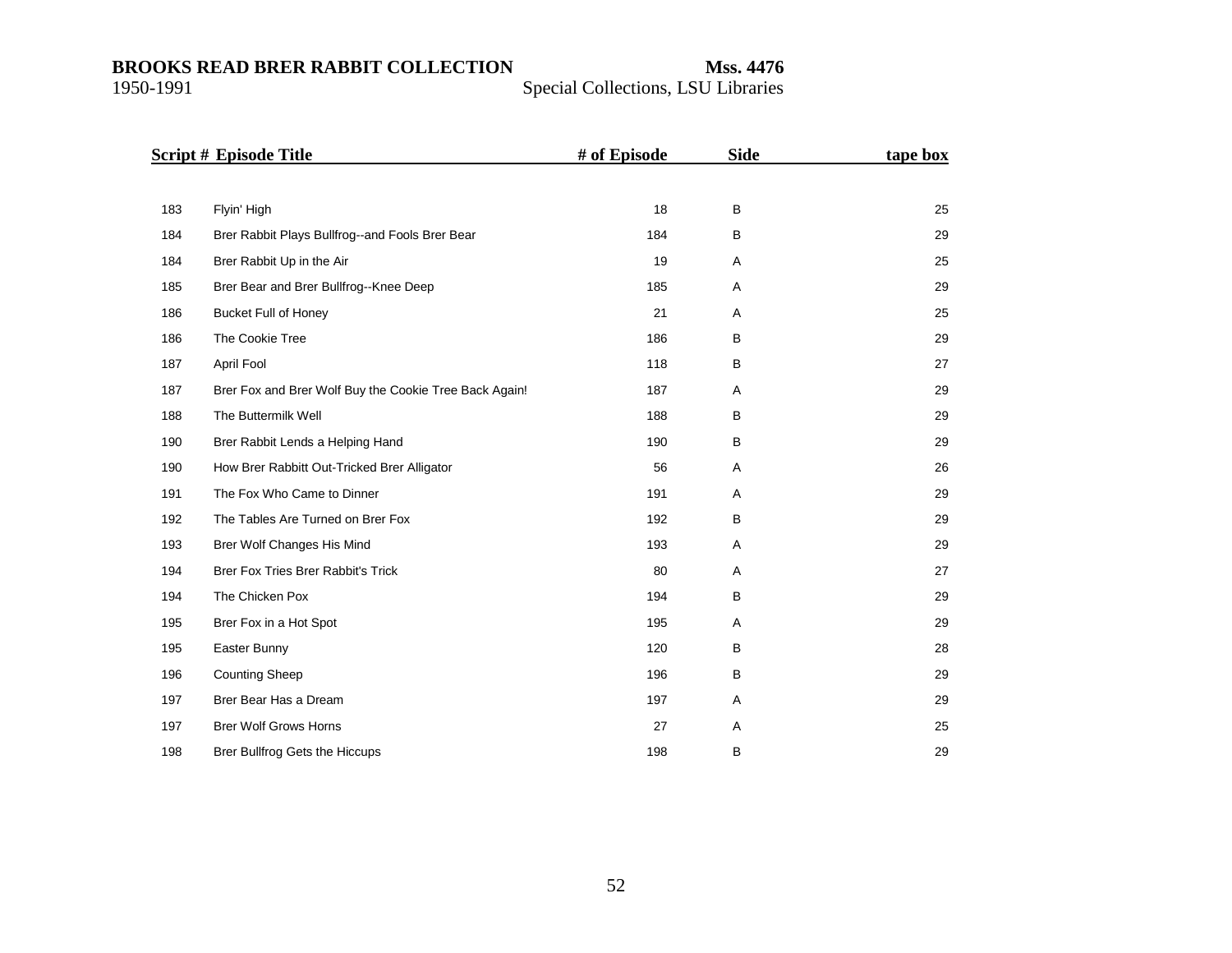|     | Script # Episode Title                              | # of Episode   | <b>Side</b> | tape box |
|-----|-----------------------------------------------------|----------------|-------------|----------|
| 198 | Brer Wolf and the Tin Cans                          | 28             | B           | 25       |
| 199 | <b>Brer Bears Birthday</b>                          | 199            | A           | 29       |
| 199 | Brer Bear - Tar Baby                                | 2              | $\sf B$     | 25       |
| 199 | Brer Fox Tries the Tar Baby on Brer Bear            | 213            |             | 25       |
| 200 | Brer Fox and the Fudge                              | 29             | Α           | 25       |
| 201 | Brer Rabbit and the "House-Trap"                    | 201            | Α           | 30       |
| 201 | Brer Rabbit in the Lion's Mouth                     | $\overline{7}$ | A           | 25       |
| 202 | Brer Fox Runs In                                    | 202            | B           | 30       |
| 202 | A Lion's Tail                                       | 8              | B           | 25       |
| 203 | <b>Butter Beans</b>                                 | 22             | B           | 25       |
| 203 | Brer Rabbit and the Rainbow                         | 203            | Α           | 30       |
| 204 | Brer Gator Gets Fooled Again                        | 204            | B           | 30       |
| 205 | The Critters' Fishin' Contest                       | 205            | Α           | 30       |
| 206 | Brer Rabbit Saves the Elephant                      | 40             | B           | 26       |
| 206 | Brer Rabbit and the "Portable House"                | 206            | B           | 30       |
| 207 | <b>Too Many Cooks</b>                               | 207            | A           | 30       |
| 207 | Brer Bear Meets the Porkypine                       | 17             | Α           | 25       |
| 208 | Brer Rabbit Helps the Little Red Hen                | 208            | B           | 30       |
| 208 | Cheese in de Well                                   | 26             | B           | 25       |
| 209 | Brer Ground-Hog, Alias Brer Woodchuck               | 47             | B           | 26       |
| 209 | Brer Fox, Brer Wolf, Brer Bear, and Brer Possum Get | 209            | Α           | 30       |
| 210 | More Adventures With Brer Ground-Hog and Brer Fox   | 48             | Α           | 26       |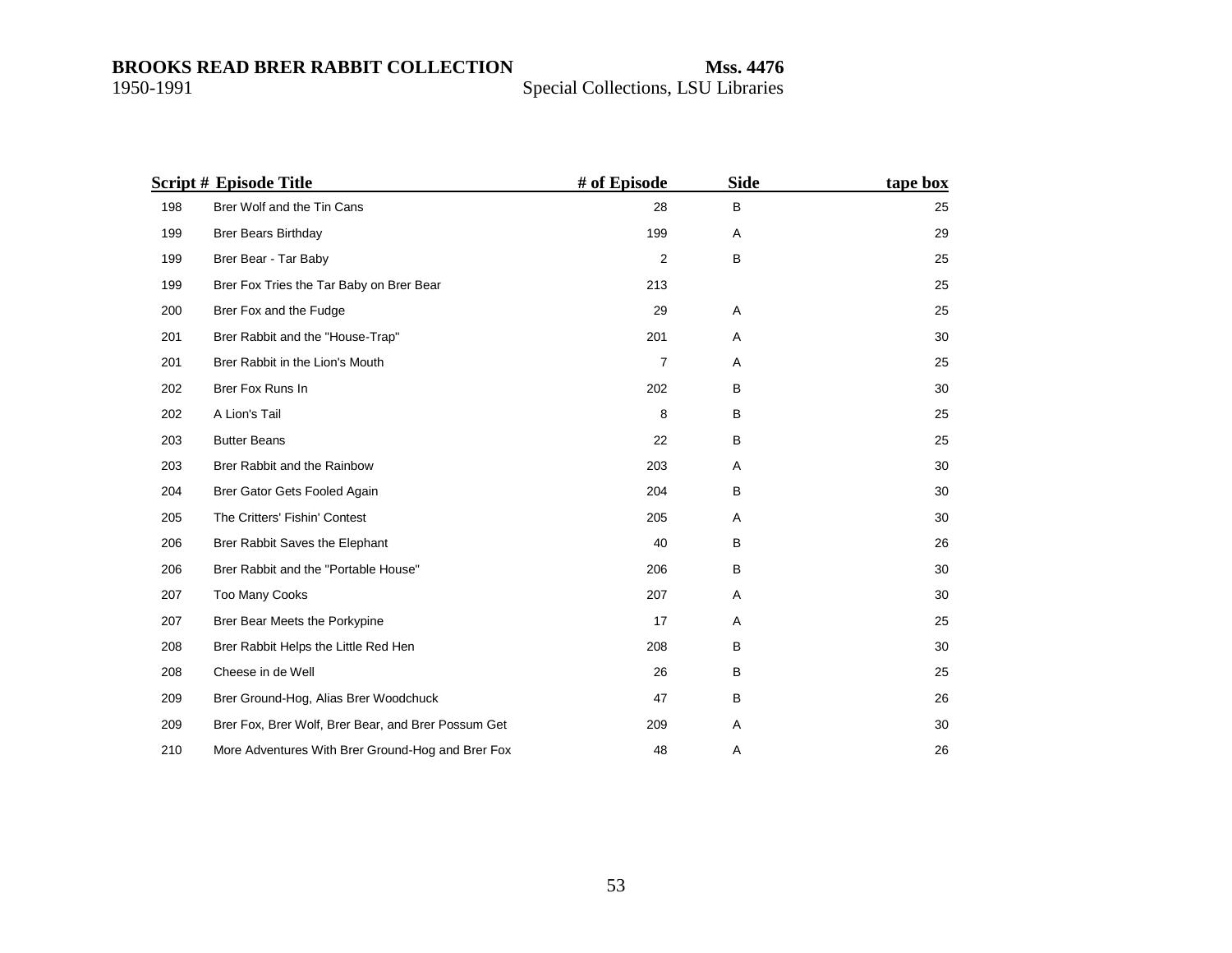|     | <b>Script # Episode Title</b>           | # of Episode   | <b>Side</b> | tape box |
|-----|-----------------------------------------|----------------|-------------|----------|
|     |                                         |                |             |          |
| 211 | Brer Fox Pokes His Nose in Other Folks' | 216            | B           | 30       |
| 212 | Share Crops                             | $\overline{4}$ | B           | 25       |
| 212 | All About Bark and Barking              | 217            | Α           | 30       |
| 213 | Barkin' Up the Wrong Tree               | 218            | B           | 30       |
| 214 | Why Brer Snake's Tongue Is Forked       | 219            | A           | 30       |
| 215 | Brer Bear Bakes a Cake!                 | 220            | B           | 30       |
| 216 | Brer Fox Spins A Spider Web             | 221            | Α           | 30       |
| 217 | Brer Fox--All Tangled Up Again!         | 222            | B           | 30       |
| 218 | Mr. Mole Helps Brer Rabbit              | 223            | Α           | 30       |
| 218 | The Singing Contest                     | 46             | Α           | 26       |
| 219 | Brer Bear Takes a Nap                   | 210            | B           | 30       |
| 219 | Brer Bear Takes a Nap                   | 212            |             | 30       |
| 219 | Brer Bear Takes a Nap                   | 41             | Α           | 26       |
| 219 | Making Mountains Out of Molehills       | 224            | B           | 30       |
| 220 | Brer Rabbit 'Rassles' Brer Bear         | 225            | Α           | 30       |
| 221 | Brer Fox Counts His Chickens            | 226            | B           | 30       |
| 222 | Brer Fox Hatches A Plan                 | 227            | Α           | 30       |
| 224 | The First Jack-o-Lantern                | 229            | Α           | 30       |
| 225 | <b>Trick or Treat</b>                   | 230            | B           | 30       |
| 226 | Trick--Instead of Treat                 | 231            | Α           | 30       |
| 227 | Pumpkinhead                             | 232            | B           | 30       |
| 228 | Witch of the Woods                      | 228            | В           | 30       |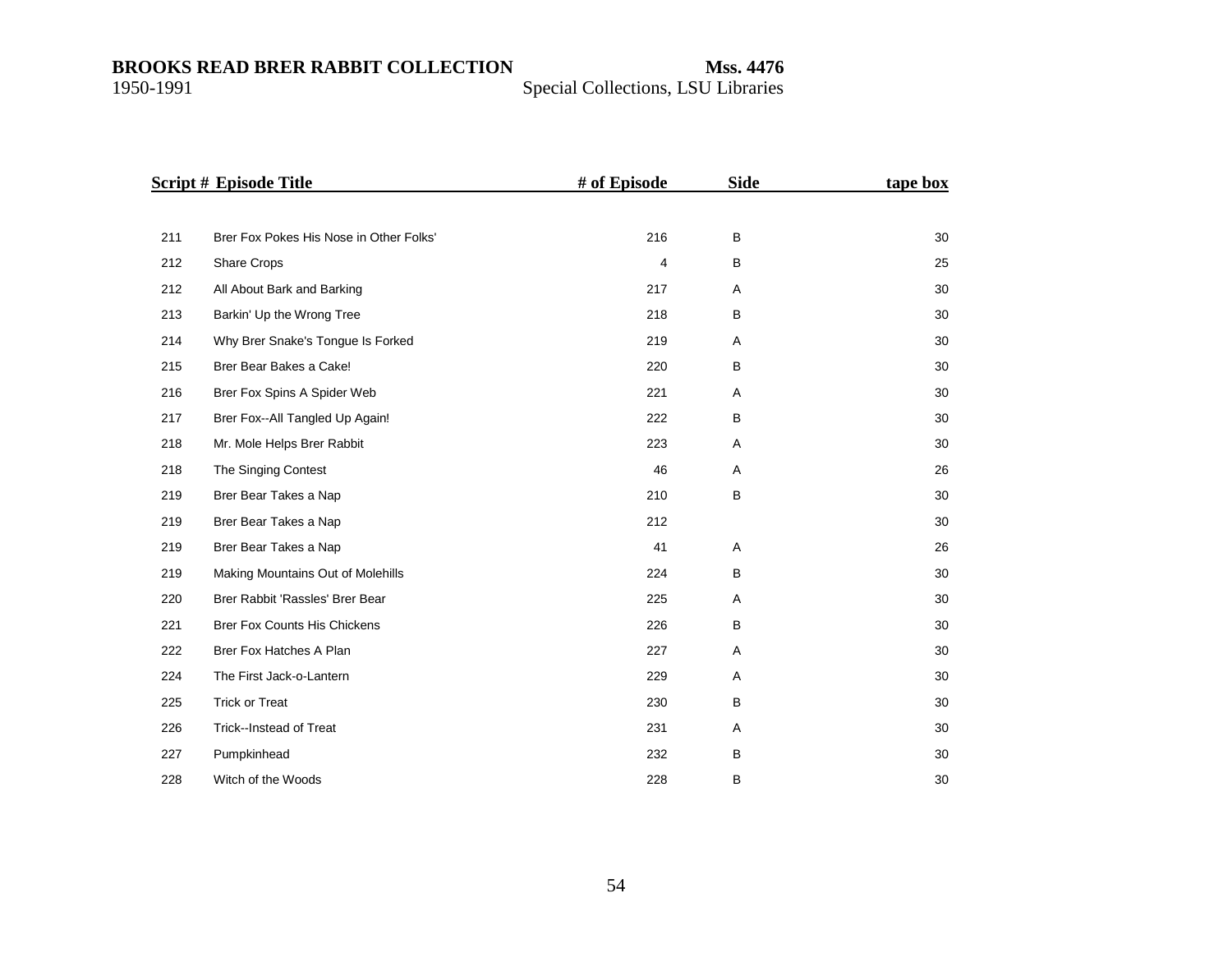|     | <b>Script # Episode Title</b>                     | # of Episode | <b>Side</b> | tape box |
|-----|---------------------------------------------------|--------------|-------------|----------|
|     |                                                   |              |             |          |
| 228 | Brer Fox, Brer Possum, Grapes and Persimmons      | 233          | Α           | 30       |
| 229 | Brer Fox Pulls Down More Trouble on Himself       | 234          | B           | 30       |
| 230 | Brer Rabbit Jumps Over the Moon                   | 235          | Α           | 30       |
| 231 | Why Brer Bullfrog Has No Teeth                    | 236          | B           | 30       |
| 232 | <b>Ball of Fire</b>                               | 237          | Α           | 30       |
| 233 | A "Rainy-Day" Story                               | 238          | B           | 30       |
| 235 | Brer Rabbit and Brer Bear "Skeer" Brer Lion       | 240          | B           | 30       |
| 236 | Brer Bear and Brer Buzzard                        | 241          | A           | 30       |
| 237 | Sweet Dreams--A Fish Story                        | 242          | B           | 30       |
| 238 | Brer Bear Has a Frog in His Throat                | 243          | A           | 31       |
| 239 | Why Mrs. Hen Can't Fly                            | 244          | B           | 31       |
| 240 | Brer Rabbit--At the End of His Rope               | 245          | A           | 31       |
| 241 | Why Brer Porkypine Wears a Coat Full of Quills    | 246          | В           | 31       |
| 242 | How the Skunk Got His Stripes                     | 247          | Α           | 31       |
| 243 | Brer Bear, Leaves Is Well Enough Left Alone       | 248          | В           | 31       |
| 244 | Brer Bear Turns Over a New Leaf                   | 249          | A           | 31       |
| 245 | Brer Fox and Brer Gator                           | 250          | B           | 31       |
| 246 | Brer Rabbit Gets Caught by Brer Fox and Brer Wolf | 251          | Α           | 31       |
| 247 | A Fur Piece                                       | 252          | В           | 31       |
| 248 | A Monkey's Tail                                   | 253          | Α           | 31       |
| 249 | Brer Rabbit Helps Cousin Monkey                   | 254          | B           | 31       |
| 250 | Brer Bear Takes a "Wake-Up" Pill                  | 255          | Α           | 31       |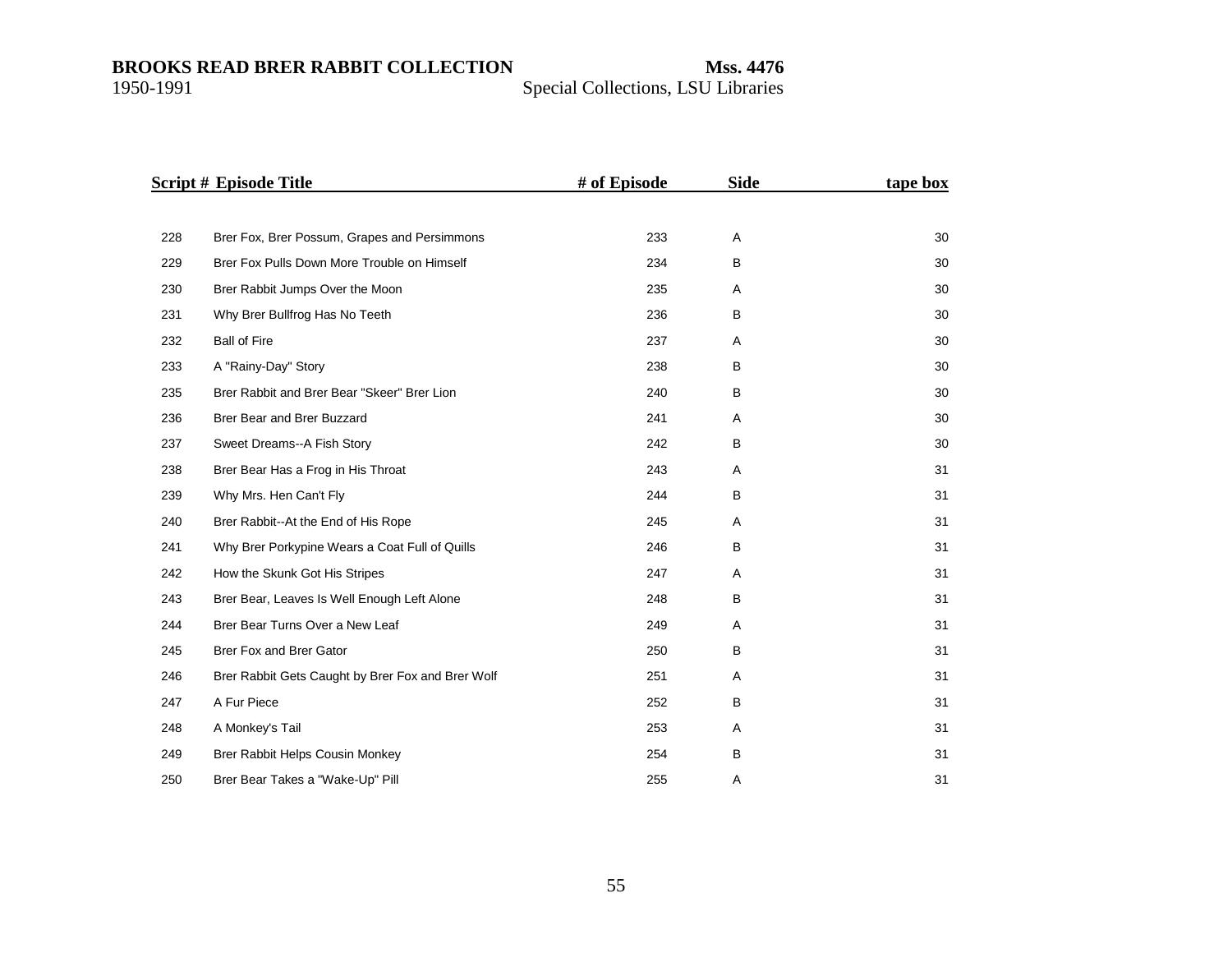|     | <b>Script # Episode Title</b>                       | # of Episode | <b>Side</b> | tape box |
|-----|-----------------------------------------------------|--------------|-------------|----------|
|     |                                                     |              |             |          |
| 251 | Seein' Stars or Brer Bear and the Falling Star      | 256          | B           | 31       |
| 252 | Stormy Weather or How Brer Rabbit Saved the Three   | 257          | A           | 31       |
| 253 | Why They Call Them "Holler" Trees                   | 258          | B           | 31       |
| 254 | Brer Fox, Brer Bear and the Haunted House           | 259          | Α           | 31       |
| 255 | "Doctor" Rabbit Cures Brer Bear                     | 260          | В           | 31       |
| 256 | Brer Groundhog Goes Big Game Hunting                | 261          | Α           | 31       |
| 257 | Brer Fox Digs In                                    | 262          | B           | 31       |
| 258 | Dig That Cra-a-azy Fox!                             | 263          | Α           | 31       |
| 259 | Brer Bear Wins a Pie-Eating Contest                 | 264          | B           | 31       |
| 260 | Brer Tarrypin Out-Jumps Brer Bullfrog               | 265          | Α           | 31       |
| 261 | Brer Rabbit and the Snowball                        | 266          | B           | 31       |
| 262 | Brer Rabbit Rides the "Snowball Express"            | 267          | Α           | 31       |
| 263 | Brer Fox Gets a Drink of Water                      | 268          | B           | 31       |
| 264 | Brer Bear Tries Skating on Thin Ice                 | 269          | Α           | 31       |
| 265 | Brer Brear's "Wintertime Party"                     | 270          | B           | 31       |
| 266 | Brer Possum and the Box of Persimmons               | 271          | A           | 31       |
| 267 | Brer Possum "Plays Possum"                          | 272          | B           | 31       |
| 268 | Brer Fox Has a Party                                | 273          | A           | 31       |
| 269 | Brer Fox Does a Good Deed                           | 274          | B           | 31       |
| 270 | Brer Fox and the "Giant"                            | 275          | A           | 31       |
| 271 | <b>Brer Rabbit Plays Giant</b>                      | 276          | B           | 31       |
| 274 | Brer Rabbit, Brer Bear, and the Strange Case of the | 279          | Α           | 31       |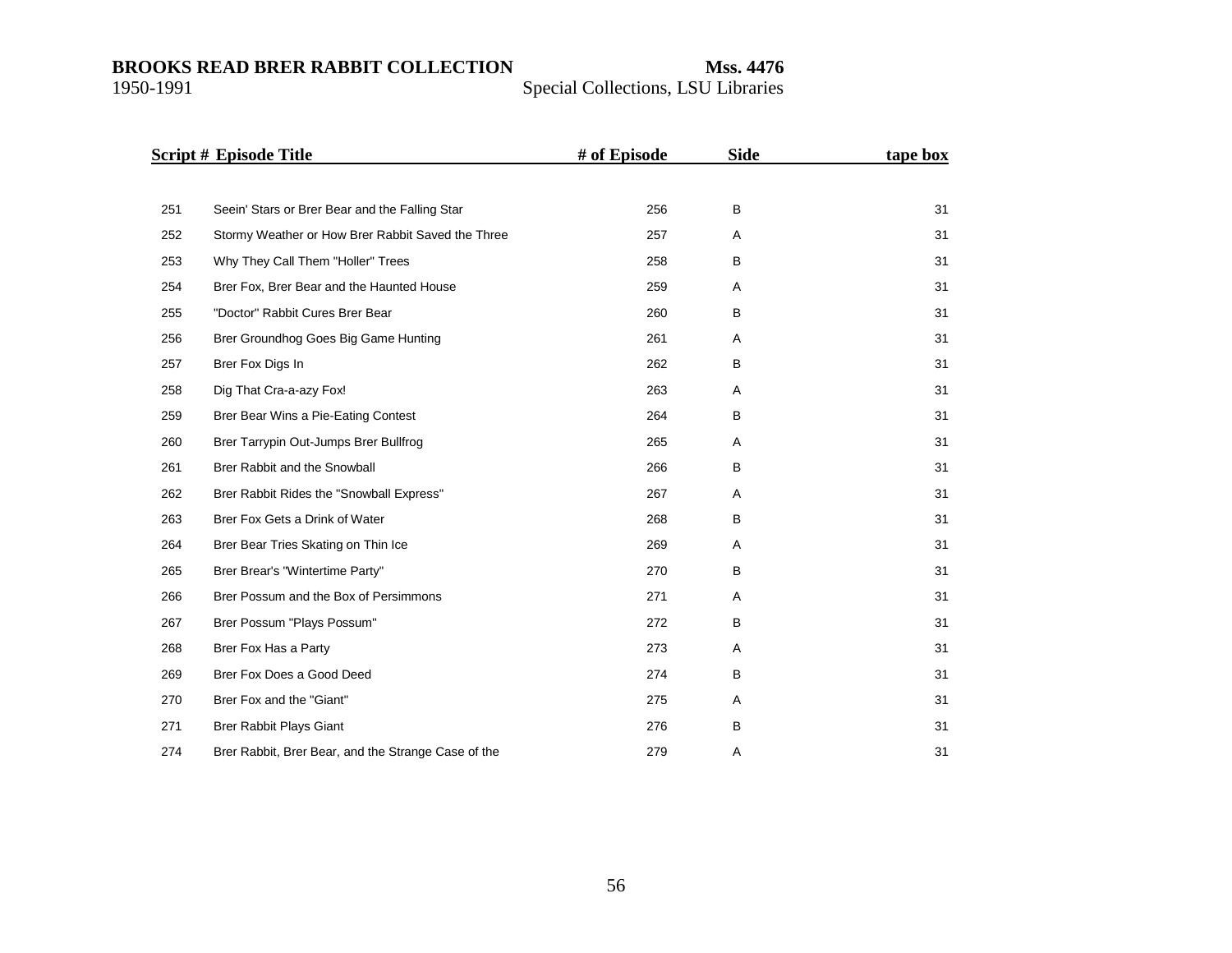|     | <b>Script # Episode Title</b>                   | # of Episode | <b>Side</b> | tape box |
|-----|-------------------------------------------------|--------------|-------------|----------|
| 275 | Follow the Leader or Stick-In-The-Mud           | 280          | B           | 31       |
| 276 | Why the Cat's Hair Stands on End                | 281          | Α           | 31       |
| 277 | Brer Fox and the Bees                           | 282          | B           | 31       |
| 278 | Brer Fox, Bee-Have!                             | 283          | Α           | 32       |
| 279 | Brer Fox Tries Robbing Brer Bear                | 284          | B           | 32       |
| 280 | Brer Rabbit's Big Appetite                      | 285          | Α           | 32       |
| 281 | <b>Brer Rabbit Shows His Muscle</b>             | 286          | В           | 32       |
| 282 | Brer Rabbit Plays Some More "Strongman" Tricks  | 287          | Α           | 32       |
| 283 | Cousin Monkey's "Magic Mirror"                  | 288          | B           | 32       |
| 284 | Cousin Monkey and His Monkeyshines              | 289          | Α           | 32       |
| 285 | How Cousin Monkey Got Away From Old Brer Bear   | 290          | В           | 32       |
| 286 | Brer Rabbit's Birthday Party                    | 291          | A           | 32       |
| 287 | More Birthday Fun with Brer Rabbit              | 292          | В           | 32       |
| 288 | Pin the Tail on the Donkey                      | 293          | Α           | 32       |
| 289 | Brer Fox's Two Birthdays                        | 294          | В           | 32       |
| 290 | Brer Fox Gets in a Tight Squeeze with Sis Goose | 295          | Α           | 32       |
| 291 | A Little Story About Brer Bear                  | 296          | В           | 32       |
| 292 | Who's Fooling Who?                              | 297          | Α           | 32       |
| 293 | Brer Rabbit Dances for Brer Bear's Chillun      | 298          | В           | 32       |
| 294 | Brer Rabbit Plays King                          | 299          | Α           | 32       |
| 295 | The Critters' Boat-Building Contest             | 300          | B           | 32       |
| 296 | How Many Critters?                              | 301          | Α           | 32       |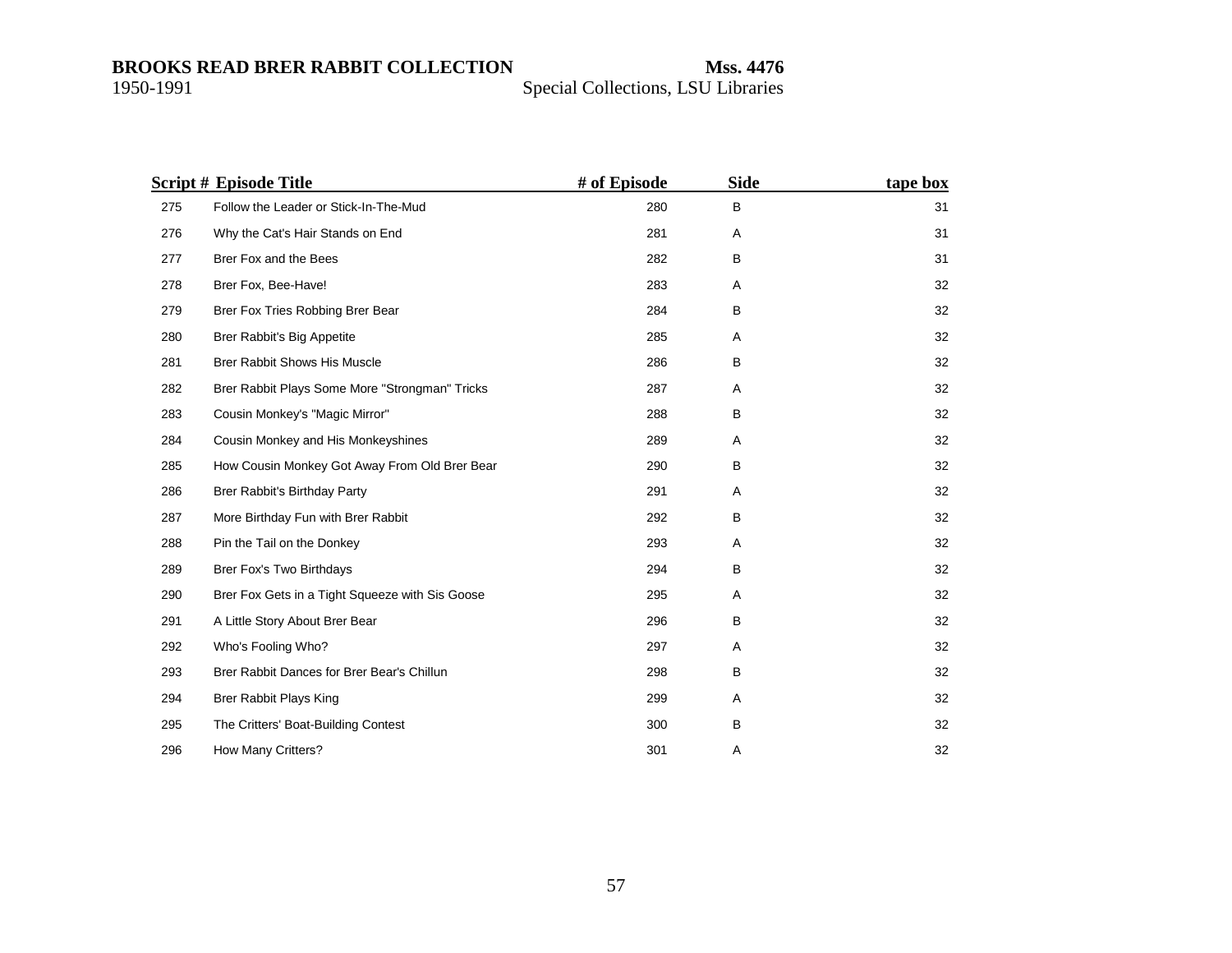|     | <b>Script # Episode Title</b>                          | # of Episode | <b>Side</b> | tape box |
|-----|--------------------------------------------------------|--------------|-------------|----------|
| 297 | More About Brer Alligator                              | 302          | В           | 32       |
| 298 | The Kind of Bath That Brer Fox Likes                   | 303          | Α           | 32       |
| 299 | Brer Bear--Always a Sleepy Head                        | 304          | В           | 32       |
| 300 | Favorite Stories About King Lion                       | 305          | Α           | 32       |
| 301 | Brer Bear Sucks His Thumb                              | 306          | B           | 32       |
| 302 | Brer Fox Throws His Weight Around                      | 307          | Α           | 32       |
| 303 | Brer Fox Rings the Bell                                | 308          | B           | 32       |
| 304 | Brer Fox Takes the Credit                              | 309          | Α           | 32       |
| 305 | The Original 'Crows-Nest'                              | 310          | В           | 32       |
| 306 | Brer Rabbit's Kite Gets Caught in a Tree               | 311          | Α           | 32       |
| 307 | Brer Bear Has a 'Springy' Step                         | 312          | В           | 32       |
| 308 | Brer Fox and the Bed of Needles                        | 313          | Α           | 32       |
| 309 | How the Leopard Got His Spots                          | 314          | B           | 32       |
| 310 | Brer Bobcat and Brer Possum                            | 315          | Α           | 32       |
| 311 | Brer Bear and the Mirror                               | 316          | В           | 32       |
| 312 | Brer Bear Gives Brer Wolf 'A Dose of His Own Medicine' | 317          | Α           | 32       |
| 313 | Why Mister Owl Says 'Who'                              | 318          | В           | 32       |
| 314 | Brer Rabbit's Fishing Story                            | 319          | Α           | 32       |
| 315 | Brer Fox Takes a 'Short Cut' to Mow the Grass. With    | 320          | В           | 32       |
| 323 | <b>Brer Fox Gets Generous</b>                          | 333          | Α           | 33       |
| 324 | Brer Bear and Mr. Rooster                              | 334          | B           | 33       |
| 325 | Brer Bear and 'The Milk-Making Machine'                | 335          | Α           | 33       |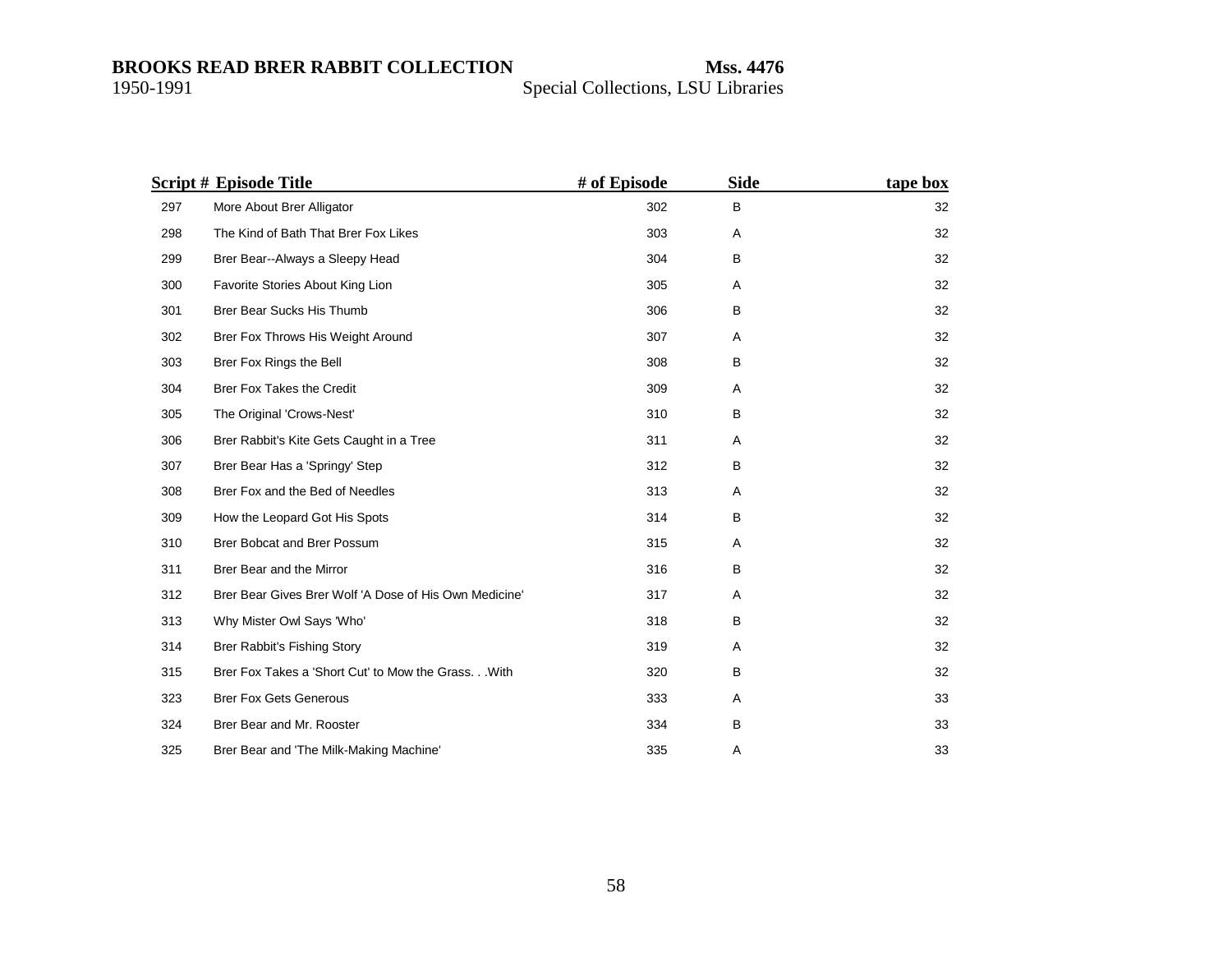|     | <b>Script # Episode Title</b>                        | # of Episode | <b>Side</b> | tape box |
|-----|------------------------------------------------------|--------------|-------------|----------|
| 326 | Brer Fox and Brer Wolf Get Their Reward              | 336          | B           | 33       |
| 327 | Brer Box, Brer Bear and the Wishing Well             | 337          | Α           | 33       |
| 328 | Who's That Knocking At My Door?                      | 338          | B           | 33       |
| 329 | Why Birds' Eggs Are Colored                          | 339          | Α           | 33       |
| 330 | Brer Rabbit Out Tricks Brer Gator                    | 340          | в           | 33       |
| 331 | <b>Brer Muskrat Rescues Brer Rabbit</b>              | 341          | Α           | 33       |
| 332 | <b>Brer Rabbit on Stilts</b>                         | 342          | B           | 33       |
| 333 | Brer Alligator and the Water-Hole                    | 343          | Α           | 33       |
| 334 | Down By the Seaside: The Critters Spend a Day at the | 344          | B           | 33       |
| 335 | Brer Fox and the 'Dragon': More Fun at the Seashore  | 345          | A           | 33       |
| 336 | Brer Bear and Brer Fox Get 'All Scrambled Up'        | 346          | B           | 33       |
| 337 | Brer Bear in the Mud                                 | 347          | Α           | 33       |
| 338 | Brer Box and Brer Wolf Try to Trap Brer Rabbit       | 348          | B           | 33       |
| 339 | <b>Brer Rabbit's Hat Trick</b>                       | 349          | Α           | 33       |
| 340 | Brer Rabbit Listens to the Mockingbird               | 350          | B           | 33       |
| 341 | Brer Rabbit's Rope Trick                             | 351          | Α           | 33       |
| 342 | Brer Bear Learns the Ropes                           | 352          | B           | 33       |
| 343 | Brer Rabbit and His Barrel                           | 353          | Α           | 33       |
| 344 | <b>Brer Fox Punishes Himself</b>                     | 354          | B           | 33       |
| 345 | A Haircut for Brer Lion                              | 355          | Α           | 33       |
| 346 | Brer Bear Gets 'Ants in His Pants'                   | 356          | B           | 33       |
| 347 | A Bandage for Brer Fox                               | 357          | A           | 33       |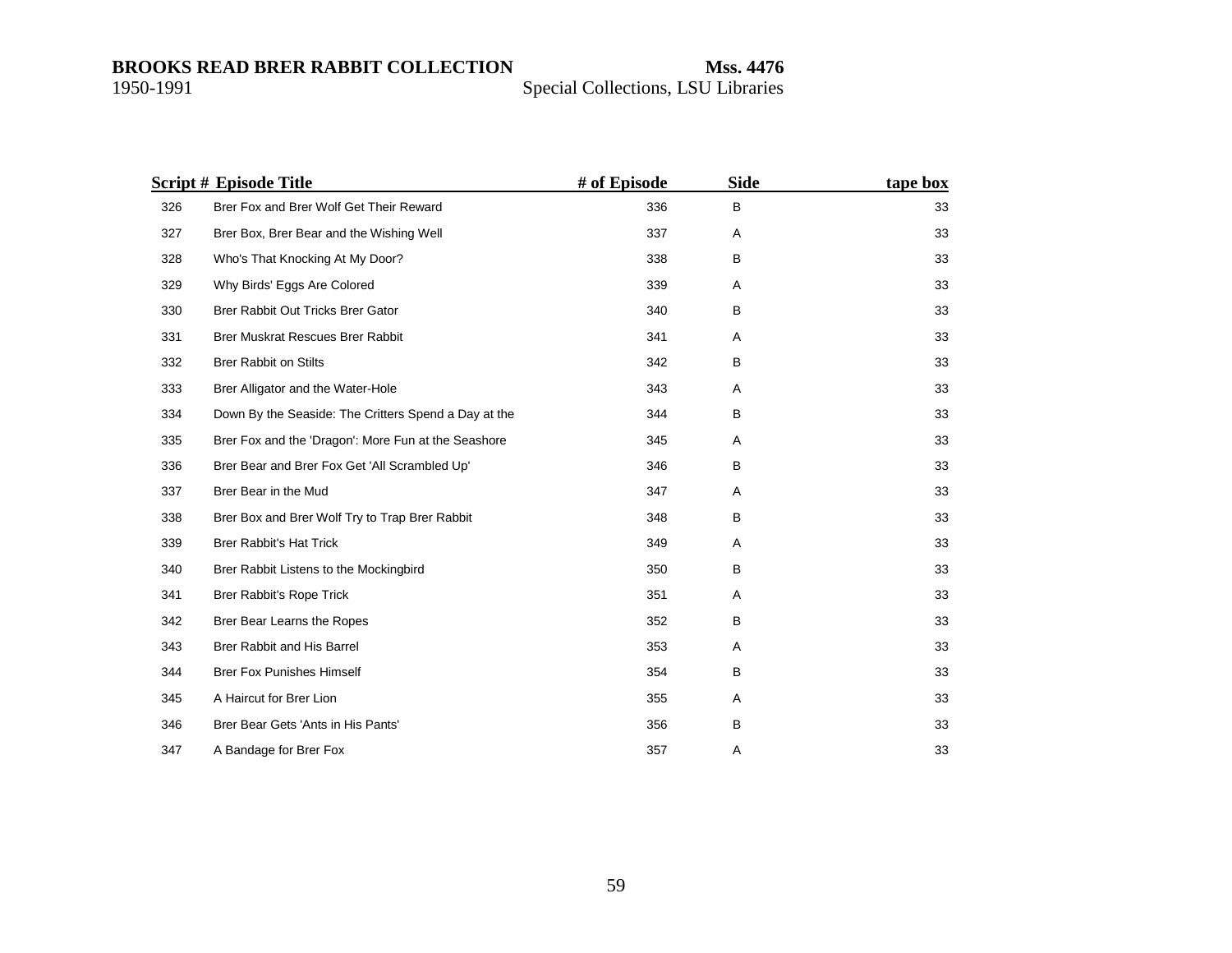|     | <b>Script # Episode Title</b>                | # of Episode | <b>Side</b> | tape box |
|-----|----------------------------------------------|--------------|-------------|----------|
| 348 | Brer Rabbit and the 'Haunted House'          | 358          | B           | 33       |
| 349 | A Laughing Story                             | 359          | Α           | 33       |
| 350 | Peanutshells, Bananaskins, and Cousin Monkey | 360          | B           | 33       |
| 351 | Brer Bear Buys the Moon                      | 361          | Α           | 33       |
| 352 | Brer Bear and the 'Flying Machine'           | 362          | в           | 33       |
| 353 | Brer Fox Takes a Beating                     | 363          | Α           | 33       |
| 354 | Brer Fox Does the Dishes                     | 364          | в           | 33       |
| 355 | A Knotty Problem                             | 365          | Α           | 33       |
| 356 | Why Brer Beaver's Tail Is Flat               | 366          | B           | 33       |
| 357 | Brer Fox's Ferry Boat                        | 367          | Α           | 34       |
| 358 | Sis Goose's Cakes                            | 368          | в           | 34       |
| 359 | Brer Rabbit, Brer Bear and the Sack-Race     | 369          | Α           | 34       |
| 360 | Brer Rabbit and Brer Barnrat                 | 370          | B           | 34       |
| 361 | Brer Bear Plays Cowboy                       | 371          | Α           | 34       |
| 362 | Brer Fox Feels 'Sheepish'                    | 372          | B           | 34       |
| 363 | Chocolate Rabbits--And Honey Bees            | 373          | Α           | 34       |
| 364 | Brer Fox and Brer Wolf Play a 'Losing Game'  | 374          | B           | 34       |
| 365 | Why the Pig Has a Curly Tail                 | 375          | A           | 34       |
| 367 | Brer Alligator's Birthday Cake               | 377          | Α           | 34       |
| 368 | Brer Bear and Cousin Giraffe                 | 378          | B           | 34       |
| 369 | Brer Rabbit on the Island                    | 379          | Α           | 34       |
| 370 | Brer Bullfrog's Balloon                      | 380          | в           | 34       |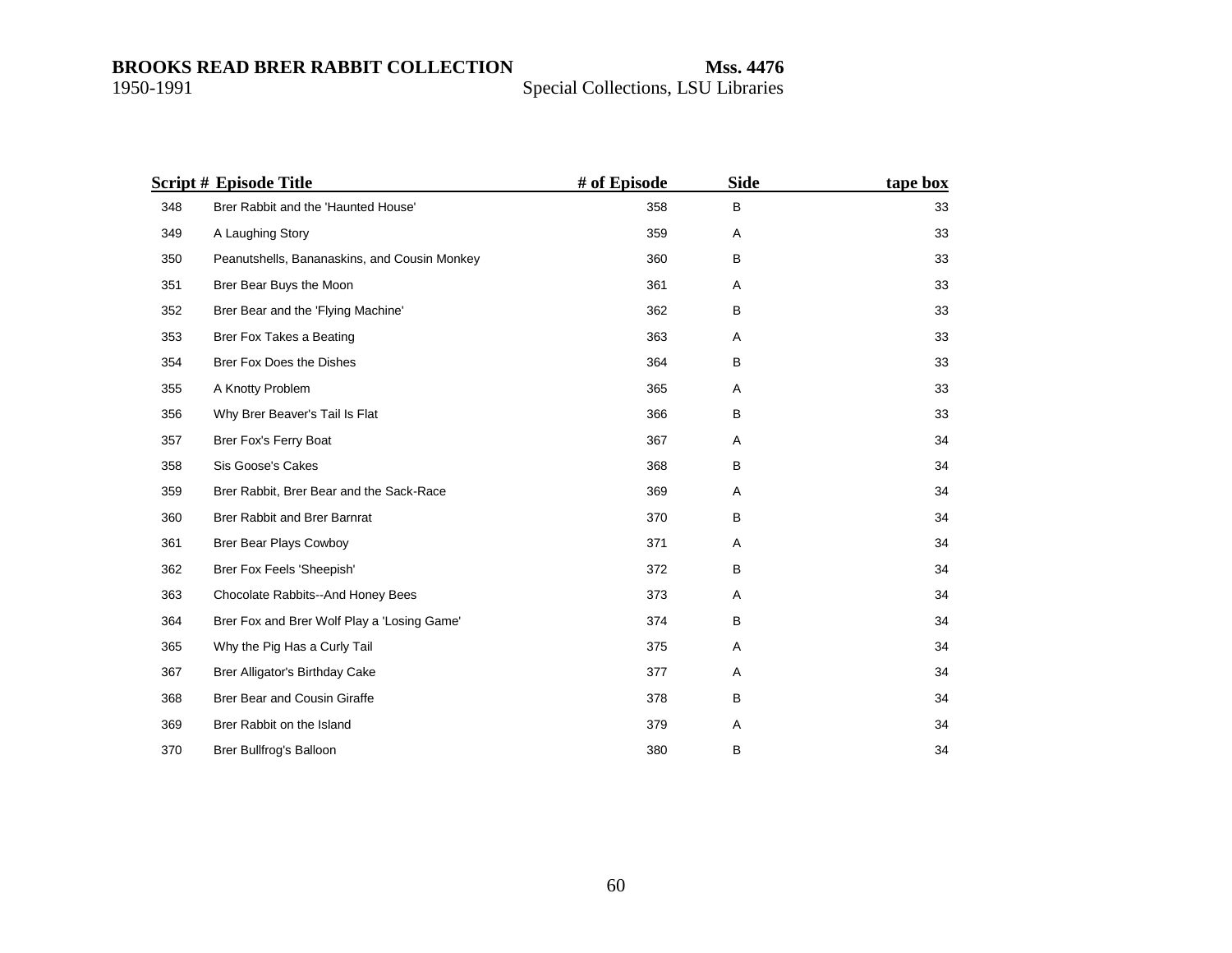|     | <b>Script # Episode Title</b>                            | # of Episode | <b>Side</b> | tape box |
|-----|----------------------------------------------------------|--------------|-------------|----------|
| 374 | Brer Rabbit, Brer Fox and Brer Bullfrog and the Hollow   | 384          | В           | 34       |
| 375 | Brer Fox in the Chicken-House                            | 385          | Α           | 34       |
| 376 | Bear Hug                                                 | 386          | B           | 34       |
| 377 | Brer Rabbit and Brer Bear Play 'Cowboys and Indians'     | 387          | Α           | 34       |
| 378 | <b>Brer Rabbit Teaches School</b>                        | 388          | B           | 34       |
| 379 | Brer Rabbit's 'Sooper-Dooper Slingshot'                  | 389          | A           | 34       |
| 380 | Brer Bear Forgets Who He Is                              | 390          | В           | 34       |
| 381 | Brer Rabbit, Brer Fox and the See-Saw                    | 391          | Α           | 34       |
| 382 | Brer Bullfrog's Tail and the Quilting Party              | 392          | В           | 34       |
| 383 | Brer Rabbit Tells the Truth--and Fools Brer Fox and Brer | 393          | Α           | 34       |
| 384 | Brer Fox's 'Alarming' Trick                              | 394          | В           | 34       |
| 385 | Where There's Smoke, There's Fire                        | 395          | Α           | 34       |
| 388 | Brer Fox, Efficiency Expert                              | 398          | B           | 34       |
| 389 | The Critters' 'Sandcastle Contest'                       | 399          | Α           | 34       |
| 390 | Hay Ride Down the Big Road                               | 400          | B           | 34       |
| 391 | <b>Brer Fox Tries Another Trick</b>                      | 401          | Α           | 34       |
| 392 | Thunder and Lightenin'                                   | 402          | B           | 34       |
| 393 | <b>Treasure Hunt</b>                                     | 403          | Α           | 34       |
| 394 | Some Misadventures of Old Brer Fox                       | 404          | В           | 34       |
| 395 | Brer Rabbit's Clean-Up Campaign                          | 405          | Α           | 34       |
| 396 | Brer Fox Gets Generous--By Mistake!                      | 406          | B           | 34       |
| 397 | A Snare and a Delusion                                   | 407          | Α           | 35       |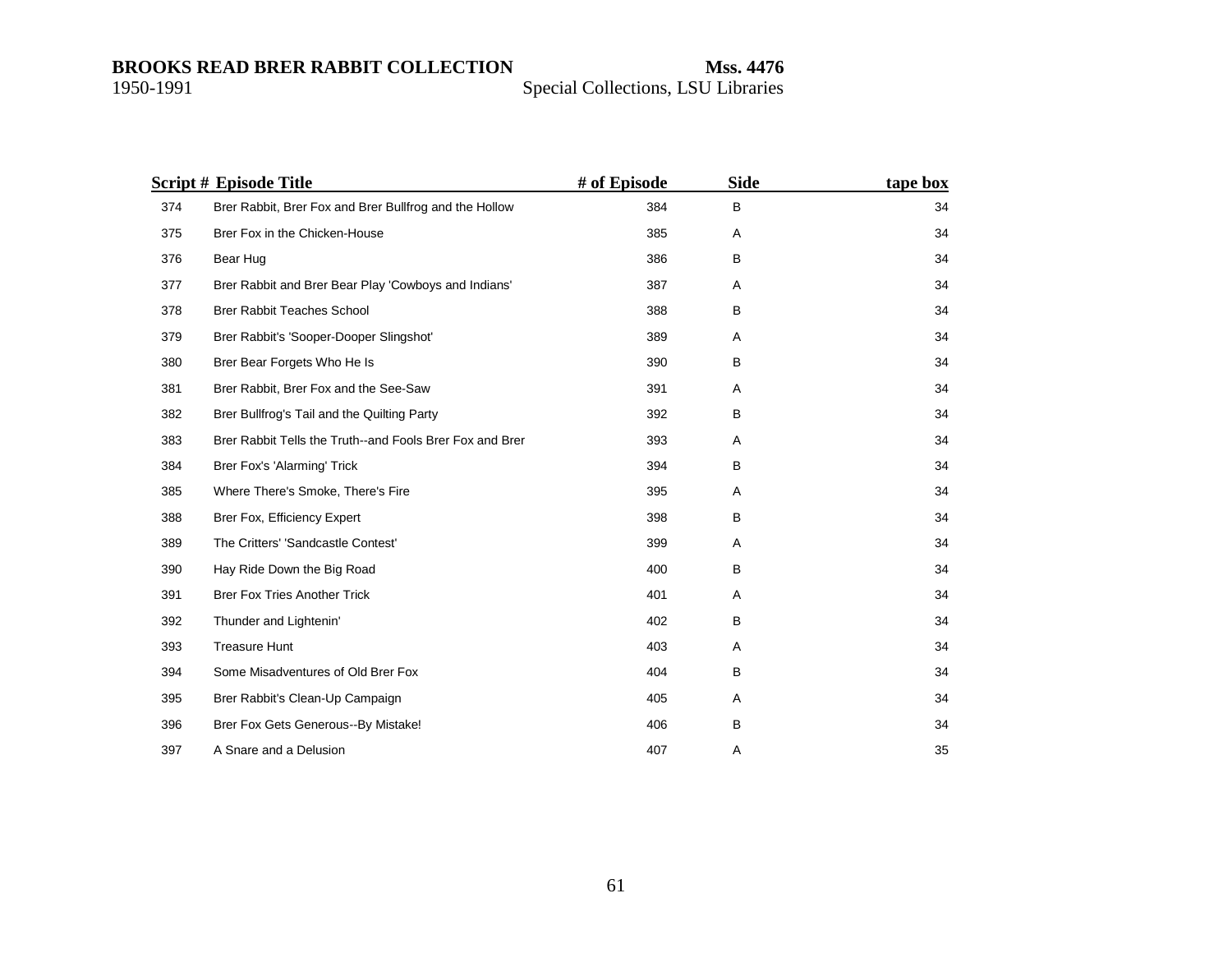|     | <b>Script # Episode Title</b>                        | # of Episode | <b>Side</b> | tape box |
|-----|------------------------------------------------------|--------------|-------------|----------|
| 398 | A Friend in Need                                     | 408          | B           | 35       |
| 399 | Don't Be What You Ain't                              | 409          | Α           | 35       |
| 400 | Pierre Pelican                                       | 410          | B           | 35       |
| 401 | Brer 'Rembrandt' Rabbit, Or: Brer Rabbit Paints Some | 411          | Α           | 35       |
| 402 | Brer Rabbit and the Squash                           | 412          | B           | 35       |
| 403 | Mud Puddle Muddle                                    | 413          | Α           | 35       |
| 404 | Brer Rabbit, Brer Mouse, and the Watermelon          | 414          | B           | 35       |
| 406 | Brer Fox in the Lion's Garden                        | 416          | Α           | 35       |
| 407 | Speckles, Splotches, and Spots                       | 417          | B           | 35       |
| 408 | Too Much of a Good Thing                             | 418          | Α           | 35       |
| 409 | The Song of the Turtle                               | 419          | В           | 35       |
| 410 | The Little Bird and the Wolf                         | 420          | A           | 35       |
| 411 | Brer Bear and the Cuckoo Clock                       | 421          | B           | 35       |
| 412 | Brer Bear Beats the Drum                             | 422          | Α           | 35       |
| 413 | Brer Fox and the Practical Jokes                     | 423          | B           | 35       |
| 414 | Brer Rabbit and the 'Magic Bell'                     | 424          | Α           | 35       |
| 415 | The Gang's All Here                                  | 425          | B           | 35       |
| 416 | The Golden Eggs                                      | 426          | Α           | 35       |
| 417 | Brer Bear Plays 'Follow the Leader'                  | 427          | В           | 35       |
| 418 | Brer Rabbit's 'Shadowy Firend'                       | 428          | Α           | 35       |
| 419 | Brer Rabbit's Secret Hiding-Place                    | 429          | B           | 35       |
| 421 | Boilin' an' Bubblin'                                 | 431          | B           | 35       |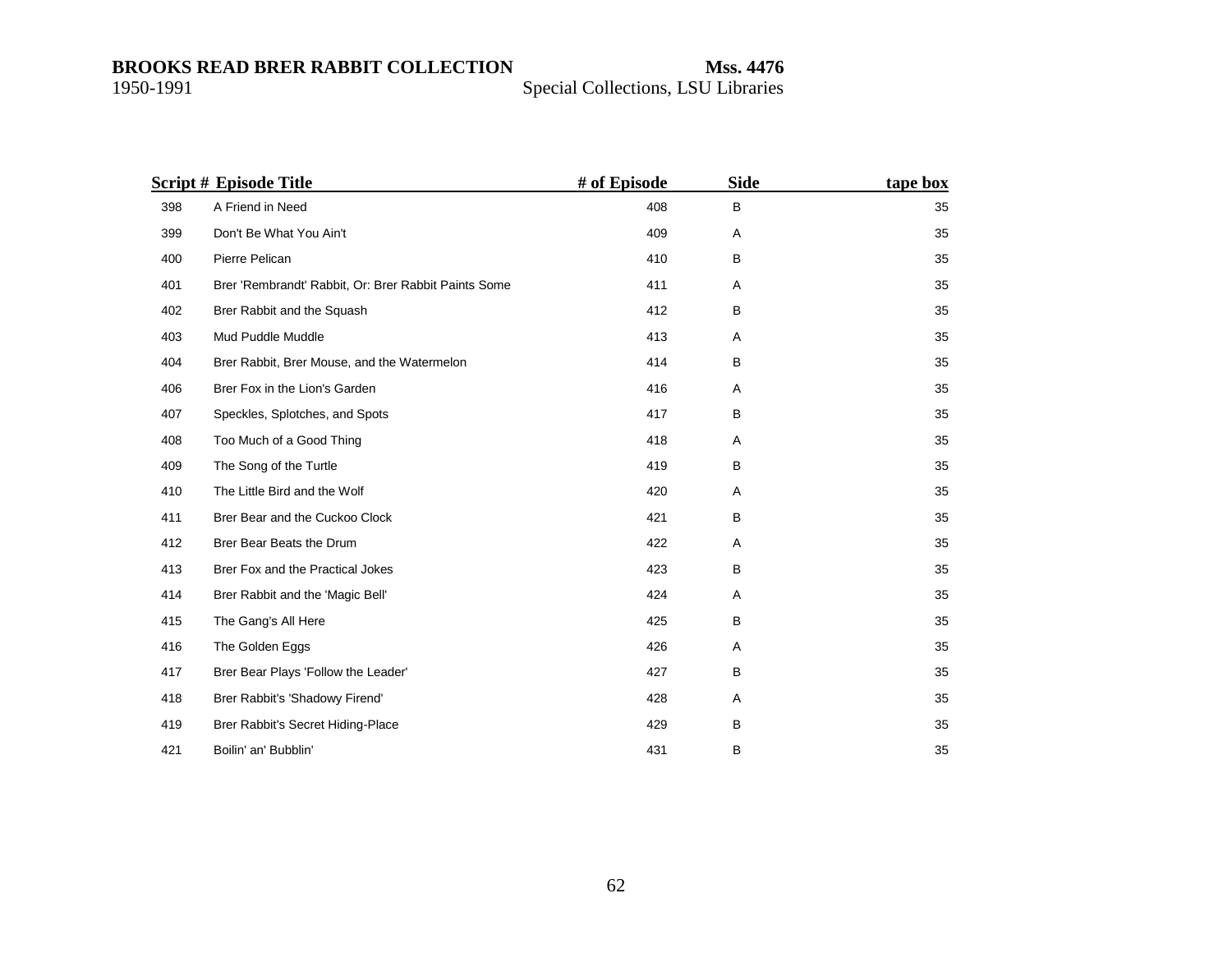|     | <b>Script # Episode Title</b>                          | # of Episode | <b>Side</b> | tape box |
|-----|--------------------------------------------------------|--------------|-------------|----------|
| 422 | Return of the Tar Baby                                 | 432          | Α           | 35       |
| 423 | The NEW Tar Baby, Who Looked Like a FOX!               | 433          | B           | 35       |
| 424 | <b>Brer Rabbit Catches Himself</b>                     | 434          | Α           | 35       |
| 425 | Brer Bear and Brer Rabbit Trade Places                 | 435          | B           | 35       |
| 426 | How Palmettos Come to Grow or, Brer Possum             | 436          | Α           | 35       |
| 427 | Brer Bear Finds an Audience (The Laughing Hyena)       | 437          | В           | 35       |
| 428 | A Dream Come True                                      | 438          | A           | 35       |
| 429 | Another 'Foxy' Trick                                   | 439          | B           | 35       |
| 431 | Brer Fox and Brer Bear Play Hookey                     | 441          | B           | 35       |
| 432 | <b>Brer Bear Goes Barefoot</b>                         | 442          | Α           | 35       |
| 433 | Sugar and Salt                                         | 443          | B           | 35       |
| 434 | Brer Fox Steals de Ding Dong                           | 444          | Α           | 35       |
| 435 | Brer Wolf Wolfs His Food                               | 445          | B           | 35       |
| 436 | Brer Bear Guards the Door                              | 446          | Α           | 35       |
| 437 | A Hatful of Money or Brer Wolf Gets Stumped            | 447          | B           | 35       |
| 438 | How Brer Rabbit Frightened the Lion (Brer Rabbit's Big | 448          | Α           | 36       |
| 439 | Brer Bear Builds a New House                           | 449          | B           | 36       |
| 440 | Little Brer Rabbit and His Water Pistol                | 450          | Α           | 36       |
| 441 | Brer Rabbit and the Modeling Clay                      | 451          | В           | 36       |
| 442 | Brer Rabbit Has More Fun With Clay                     | 452          | A           | 36       |
| 443 | How Brer Skunk Got His Smell                           | 453          | B           | 36       |
| 444 | Why Brer Skunk Is Happy to Be Like He Is               | 454          | A           | 36       |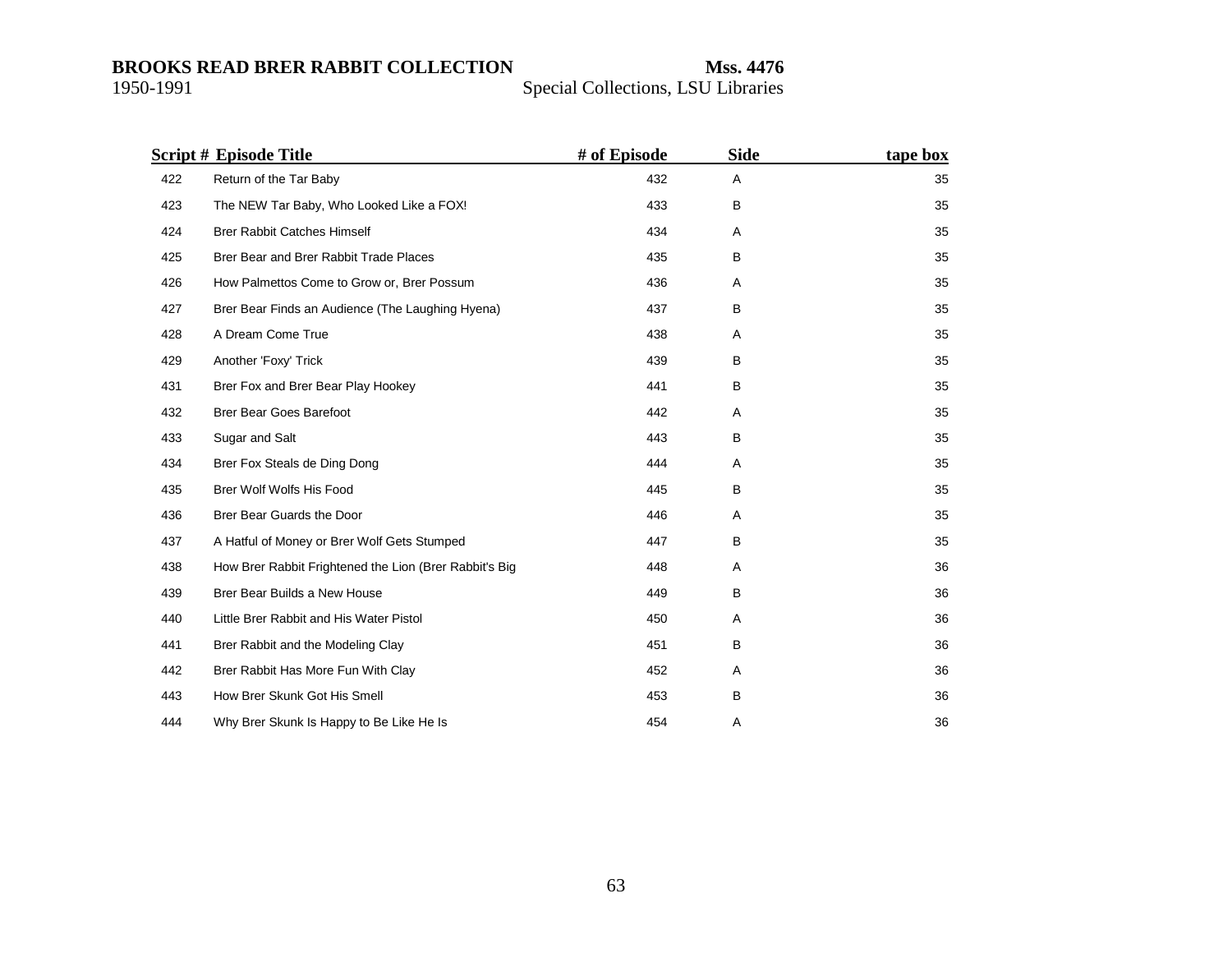|     | <b>Script # Episode Title</b>                     | # of Episode | <b>Side</b> | tape box |
|-----|---------------------------------------------------|--------------|-------------|----------|
| 445 | Sis Goose Gets Some Help With the Washing         | 455          | B           | 36       |
| 446 | Lucky Rabbit's Foot                               | 456          | Α           | 36       |
| 447 | Brer Fox, Brer Rabbit, Brer Bear - and the Parrot | 457          | в           | 36       |
| 448 | Why the Crane Has Such Long, Long Legs            | 458          | Α           | 36       |
| 449 | Brer Bear and His Clocks                          | 459          | В           | 36       |
| 450 | The Monkey's and Sis Goose's Washing              | 460          | Α           | 36       |
| 451 | Brer Rabbit's 'Magic Trick'                       | 461          | в           | 36       |
| 452 | More About 'Magic'                                | 462          | Α           | 36       |
| 453 | Brer Groundhog and Brer Beaver                    | 463          | B           | 36       |
| 454 | Brer Groundhog Rescues Brer Rabbit                | 464          | A           | 36       |
| 455 | Brer Billygoat and the Moon                       | 465          | в           | 36       |
| 456 | <b>Brer Rabbit Gets Caught</b>                    | 466          | Α           | 36       |
| 457 | Dollar Down and a Buck a Week                     | 467          | В           | 36       |
| 458 | Squillywoo Squirrel and Brer Tarrypin Turtle      | 468          | Α           | 36       |
| 459 | The Critters Meet Mr. Hippopotamus                | 469          | B           | 36       |
| 460 | <b>Marshmallow Mischief</b>                       | 470          | Α           | 36       |
| 461 | Brer Bear Has an Ear-Ache                         | 471          | B           | 36       |
| 462 | Brer Bear Banks His Money                         | 472          | A           | 36       |
| 463 | Brer Fox Serves Lunch                             | 473          | B           | 36       |
| 464 | Brer Fox Breaks Brer Beaver's Dam                 | 474          | Α           | 36       |
| 465 | Down in the Cornfield                             | 475          | B           | 36       |
| 466 | Brer Bear Catches a Whopper                       | 476          | Α           | 36       |